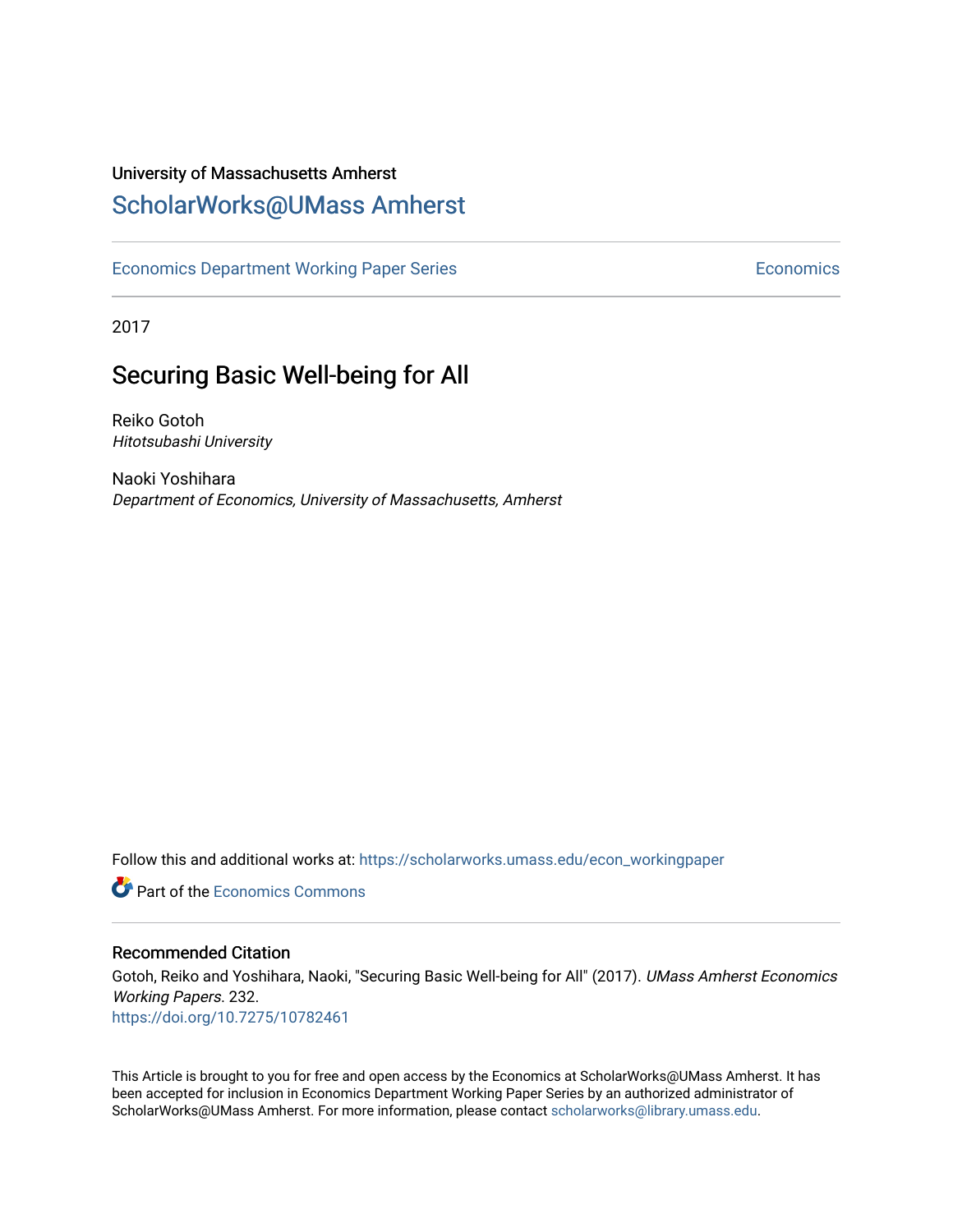# **DEPARTMENT OF ECONOMICS**

**Working Paper**

# **Securing Basic Well-being for All**

by

Reiko Gotoh Naoki Yoshihara

Working Paper 2017-16



# **UNIVERSITY OF MASSACHUSETTS AMHERST**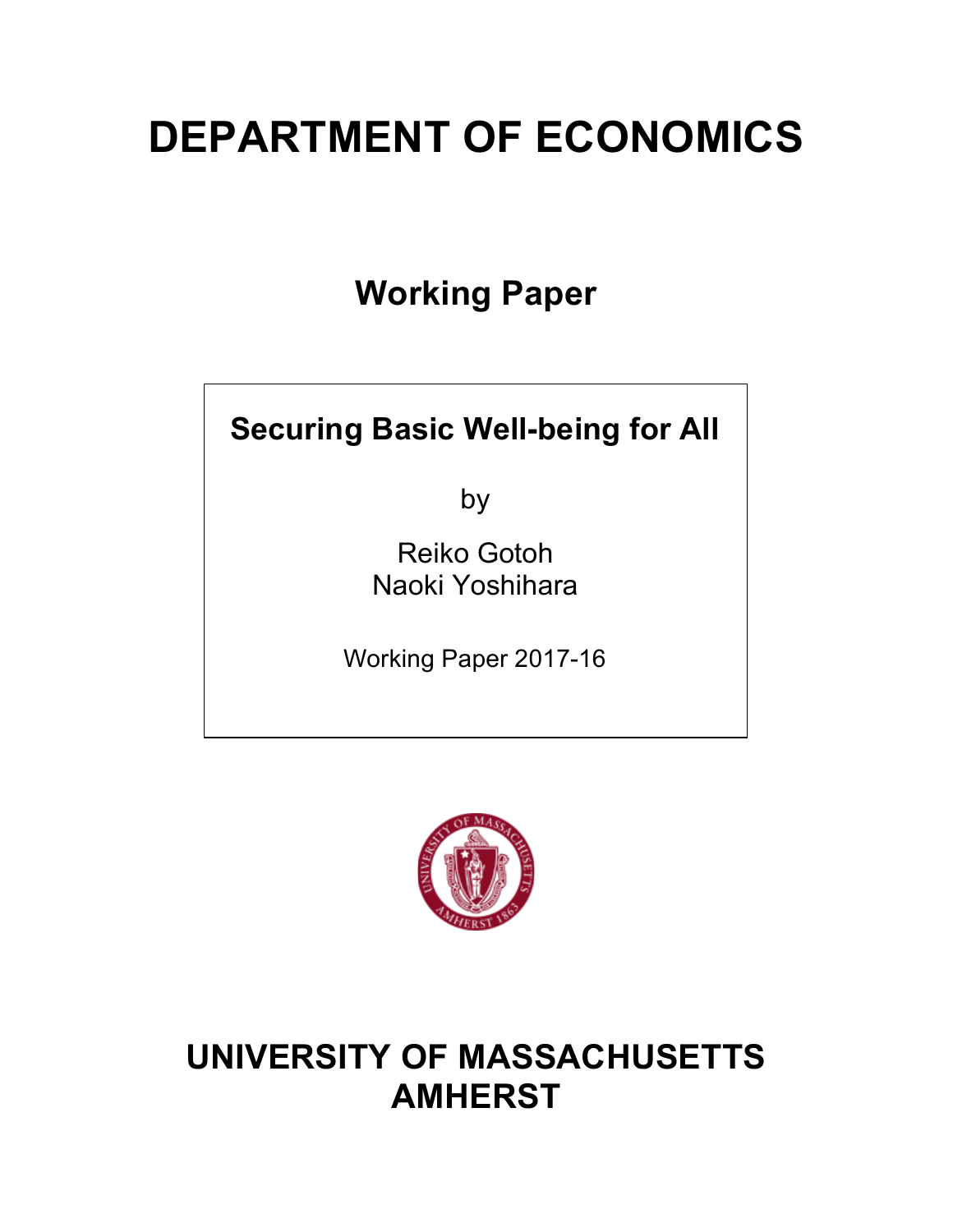# Securing Basic Well-being for All\*

 $Reiko Gotoh<sup>†</sup>and Naoki Yoshihara<sup>‡</sup>$ 

Current Version: August 2017

#### Abstract

The purpose of this paper is to examine the possibility of a social choice rule to implement a social policy for "securing basic well-being for all." The paper introduces a new scheme of social choice, called a social relation function  $(SRF)$ , which associates a reflexive and transitive binary relation over a set of social policies to each profile of *individual well-being appraisals* and each profile of *group evaluations*. As part of the domains of **SRF**s, the available class of group evaluations is constrained by three conditions. Furthermore, the *non-negative response*  $(NR)$  and the *weak Pareto condition* (WP) are introduced. NR demands giving priority to group evaluation, while treating the groups as formally equal relative to each other. WP requires treating impartially the well-being appraisals of all individuals. In conclusion, this paper shows that under some reasonable assumptions, there exists an SRF that satisfies NR and WP.

JEL: D63.

Keywords: basic well-being; individual well-being appraisals; social relation functions.

<sup>!</sup>We are extremely grateful to Carmen Herrero, Laurence Kranich, Prasanta Pattanaik, Yongsheng Xu, Marc Fleurbaey, James Foster, Peter Hammond, and Yoshi Saijo for their fruitful discussions relevant to this paper.

<sup>y</sup>Institute of Economic Research, Hitotsubashi University, Naka 2-1, Kunitachi, Tokyo 186-8603, Japan. Phone: (81)-42-580-8358, Fax: (81)-42-580-8333, E-mail: reikogotoh@ier.hit-u.ac.jp

<sup>&</sup>lt;sup>‡</sup>Department of Economics, University of Massachusetts Amherst, Crotty Hall, 412 North Pleasant Street, Amherst, MA 01002, USA; and Institute of Economic Research, Hitotsubashi University, Naka 2-1, Kunitachi, Tokyo 186-8603, Japan. E-mail: yosihara@ier.hit-u.ac.jp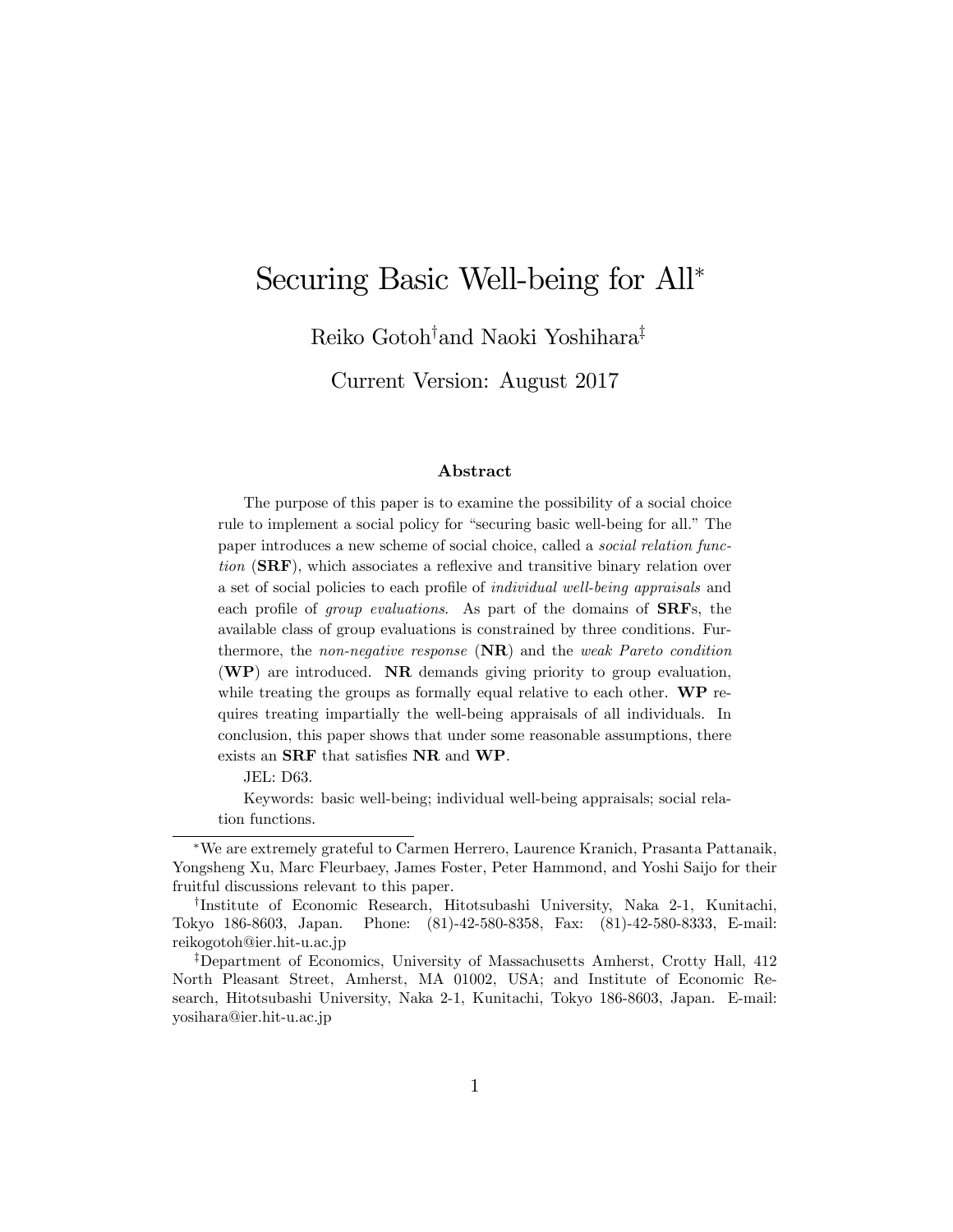### 1 Introduction

Despite the United Nations' declaration of universal human rights in 1948, persons with disabilities have long been restricted in their effective exercise of these rights. The Convention on the Rights of Persons with Disabilities, which was adopted by the United Nations in 2006, has brought about new insights on human rights as well as democracy. The convention is innovative in that it requires the effective exercise of human rights for persons with disabilities by, for example, removing discriminatory practices that have built up over time and implementing "reasonable accommodations" in public places.<sup>1</sup> Further, a remarkable aspect of drafting this convention is that, persons with disabilities have taken the initiative and offered their expertise in assessing alternative articles, going by the slogan "Nothing about us, without us."

The above example urges us to reconsider the appropriateness of the standard framework of social choice theory, as there is little discussion about the relationship between asymmetrical prior treatments of individual preferences and the different types of social choice problems they are admissible in. In addition, it indicates that the asymmetrical prior treatment of individual preferences could be appropriate when the given social choice problem is on the effective exercise of universal human rights with respect to the particularity of those individuals. The main purpose of this paper is to formulate a social choice procedure that permits prior treatments for disadvantaged groups not as exceptions but as a general rule under some reasonable and socially imposed conditions. More specifically, we focus on a specific type of social choice problem: selecting a public policy in terms of securing basic well-being for all and defining the concept of a "group" as a representation of particularity that requires a prior treatment in order to secure basic wellbeing for all.

The framework of this paper is as follows. First, the key concept of this paper, an individual's "well-being,"<sup>2</sup> is defined as a function of individuals' abilities and social policies (called well-being transformations). While no particular type of a well-being indicator is presumed, it is generically multidimensional in the space of plural attributes,<sup>3</sup> each of which is observable in public. For the sake of simplicity and without loss of generality, individuals'

<sup>&</sup>lt;sup>1</sup>See Convention on the Rights of Persons with Disabilities (Article 2).

<sup>&</sup>lt;sup>2</sup>The concept of "functionings vector" or "capability" a la Amartya Sen are typical examples of the well-being indicator (Sen, 1980, 1985).

<sup>3</sup>For a detailed discussion of evaluative attributes, see Pattanaik and Xu (2007, 2012).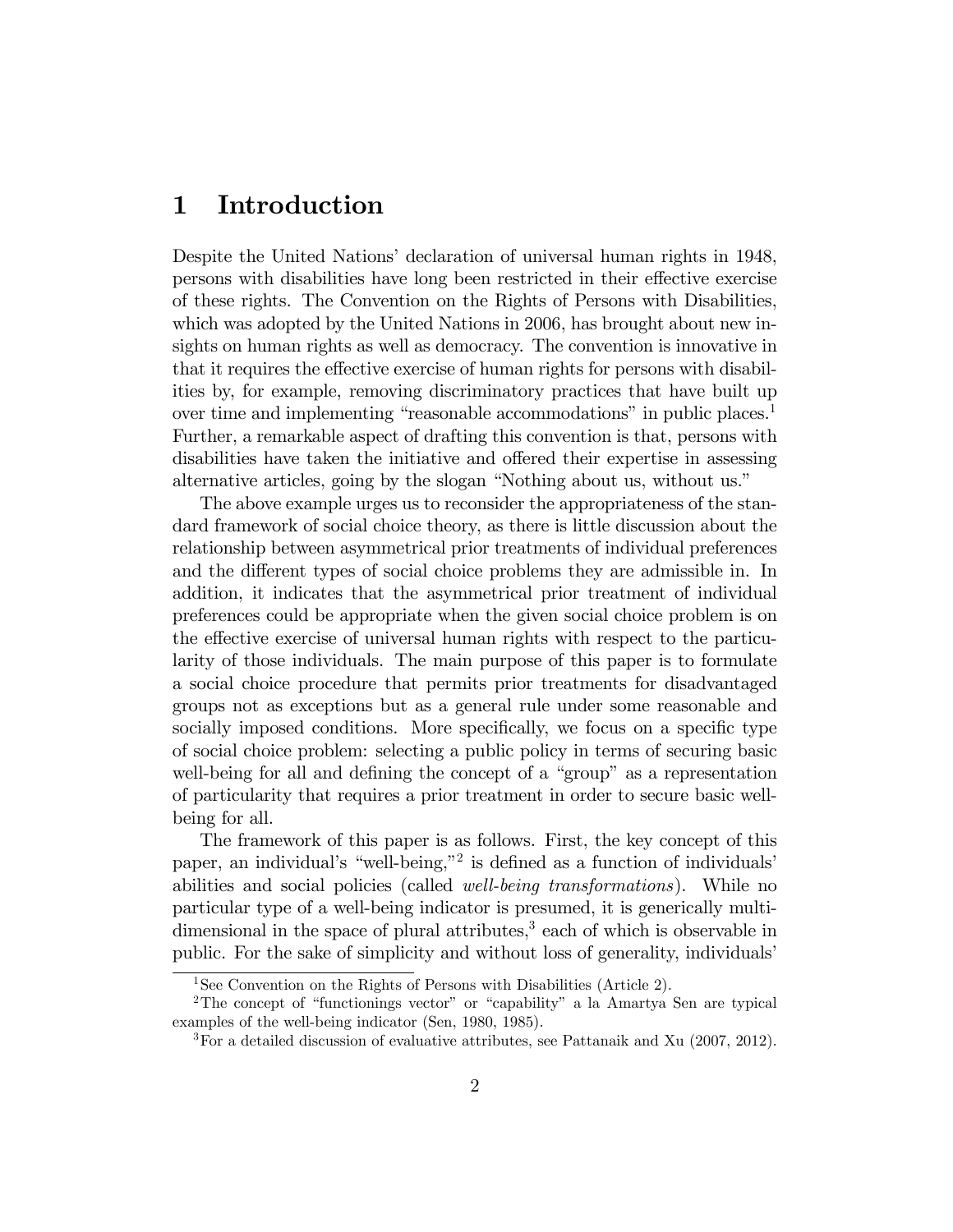well-being transformations are assumed to be fixed and the profile of each individual well-being is identified corresponding to each alternative social policy. The paper also refers to "basic well-being," which represents a critical reference point of multi-dimensional well-beings that one can legitimately claim to have met by social policies, and each group can refer to it to identify the "injustice" of social policies. $4$ 

Second, a social choice rule to select a social policy for securing basic well-being for all is introduced and examined. This social choice rule, which we call a *social relation function*  $(SRF)$ , is defined as having three elements as its informational basis: the individual appraisal of well-being contents, the group appraisal of well-being contents, and the group evaluation of social policies. The individual appraisal is formulated as a binary relation defined over the universal class of well-being contents; the group appraisal is formulated as the intersection of its members' appraisals; and the group evaluation is formulated as a binary relation defined over social policies, focusing on its least advantaged members who are identified on the basis of the group appraisal. By using the three elements of information, an SRF forms a social evaluation, which is a binary relation defined over social alternatives.

Some remarks on the **SRF** framework are necessary. First, the individual appraisal of well-being contents is based on her own conception of the good, while the group appraisal of well-being contents is based on the conception shared by the members. In contrast, the group evaluation of social policies is supposed to correspond to conceptions of justice shared in the society, which are embodied explicitly by the axioms and conditions and implicitly by public reasoning. Thus, throughout this paper, "better or worse" is used in the comparative evaluation of well-being contents, while "more or less just" or "less or more unjust" is used in the comparative evaluation of social policies.5

Second, because of the multiplicity of attributes for well-being, the types of disadvantages may be diversified, which could generate different types of "the least advantaged." Although they share the common feature that

Also see Fleurbaey (2007) and Fleurbaey and Hammond (2004) for a discussion of wellbeing indicators.

<sup>&</sup>lt;sup>4</sup>For instance, if the well-being indicator is specified by "capability," basic well-being implies "basic capability" (Sen, 1980, p. 367).

 $5$ This usage is derived from the distinction of concepts of "the good" and of "justice" according to Rawls (Rawls, 1971, pp.  $396-397$ ), while "less or more unjust" is derived from Sen, as mentioned in section 4.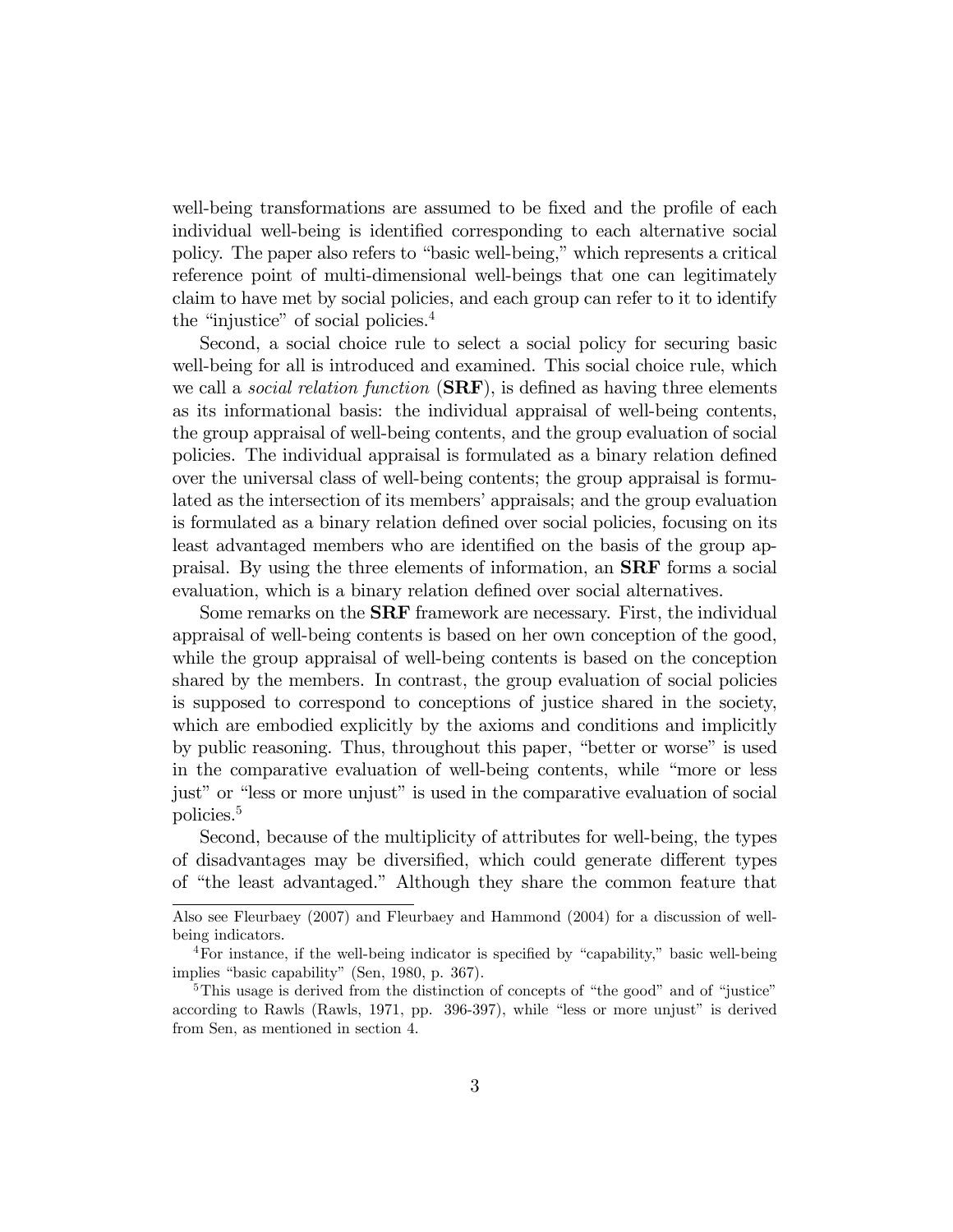they lack access to basic well-being, as illustrated in section 2, the concrete contents (the lists, scales, and sizes) of basic well-being might differ from each other, depending upon the types of disadvantages and their corresponding conceptions of justice.<sup>6</sup> Therefore, in this paper, the concept of "group" is operationally defined as a maximum unit that can commonly share a concrete content of basic well-being and can identify "the least advantaged" within the group.

Third, due to the multi-dimensionality of well-being contents, the individual and group appraisals could be *incomplete*,<sup>7</sup> which implies that intrapersonal full comparability of these appraisals cannot be generally presumed, while inter-personal comparability of these appraisals can be legitimately presumed to some extent at least in a group.

Due to the three-component structure of the informational basis, **SRFs** allow the appropriate asymmetric and prior treatment of specific groups of individuals relevant to the underlying social choice problem in question as well as the symmetric treatment of individual appraisals. To incorporate this idea formally, we introduce two basic axioms, the non-negative response (NR) and the weak Pareto (WP) axioms for SRFs within this framework. **NR** requires that **SRF**s should give priority to a disadvantaged group's evaluation whenever any other groups' evaluations are not completely opposite to this group's, while  $\bf{WP}$  requires that  $\bf{SRFs}$  should treat every individual's appraisal symmetrically.

Given the possibility of a prior treatment of disadvantaged groups, we introduce domain conditions of group evaluations to restrict groups' "decisive powersî so as not to depart from the general societal goal. We name the domain conditions the basic well-being condition, the restricted monotonicity, and the refrain condition. These conditions together stipulate that any specific disadvantaged group should evaluate social state  $x$  as "more just" than social state y whenever (i) its least advantaged members' well-being contents under x (resp. y) are better or at least not worse (resp. not better

 $6$ Our framework follows John Rawls' difference principle in that securing basic wellbeing of the least advantaged respective to each policy is necessary and sufficient for achieving the social goal of securing basic well-being for all. Yet, although Rawlsí model assumes inter-personal level-comparability for society as a whole, our model starts from the possibility of different types of "the least advantaged" derived from different types of disadvantages.

<sup>7</sup>Note that the line of research on ranking opportunity sets initiated by Pattanaik and Xu (1990) also does not presume completeness of binary relations over opportunity sets.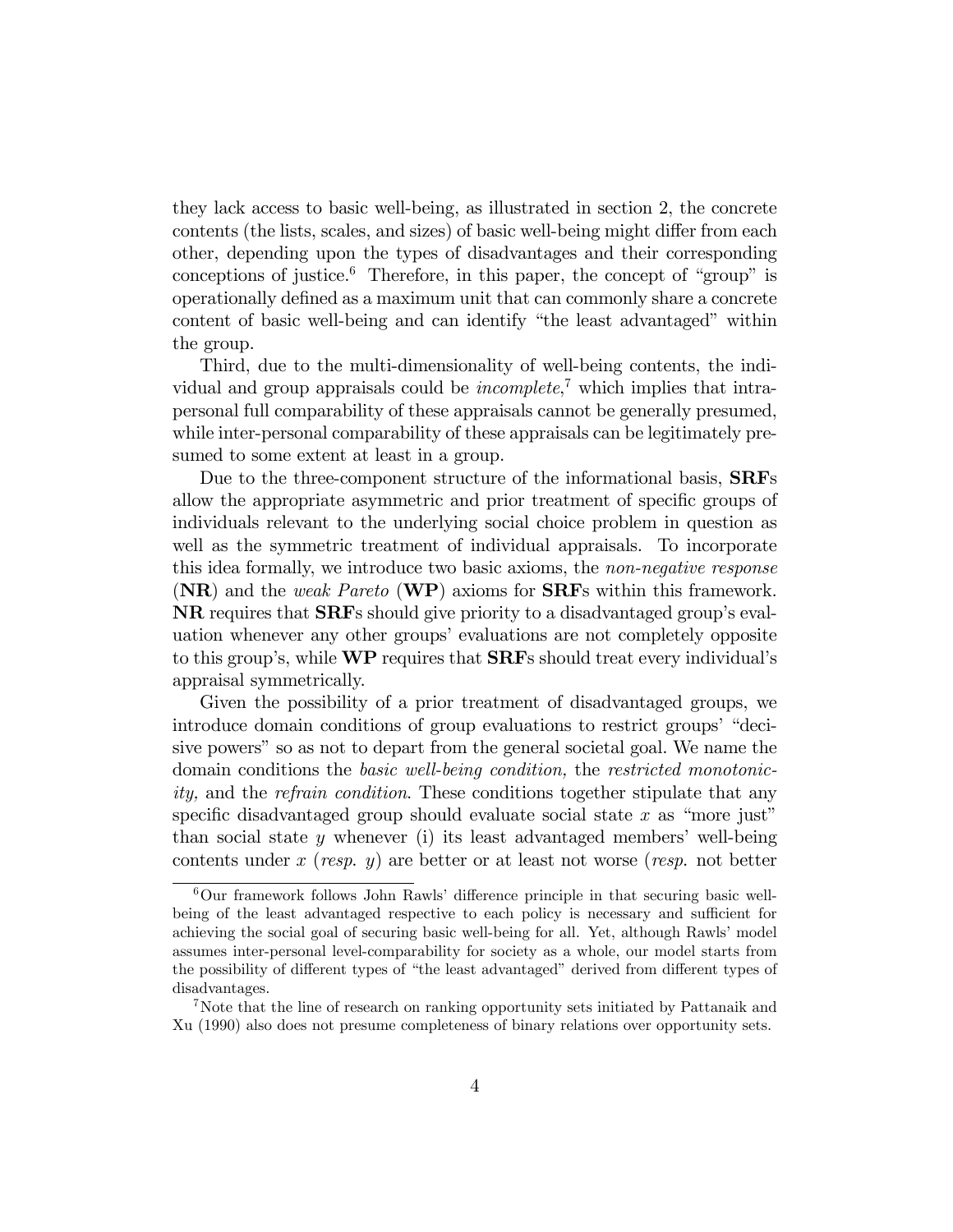or even worse) than under basic well-being; or (ii) its least advantaged members' well-being contents are better under x than under  $y$ , given that their respective well-being contents are worse under x and y respectively than under basic well-being. Moreover, this group should refrain from comparing  $x$ and  $y$  whenever its least advantaged members' well-being contents are better under  $x$  and  $y$  respectively than under basic well-being.

An interesting question is to examine the general existence of an **SRF** satisfying the three domain conditions as well as the two basic axioms. On the one hand, such an existence problem may have some similarity to the dominance and context-dependence paradox observed by Pattanaik and Xu (2007; 2012). As a typical example of this kind of paradox, recall the Paretoliberal paradox initiated by Sen (1970), which points out the incompatibility of minimal liberty and the Pareto principle, where the former is formulated as the local decisiveness of some individuals, while the latter is formulated as the global decisiveness of all individuals. Incidentally, in our framework, the three conditions of group evaluations and NR together imply that a disadvantaged group is given locally decisive power, in a weak sense, $8$  over the specific pairs of alternatives.

On the other hand, the existence issue of SRFs should not be argued analogical to the original Pareto-liberal paradox. For, firstly, the locally decisive power of a disadvantaged group is much weaker than the standard notion of local decisive power discussed in Arrow (1951/1963) and Sen (1970); secondly, the least advantaged members of each group may vary owing to the change of social policies, which makes it more complicated to identify each group evaluation; and finally, the domain of  $SRFs$  is not universal but restricted by the three conditions. Moreover, among other things, the key factor of this existence issue is the incompleteness of binary relations as the informational basis of  $\text{SRFs}^9$ . In fact, our paper shows the extent to which the incompleteness of group appraisals is acceptable so as not to rule out the existence of **SRF**s that are compatible with **NR** and **WP**.

In the following discussion, Section 2 provides remarks on the concept of ìgroupî with regard to the aim of securing basic well-being for all. Section 3 provides the basic SRF framework and section 4 the three conditions for

 $8$ The intention of "in a weak sense" here is that this group's 'local decisiveness' over such pairs is conditional on there being no resistance of any other groups.

<sup>&</sup>lt;sup>9</sup> Incompleteness of binary relations as the informational basis is not assumed in the context of the Pareto-liberal paradox as well as other types of the dominance and contextdependence paradox discussed by Pattanaik and Xu (2012).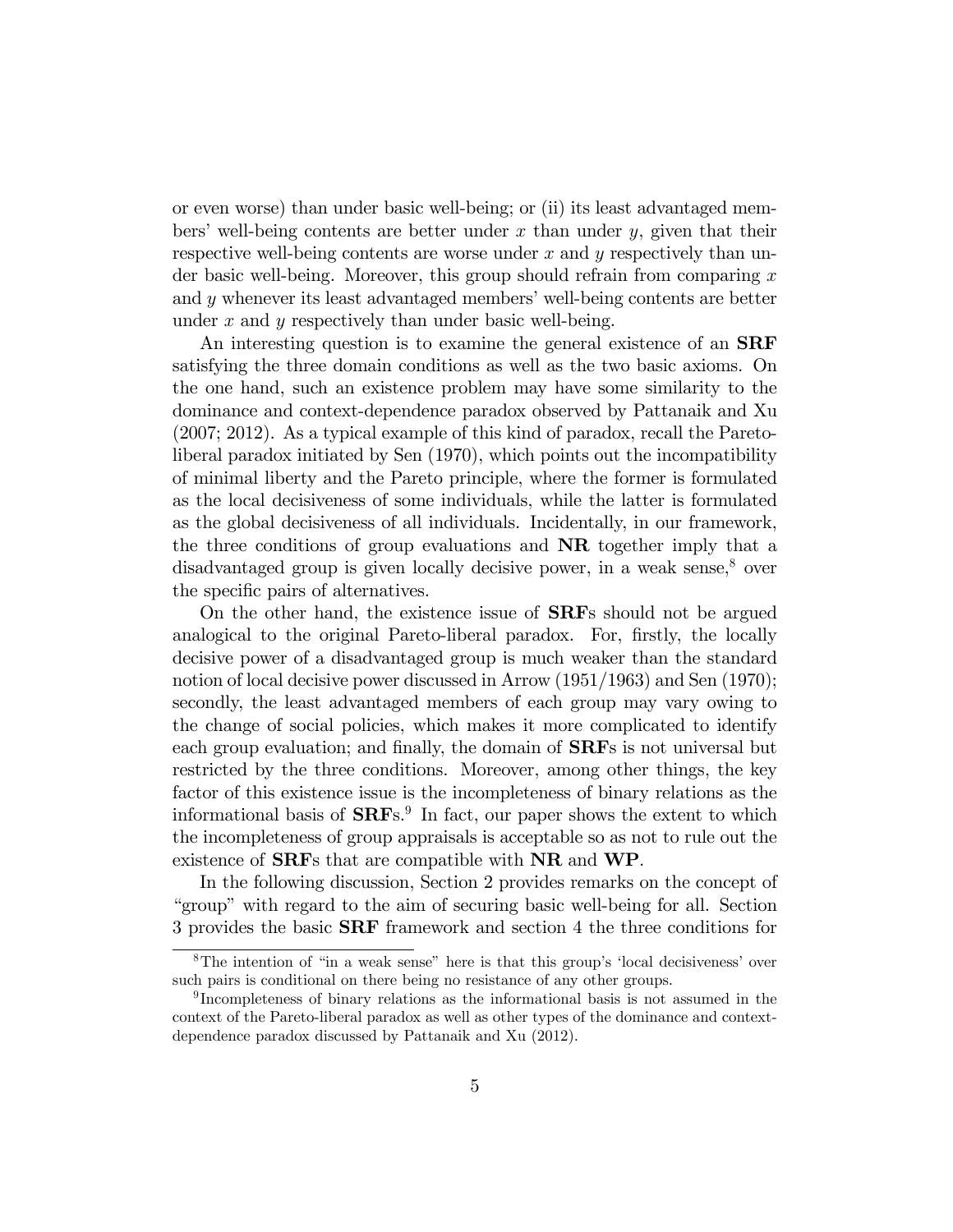group evaluations and the relevant two axioms. Section 5 discusses the existence problem of SRFs satisfying these properties. Section 6 provides some philosophical implications of this paper, and section 7 concludes the paper.

# 2 Group Characteristics: Differences in "Basic Well-being" and the Corresponding Conceptions of Justice

As mentioned in section 1, basic well-being represents a critical reference point that one can legitimately claim to have met by social policies. Assuming three types of disadvantages, this section illustrates the differences in the contents of basic well-being and in their corresponding conceptions of justice.

The first type of disadvantage is closely related to what Aristotle called "corrective justice." It is based on recognizing the cause of the suffered disadvantage as an injustice that needs to be redressed. Examples are disadvantages that derive from historical injustices such as colonial exploitation and the ill-treatment of indigenous populations and victims of social diseases. The corresponding conception of justice in contemporary context is, for example, Robert Nozick's discussion on historical injustice (Norzick, 1974).

The second type of disadvantage is related to the concept of "justice as compensation.î This concept implies that individuals should be recognized as disadvantaged if their vulnerability is due to the failure of social institutions to protect them from "undeserved inequalities," such as persons with disabilities or certain diseases, or those discriminated on the basis of age, nationality, gender, or being a single parent. This concept is supported by the recent discussion on "compensation and responsibility."<sup>10</sup>

The third type of disadvantage relates to the concept of "justice as protection.î This concept considers it unjust that some individuals have less than what is necessary for a minimum standard of living.<sup>11</sup> It focuses on individuals, unlike the first two concepts, whose specific causes of difficulties can be hard to identify. The corresponding conception of justice is the behind idea of Rawls's difference principle, which takes a form of outcome equality

<sup>10</sup>Refer to, for example, Fleurbaey, M. (1994) and Fleurbaey, M. and F. Maniquet, (2011)

 $11$  For example, article 25 of the Japanese Constitution stipulates "the right to the minimum standards of wholesome and cultured living."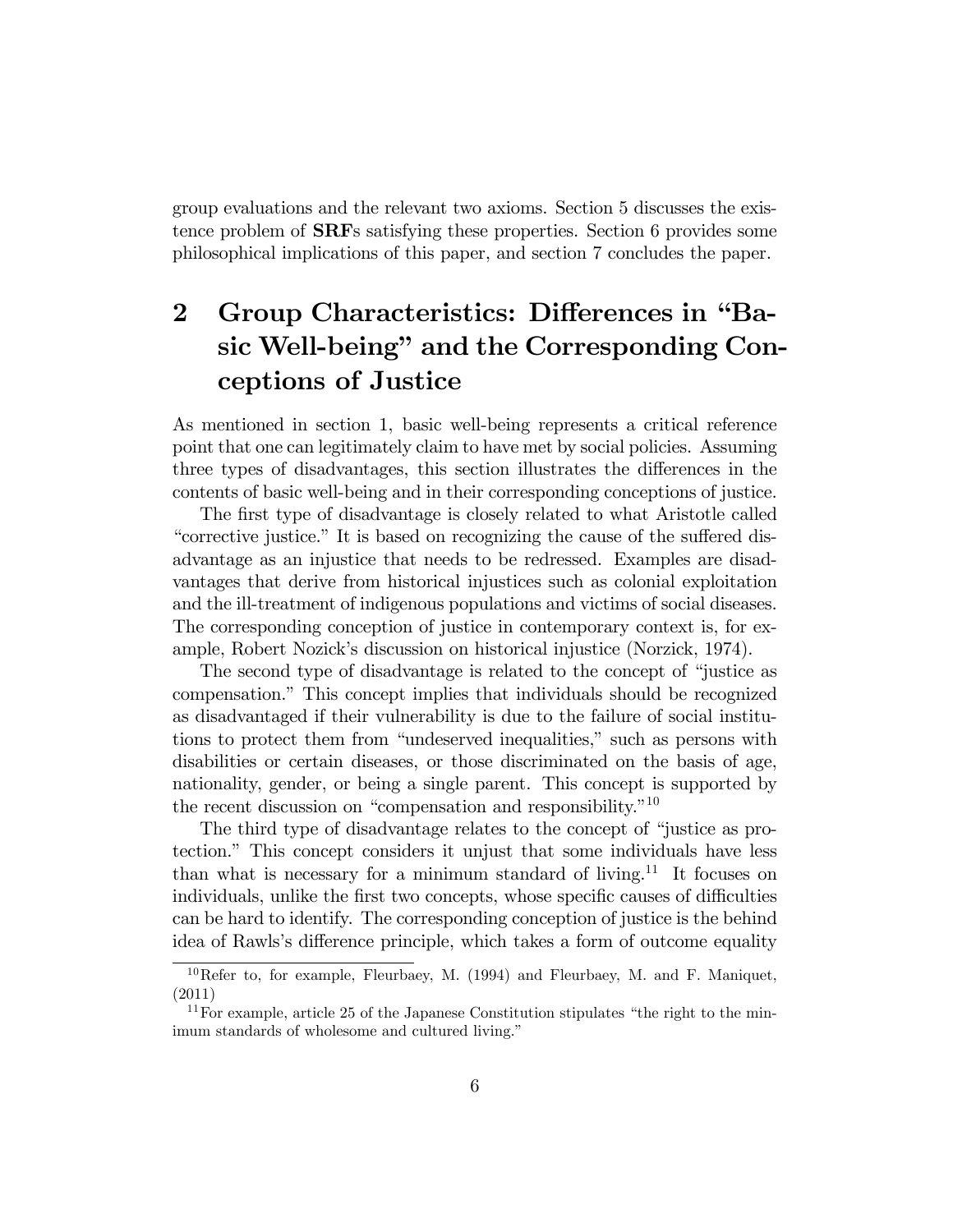and requires bringing every individual up to a reference point (Rawls, 1993).

Because of this diversity of disadvantages and of the forms of justice underlying them, the concrete conception of basic well-being becomes plural. Moreover, under a common concept of basic well-being, special needs must be addressed relative to the different types of disadvantages. To demonstrate this, consider some examples of each disadvantage type. Individuals who have suffered historical injustice due to an atomic bomb, an event that completely changed their life-goals, are affected by the first type of disadvantage. Many have decided to live as witnesses of this social disaster in order to prevent it from ever happening again at any other place or time. In such cases, air tickets to fly to New York, which holds the "No more Hiroshima/Nagasaki Congress," or a grant for publishing their memoirs may be counted as a necessity for securing their basic well-being. Similarly, with respect to the second type of disadvantage, fundamental freedoms should be promoted, protected, and ensured for individuals with disabilities to function as active members of society. For example, for individuals using the wheelchair, one of the essential claims to secure basic well-being would be to remove environmental barriers such as inaccessible buses or staircases. Finally, for individuals affected by the third disadvantage type, such as the homeless, it is important to claim basic needs including food, closing, shelter, and health care to protect their right to the minimum standards of wholesome and cultured living as a means to secure basic well-being.

Lastly, it should be noted that an individual might actually suffer from all three types of disadvantages mentioned above and as a result will be included in each of the three groups. This implies that such an individualís basic well-being consists of three aspects that cannot be compared intrapersonally, while each of the three aspects permits inter-personal comparison within each group. In this case, the individual can participate in the process of making an evaluation of each group, also deserving to take advantage of social policies addressing all three types of disadvantages, although the actual amount of provision might be reduced considering combination effects of the three policies.

## 3 The Basic Model

Consider a society with population  $N = \{1, 2, ..., i, ..., n\}$ , where  $2 \leq n <$  $+\infty$ . Let us denote a *social state* by x, and the set of all possible social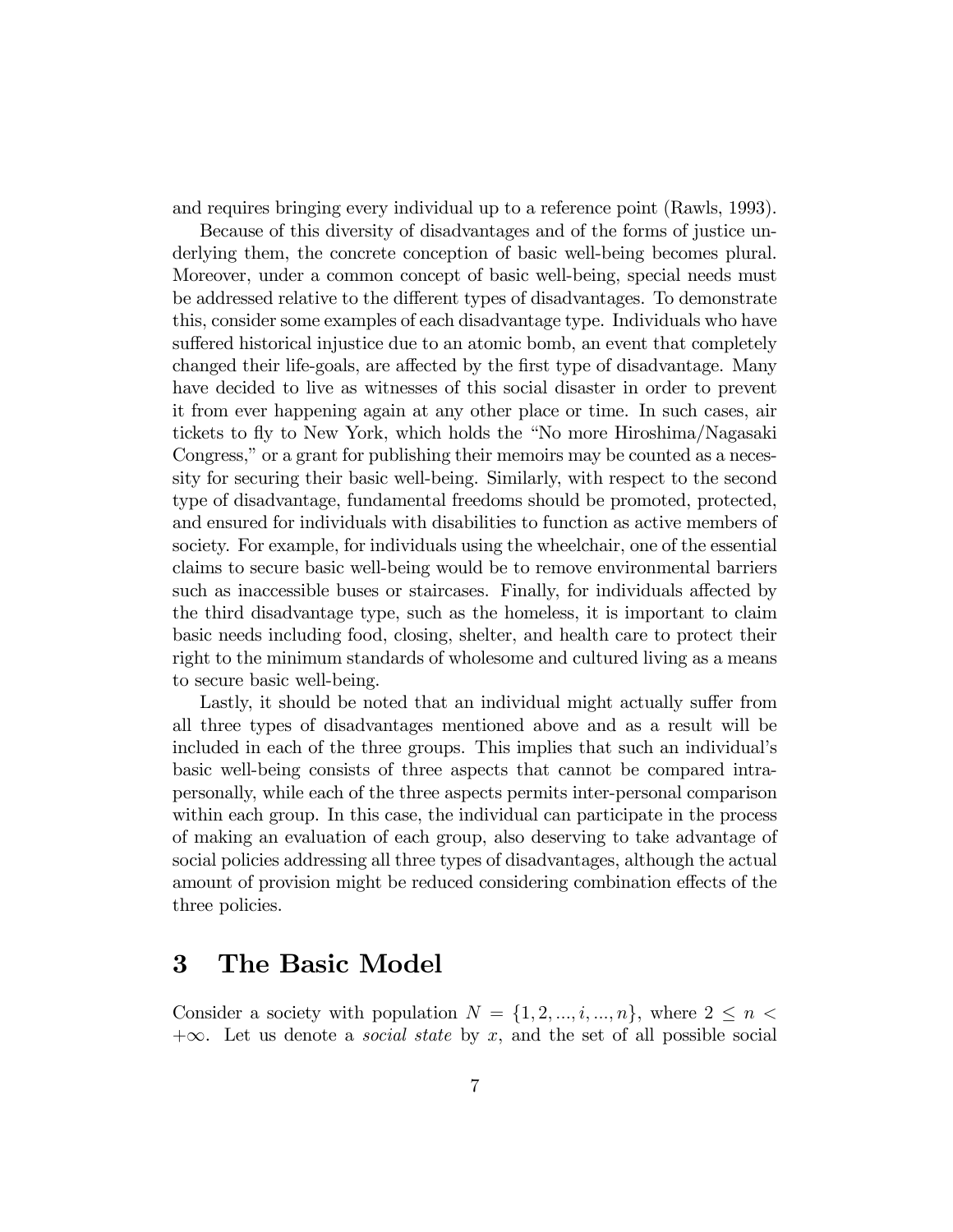states by X, where  $3 \leq #X < +\infty$ . Each  $x \in X$  may be interpreted as representing an admissible social policy. Thus, we sometimes call each  $x \in X$  a social policy x. Note that a social policy x does not necessarily represent a single policy. For instance, it may present a bundle of multiple social policies or a state of resource allocation realized by a certain bundle of social policies.

For each  $i \in N$ , let  $Z_i$  be a product of subsets of metric spaces, which represents the set of conceivable well-being contents for i. Let  $Z \equiv \bigcup_{i\in N} Z_i$ . For each  $i \in N$ , let i's well-being transformation be a mapping  $C_i : X \rightarrow$  $Z_i$  such that for each  $x \in X$ ,  $C_i(x)$  is a vector in  $Z_i$ .<sup>12</sup>  $C_i$  represents an individual's ability to transform each social policy to a content of well-being and  $C_i(x)$  represents individual i's well-being available under the social policy x. Let  $\mathbf{C} \equiv (C_i)_{i \in N}$  be a profile of the well-being transformations. Denote the admissible set of profiles of well-being transformations by  $\mathcal{C}$ .

Given Z, for each  $i \in N$ , let us define a binary relation  $\succsim_i$  on Z, which is reflexive and transitive. We call this  $\sum_i$  a well-being appraisal of i. The interpretation of the well-being appraisal  $\succsim_i$  is that, for any  $C, C' \in \mathbb{Z}$ ,  $C \succsim_i C'$  if and only if C is at least as good as C' for i. Given  $\succsim_i$  defined on Z, let  $C \succ_i C'$  if and only if  $C \succsim_i C'$  holds but  $C' \succsim_i C$  does not hold; let  $C \sim_i C'$  if and only if  $C \succsim_i C'$  and  $C' \succsim_i C$  hold. If Z is a partially ordered set endowed with a partial ordering  $\geq$  on  $Z<sup>{13}</sup>$ , it may be assumed that for any  $i \in N$  and any  $C, C' \in Z$ , if  $C \geq C'$ , then  $C \succsim_{i} C'$ , and if  $C > C'$ , then  $C \succ_i C'$ . The well-being appraisal  $\succsim_i$  reflects a bundle of criteria for comparing  $i$ 's well-being contents.

Next, let us define the concept of group. Given society  $N$ , there exists a set of characteristics T with generic element t such that (1)  $0 < \#T \leq \#N$ ; and (2) for each  $C \in \mathcal{C}$  and each  $t \in T$ , there exists a unique subset  $N_C^t$  of N.

<sup>&</sup>lt;sup>12</sup>Although  $C_i(x)$  is formulated as a vector in  $Z_i$ , this formulation may allow an interpretation that  $Z_i$  is a Hausdorff topological space whose elements are all non-empty, compact, and comprehensive subsets of  $\mathbb{R}^m_+$ , and each  $C_i(x) \in Z_i$  represents i's capability (Sen, 1980; 1985) associated with the social policy  $x$ , as Herrero (1996) and Gotoh and Yoshihara (2003) did. Basu and Lopez-Calva (2011) provide an illuminating survey on the formulation of functionings and capabilities.

<sup>&</sup>lt;sup>13</sup>The precise definitions of  $\geq$  and its asymmetric part  $\geq$  depend on the mathematical structure of the space Z. For instance, if each C represents a vector on  $Z \subseteq \mathbb{R}^m_+$ , then  $(\ge,>)$  represents the standard vector inequality. If each C represents a compact and comprehensive subset in  $\mathbb{R}^m_+$ , so that  $Z \subseteq 2^{\mathbb{R}^m_+} \setminus \varnothing$ , then  $(\ge, >)$  represents the standard set-inclusion as  $C \geq C'$  if and only if for any  $z \in C'$ ,  $z \in C$  holds; and  $C > C'$  if and only if  $C \geq C'$  and  $C' \not\geq C$ .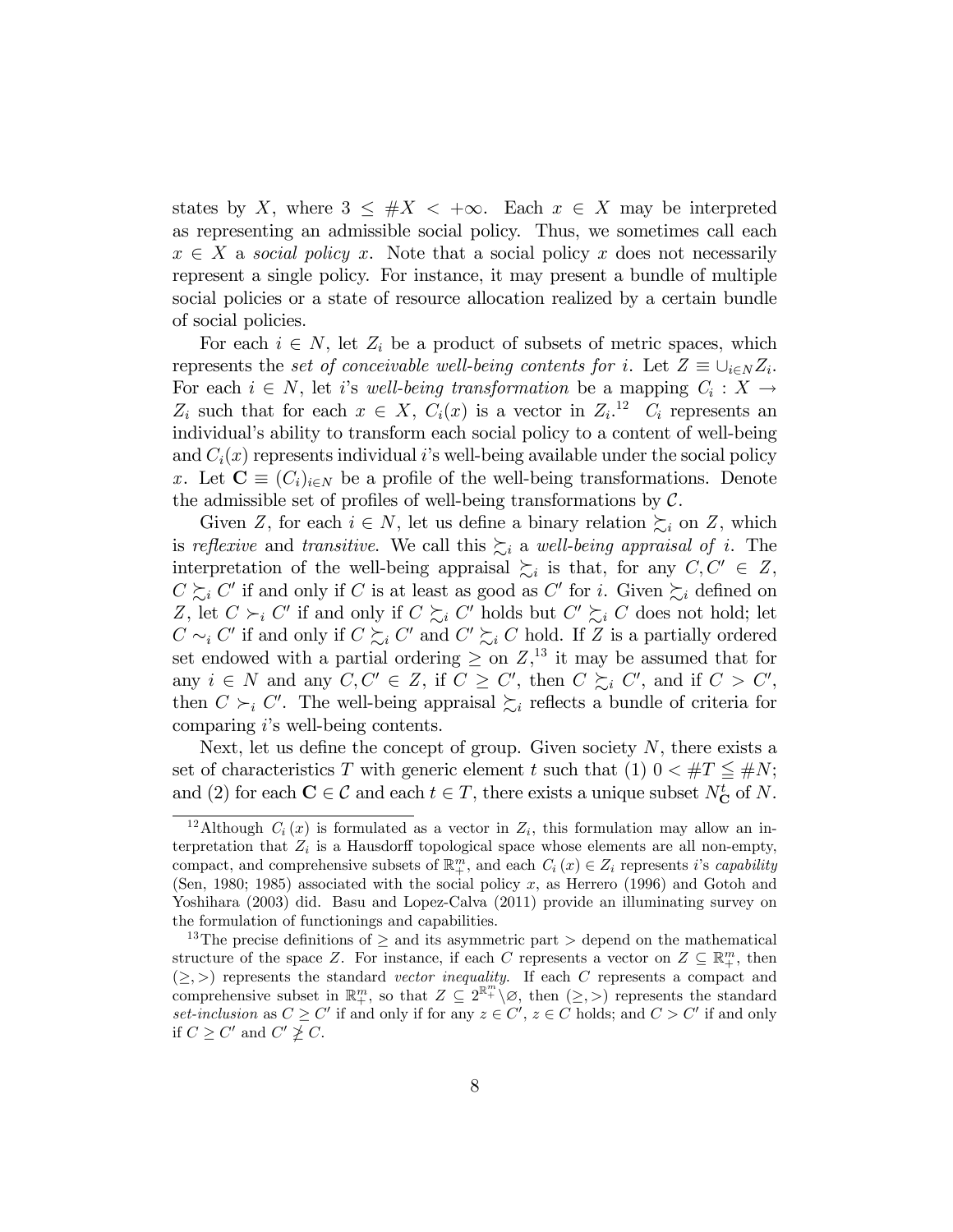Note that  $N_{\mathbf{C}}^t$  may be empty for some  $t \in T$ , and  $N_{\mathbf{C}}^t$  may be identical to N for some  $t \in T$ . Each element  $t \in T$  is called a group. As argued in section 1, each group  $t \in T$  is assumed to be the maximal set of individuals who have a certain disadvantage in common. In other words, each t represents a type of conceivable disadvantage, and the set of group members  $N_C^t$  represents the set of t-type disadvantaged individuals in society N with C. Thus,  $N \setminus (\cup_{t \in T} N_C^t)$ is the set of non-disadvantaged individuals in society  $N$  with  $C$ . As argued in section 1, each group  $t \in T$  is assumed to be a maximal set of individuals who have a certain disadvantage in common

### 3.1 Definition of Group Appraisals, Group Evaluations, and Social Relation Functions

#### 3.1.1 Group Appraisals

Again as argued in section 1, it is assumed that each group  $t$  is able to construct a criterion for comparing their well-being contents, which is commonly shared by every member of this group, due to the similarity of disadvantages. Such a shared criterion for comparing well-being contents in group  $t$  is formulated by the intersection of all members' well-being appraisals,  $\sum_t \equiv \bigcap_{i \in N_{\mathbf{C}}^t} \sum_i$ , which is called hereafter a *well-being appraisal of group t*. To represent a feature of the commonly shared criterion of all of its members,  $\sum_t$  is assumed to be non-empty for each  $t \in T$ .<sup>14</sup> Note that, since each  $\sum_i$  is reflective and transitive, so is the well-being appraisal of each group. Finally, let  $\succsim \equiv ((\succsim_i)_{i\in N}, (\succsim_i)_{i\in T})$  be a profile of well-being appraisals. Denote the admissible set of profiles of well-being appraisals by  $A$ .

#### 3.1.2 The least advantaged in each group and the basic well-being

With the well-being appraisal of the group, the least advantaged within the group can be defined as follows. Given society N with  $C \in \mathcal{C}$  and a profile of well-being appraisals  $\succeq \in \mathcal{A}$ , the set of the least advantaged individuals of type t under social policy  $x \in X$  is defined by

$$
L_{\mathbf{C}}^{t}(x; \Sigma_{t}) \equiv \left\{ i \in N_{\mathbf{C}}^{t} \mid \nexists j \in N_{\mathbf{C}}^{t} : C_{i}(x) \succ_{t} C_{j}(x) \right\}.
$$

 $14$ The idea behind this formulation is that each individual of each group appraises the well-being contents of the members of the group, including her own, not in terms of a personal conception of the good but in terms of a shared conception of the good, on the basis of some commonality among members.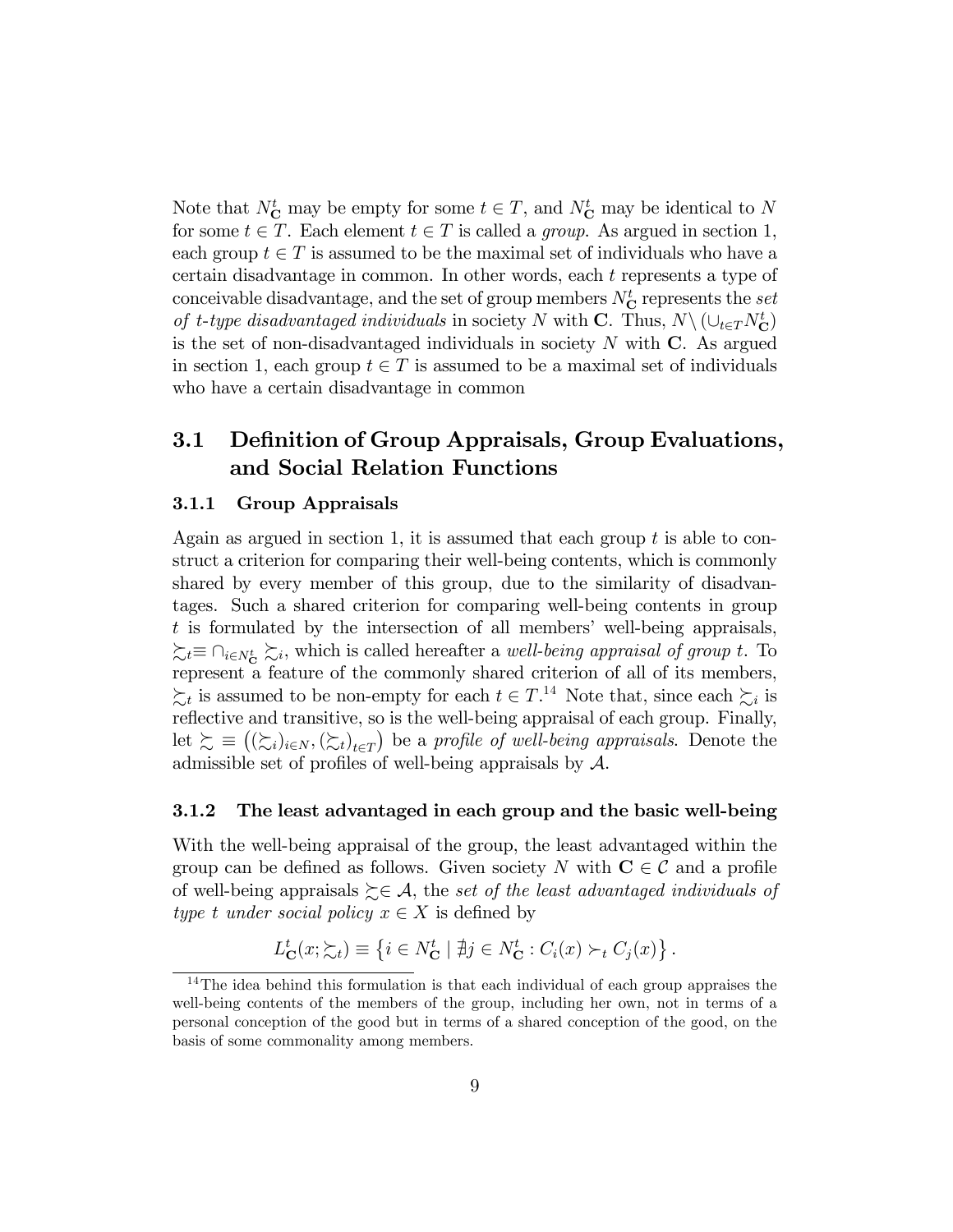That is, the least advantaged under social policy  $x$  is defined as an individual whose well-being content never dominates the well-being contents of others. Note that  $L_{\mathbf{C}}^{t}(x;\Sigma_{t})$  is non-empty for each  $x \in X$  and for each  $t \in T$  with  $N_{\mathbf{C}}^t \neq \emptyset$ . Moreover, it is not necessarily a singleton.

While the set of the least advantaged individuals  $L_{\mathbf{C}}^{t}(x; \xi_t)$  specifies the relatively least position of individuals within the gruop, it does not refer to their absolute well-being conditions. To refer to this point, the concept of basic well-being  $BC^t \in Z$ , which is unique to each  $t \in T$ , is introduced. As argued in section 1,  $BC<sup>t</sup>$  is a reference well-being content that one can legitimately claim to have met by social policies, and each group can refer to it to identify the "injustice" of social policies. In other words, the group should concern about its membersí absolute well-being conditions in comarison with the basic well-being  $BC<sup>t</sup>$ .

When making an appraisal of the well-being contents of the least advantaged members in comparison with the basic well-being, the group appraisal should respect such members' own appraisals of their own well-being contents in comparison with the basic well-being. That is, for any group t and any individual  $i$  of the least advantaged members within the group  $t$  at the social state x, this individual's appraisal  $\succsim_i$  should be respected in the group appraisal  $\sum_{t}$  at least over the comparison of her well-being  $C_i(x)$  under x with the basic well-being  $BC<sup>t</sup>$  of the group. To ensure this property, the following assumption is imposed on group appraisals:

For  $x \in X$ , each  $t \in T$ , and each  $i \in L^t_{\mathbf{C}}(x; \Sigma_t)$ , if  $[BC^t \Sigma_i C_i(x)]$  (resp.  $[C_i(x) \succsim_i BC^t]$ , then  $[BC^t \succsim_t C_i(x)]$  (resp.  $[C_i(x) \succsim_t BC^t]$ ) holds.

This assumption, combined with the definition of  $\sum_{t}$ , implies that the appraisal by the least advantaged individual of his/her own well-being condition in comparison with the basic well-being is approved by all other members of the same group, in that all of them do not reveal the opposite appraisal of this individual's well-being in comparison with the basic well-being.

#### 3.1.3 Group evaluations

While the group appraisal of each group is used to identify the least advantaged individuals among the group members, each group is also assumed to evaluate alternative social policies in order to improve the well-being of the least advantaged members. Such a scheme of evaluation is defined as a binary relation over the set of social policies  $X$ , which is formulated as follows.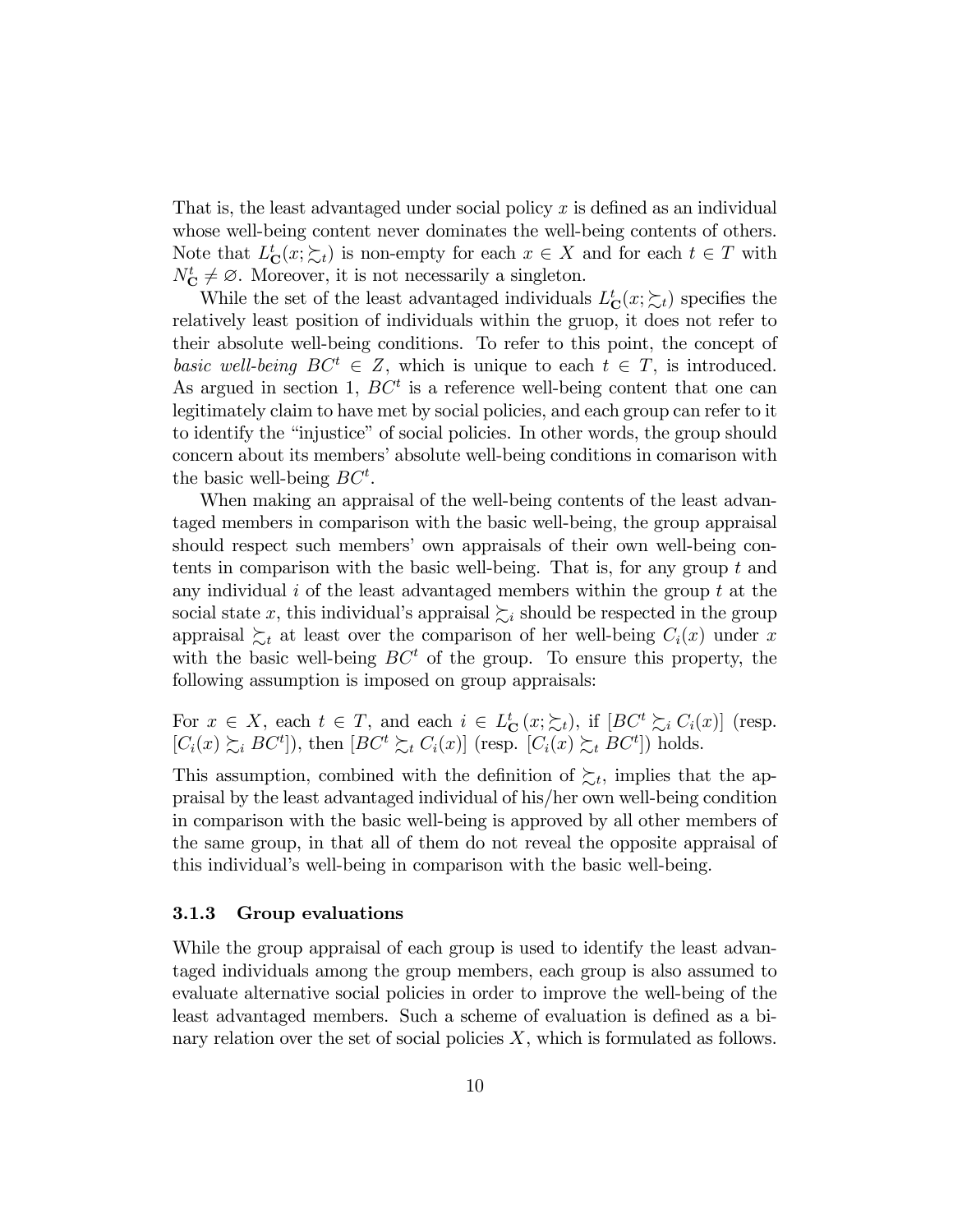Given society N with  $C \in \mathcal{C}$  and a profile of well-being appraisals  $\succeq \in \mathcal{A}$ , for each  $t \in T$ , the group evaluation of type t is defined as a reflexive relation  $R_{\mathbf{C}}^{t}$  on X, where let  $P_{\mathbf{C}}^{t}$  be defined as the strict part of  $R_{\mathbf{C}}^{t}$ . Likewise, let  $I_{\mathbf{C}}^{t}$ be the indifferent part of  $R_{\mathbf{C}}^{t}$ . Moreover, let  $NR_{\mathbf{C}}^{t}$  denote the *non-comparable* part of  $R_{\mathbf{C}}^{t}$ ; that is,  $xNR_{\mathbf{C}}^{t}y$  if and only if neither  $xR_{\mathbf{C}}^{t}y$  nor  $yR_{\mathbf{C}}^{t}x$ . The interpretation of  $R_{\mathbf{C}}^{t}$  is that it represents an evaluation of alternative social policies, which is defined on the domain respective to this group, and which can be agreed upon by all individuals in this group,  $N_{\mathbf{C}}^{t}$ . Given society N with  $C \in \mathcal{C}$  and a profile of well-being appraisals  $\succeq \in \mathcal{A}$ , let us denote the admissible class of such group evaluations of type t on X by  $D_{\mathbf{C}}^t(\succsim_t)$ . Moreover, let  $D_{\mathbf{C}}(\succsim) \equiv \times_{t \in T} D_{\mathbf{C}}^t(\succsim_t)$  and  $R_{\mathbf{C}}^T \equiv (R_{\mathbf{C}}^t)_{t \in T}$ .

#### 3.1.4 Social relation functions

With this basic framework, we are ready to formally define our scheme of social choice rules as follows:

**Definition 1:** Given a society N with a profile of well-being transformations  $C \in \mathcal{C}$ , the social relation function (SRF) is the mapping F, which associates each well-being appraisal  $\succeq \in \mathcal{A}$  and each profile of group evaluations  $R_{\mathbf{C}}^T \in$  $D_{\mathbf{C}}(\succsim)$  to the reflexive and transitive relation  $R_{\mathbf{C}}$  on X.

 $R_{\mathbf{C}}$  is called a *social evaluation over* X in a society with  $\mathbf{C} \in \mathcal{C}$ .

By assuming that disadvantaged groups are given prior treatment in incorporating their information into a social policy, the two types of informational bases for disadvantaged groups, namely group appraisals and group evaluations, may play different functional roles. Group appraisals are necessary to identify the least advantaged members in each group on the basis of its own conception of the good. Each group evaluation is formed on the basis of its own group appraisal by focusing on the least advantaged members of this group. The policy maker can choose appropriate social policies based on the social evaluation derived from the SRF, into which she can incorporate each individual's appraisal as well as each disadvantaged group's evaluation.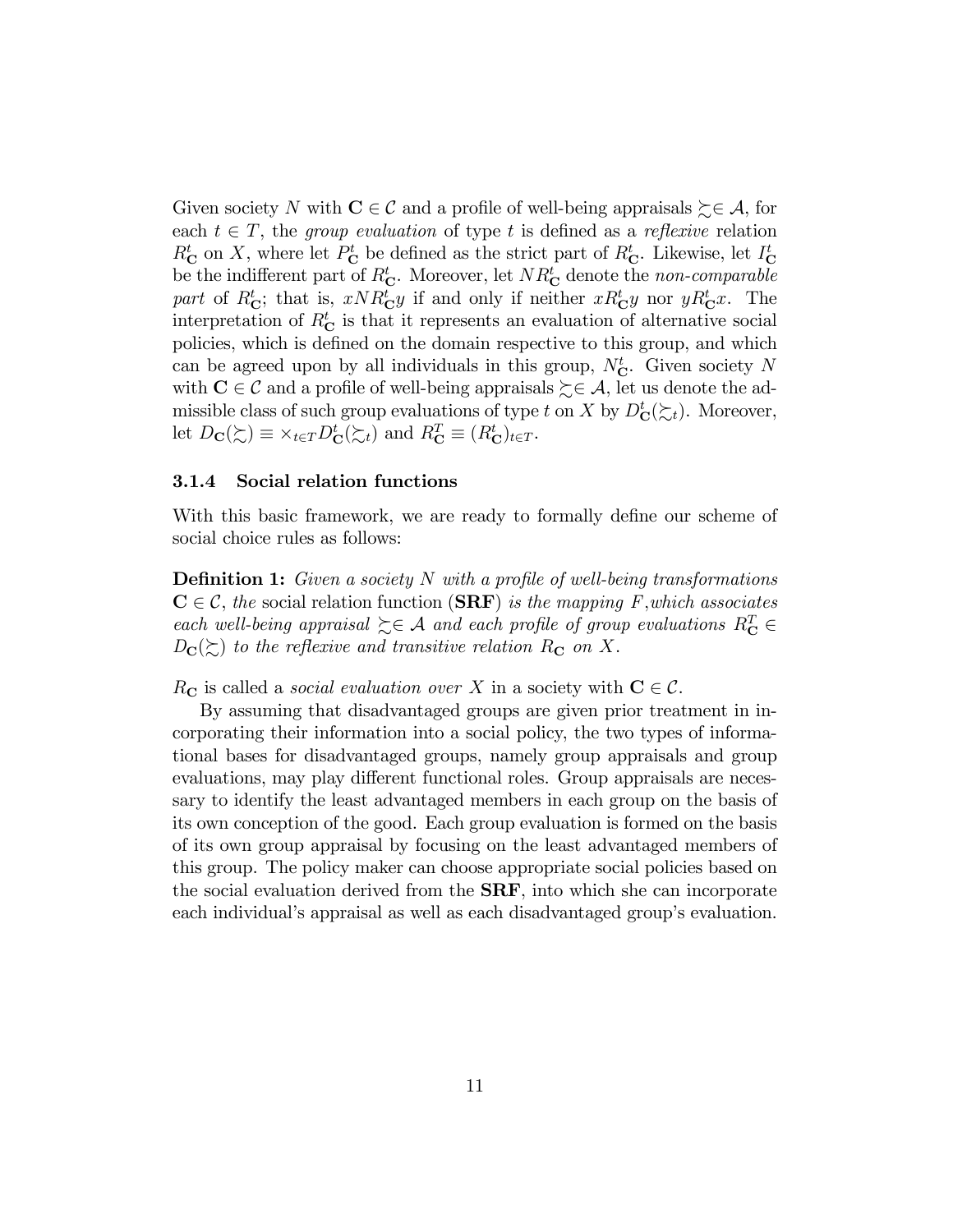# 4 Axioms for Group Evaluations and Social Relation Functions

In this section, we define several conditions assumed to be publicly imposed on SRFs.

#### 4.1 Axioms for Group Evaluations

A part of such conditions is to restrict the available class of group evaluations. As argued in section 1, the group evaluation is introduced to evaluate alternative social policies in order to ensure that the well-being contents of the least advantaged members of the group is not worse than the basic well-being. We incorporate this idea as domain conditions of SRFs in this section.

Firstly, with the concept of *basic well-being*  $BC^t \in Z$ , for each  $t \in T$ , let the domain of group evaluations be classified for each  $\succeq \in \mathcal{A}$ , each  $t \in T$  and each  $x, y \in X$  as follows.

- Case  $\alpha$ -1).  $C_i(x) \succsim_t BC^t$  for all  $i \in L^t_{\mathbf{C}}(x; \succsim_t)$ , and  $BC^t_t \succsim_t C_j(y)$  for all  $j \in L_{\mathbf{C}}^{t} (y; \Sigma_{t});$
- Case  $\alpha$ -2). Case  $\alpha$ -1) holds and moreover,  $C_i(x) \succ_t BC^t$  for all  $i \in L_{\mathbf{C}}^{t}(x; \succsim_{t})$  or  $BC^{t} \succ_{t} C_{j}(y)$  for all  $j \in L_{\mathbf{C}}^{t}(y; \succsim_{t})$ ;
- Case  $\beta$ ).  $C_i(x) \succsim_t BC^t$  for all  $i \in L_{\mathbf{C}}^t(x; \succsim_t)$ , and not  $[BC^t \succsim_t C_j(y)]$  & not  $[C_j(y) \succsim_t BC^t]$  for some  $j \in L^t_{\mathbf{C}}(y; \succsim_t);$
- Case  $\gamma$ ). not  $[BC^t \succsim_t C_i(x)]$  & not  $[C_i(x) \succsim_t BC^t]$  for some  $i \in L_{\mathbf{C}}^t(x; \succsim_t)$ , and  $BC^t \succ_t C_j(y)$  for all  $j \in L^t_{\mathbf{C}}(y; \succsim_t);$
- Case  $\delta$ ).  $BC^t \succ_t C_i(x)$  for all  $i \in L^t_{\mathbf{C}}(x; \succsim_t)$ , and  $BC^t \succ_t C_j(y)$  for all  $j \in L_{\mathbf{C}}^{t}(y; \Sigma_{t});$
- Case  $\epsilon$ ).  $C_i(x) \succ_t BC^t$  for all  $i \in L_{\mathbf{C}}^t(x; \Sigma_t)$ , and  $C_j(y) \succ_t BC^t$  for all  $j \in L_{\mathbf{C}}^{t} (y; \succsim_{t});$
- Case  $\varepsilon$ ). Otherwise.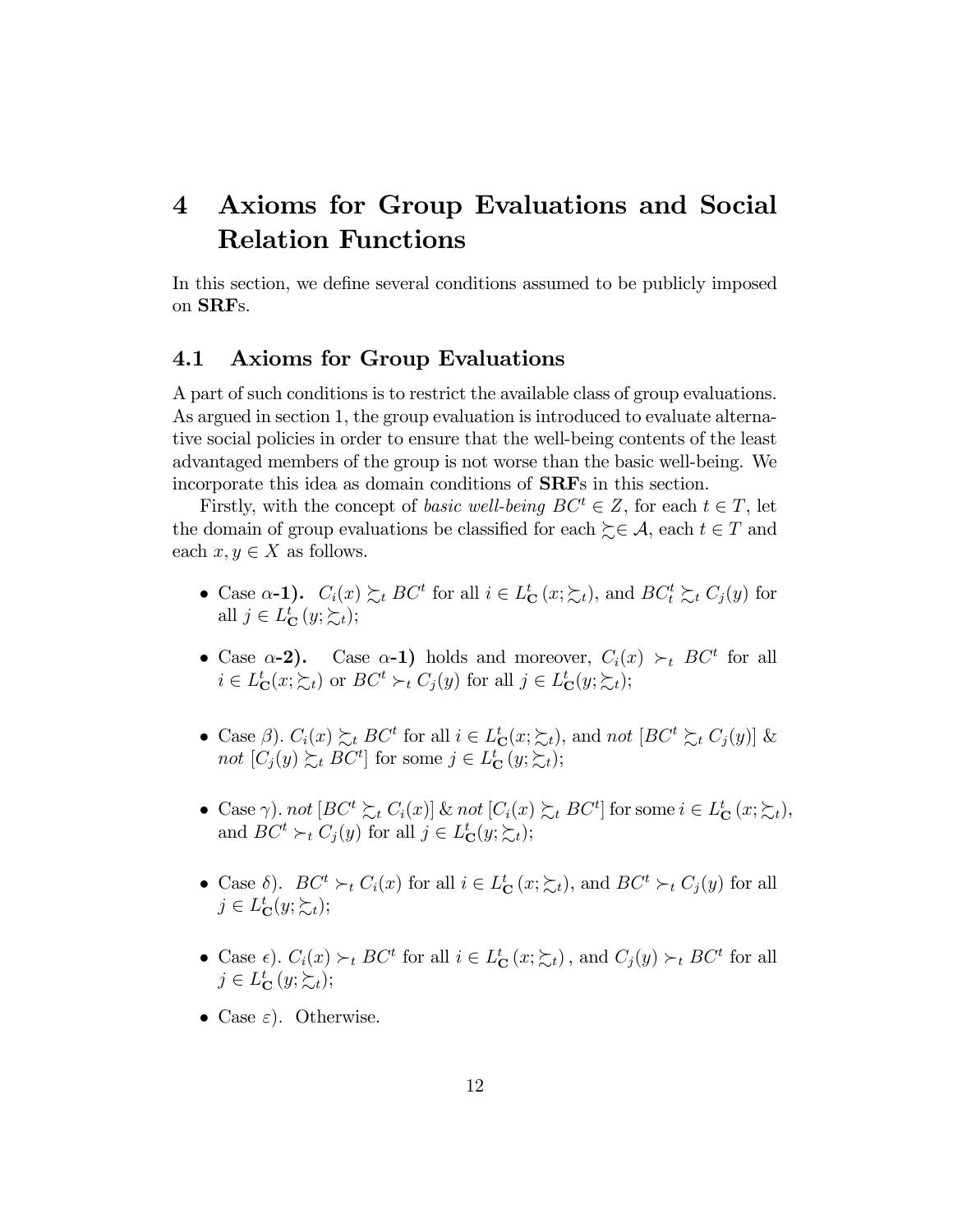That is, Case  $\alpha$ -1) refers to the domain where the least advantaged individuals' well-beings in policy  $x$  are all at least as good as basic well-being, while the least advantaged individuals' well-beings in policy  $y$  are all at least as bad as their basic well-being. Case  $\alpha$ -2) refers to the domain where  $\alpha$ -1) applies, and the least advantaged individuals' well-beings in policy  $x$  are all better than basic well-being, or the least advantaged individuals' well-beings in policy y are all worse than basic well-being. Case  $\beta$ ) refers to the domain where the least advantaged individuals' well-beings in policy  $x$  are *either* all better than basic well-being  $or$  all indifferent to basic well-being, while at least one of the least advantaged individuals' well-beings in policy  $y$  is non-comparable with basic well-being. Case  $\gamma$  refers to the domain where at least one of the least advantaged individuals' well-beings in policy  $x$  is non-comparable with their basic well-being, while the least advantaged individuals' well-beings in policy y are all worse than their basic well-being. Case  $\delta$ ) refers to the domain where the least advantaged individuals' well-beings are all worse than their basic well-being in both policies x and y. Case  $\epsilon$ ) refers to the domain where the least advantaged individuals' well-beings in both policies  $x$  and  $y$ are all better than their basic well-being.

Based on this classification, let us introduce three conditions imposed on group evaluations, which result in restricting the domain of the **SRF**  $F$ .

**Basic Well-being Condition (BWC):** For each  $C \in \mathcal{C}$ , each  $\succeq \in \mathcal{A}$ , and each  $t \in T$ , and for each  $x, y \in X$ ,  $xR_{\mathbf{C}}^{t}y$  (resp.  $xP_{\mathbf{C}}^{t}y$ ) holds if  $(x, y)$ corresponds to at least one of cases  $\alpha$ -1) (resp.  $\alpha$ -2),  $\beta$ ), and  $\gamma$ ).

**Restricted Monotonicity (RM):** For each  $C \in \mathcal{C}$ , each  $\succeq \mathcal{C}$ , and each  $t \in T$ , and for each  $x, y \in X$ ,  $xR_{\mathbf{C}}^{t}y$  (resp.  $xP_{\mathbf{C}}^{t}y$ ) holds if  $(x, y)$  corresponds to case  $\delta$ , and  $C_i(x) \succsim_t C_j(y)$  (resp.  $C_i(x) \succ_t C_j(y)$ ) holds for all  $i \in L^t_{\mathbf{C}}(x; \succsim_t)$ and all  $j \in L^t_{\mathbf{C}}(y; \succsim_t)$ .

**Refrain Condition (RC)**: For each  $C \in \mathcal{C}$ , each  $\succsim \in \mathcal{A}$ , and each  $t \in T$ , and for each  $x, y \in X$  with  $x \neq y$ ,  $xNR_{\mathbf{C}}^t y$  holds if  $(x, y)$  corresponds to either case  $\epsilon$ ) or case  $\varepsilon$ ).

**BWC** requires each group to evaluate a social policy  $x$ , under which the well-being contents of the least advantaged are at least as good as their basic well-being, as being *more just* than another social policy  $y$ , under which the well-being contents of the least advantaged *either* fall beneath their basic well-being *or* cannot be compared with it. Furthermore, it requires each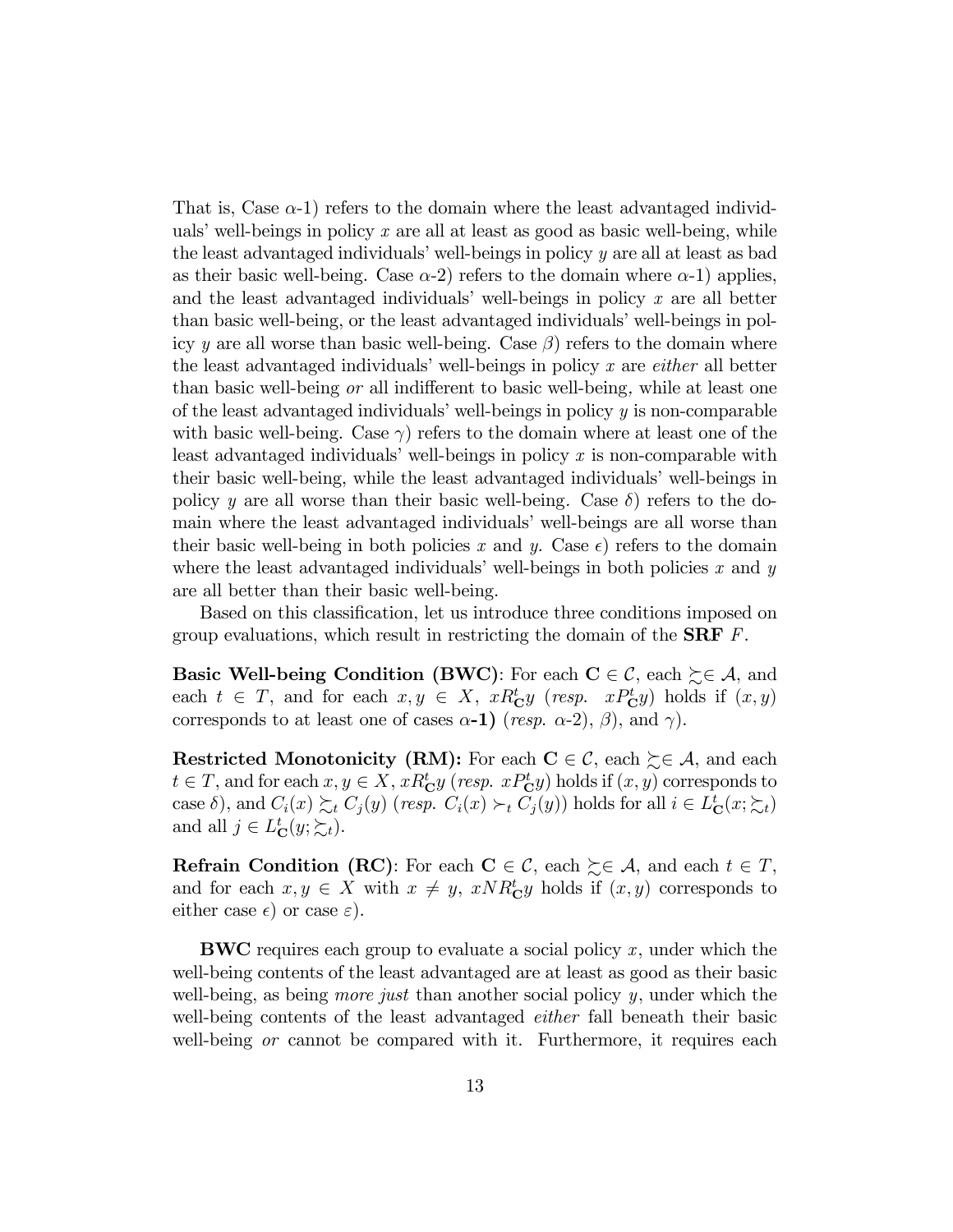group to evaluate a social policy  $y$ , under which the well-being contents of the least advantaged fall beneath their basic well-being, as being less just than another social policy  $x$  in which the well-being contents of the least advantaged cannot be compared with their basic well-being.

**RM** requires each group to evaluate a social policy x as being more just than another social policy  $y$  whenever the corresponding profile of the least advantaged members' well-beings is better in x than  $y$ , given that all of their well-being contents derived from both policies fall beneath their basic well-being. **RM** represents a kind of monotonicity criterion,<sup>15</sup> although its applicability is constrained to a proper domain of alternatives.

Lastly, **RC** requires a group evaluation not to make pair-wise rankings of the social policies if the well-being contents of the least advantaged corresponding to these social policies are better than their basic well-being or they cannot be compared with their basic well-being.<sup>16</sup>

Thus, the three conditions together define the available class of group evaluations, which make their rankings over pairs of social policies deserve being called more or less unjust. The last comparative adjective is motivated from the "comparative approach to justice" proposed by Sen in place of a "transcendental approach to justice" (Sen 2009a, pp.  $15-18$ , Sen, 2009b, p. 46f.). According to Sen, the latter is a traditional approach in ethics, which focuses on the description of an ideal just state, while the former is a new approach in ethics, which ranks alternative social states in terms of justice but does not necessarily identify an ideal just state. The three conditions constitute an attempt to formulate a "comparative approach to justice," in that they together make the available group evaluations consistent with the common goal of securing basic well-being for all members of each group, on the one hand by identifying "unjust" policies as those fall short of basic well-being and comparing them with one another to make evaluations of them as "less unjust" or "more unjust," on the other hand by refraining from identifying any of the policies as ideal just when they warrant everyone's

<sup>&</sup>lt;sup>15</sup>The concept of dominance proposed by Pattanaik and Xu  $(2007, p. 361-362)$ , which is closely related to Sen's idea of "dominance partial ordering" (Sen, 1987, pp. 29-30) is a good example.

<sup>&</sup>lt;sup>16</sup>This condition is similar to the "focus axiom" proposed by Sen (1981; p. 186), which requests that the difference between two social states, both of which bring about capabilities at least as good as basic capability, is not reflected in the social evaluation. We are grateful to James Foster and Prasanta Pattanaik for pointing this out. See Foster (1984; p. 217) and Sen (1997; p. 172).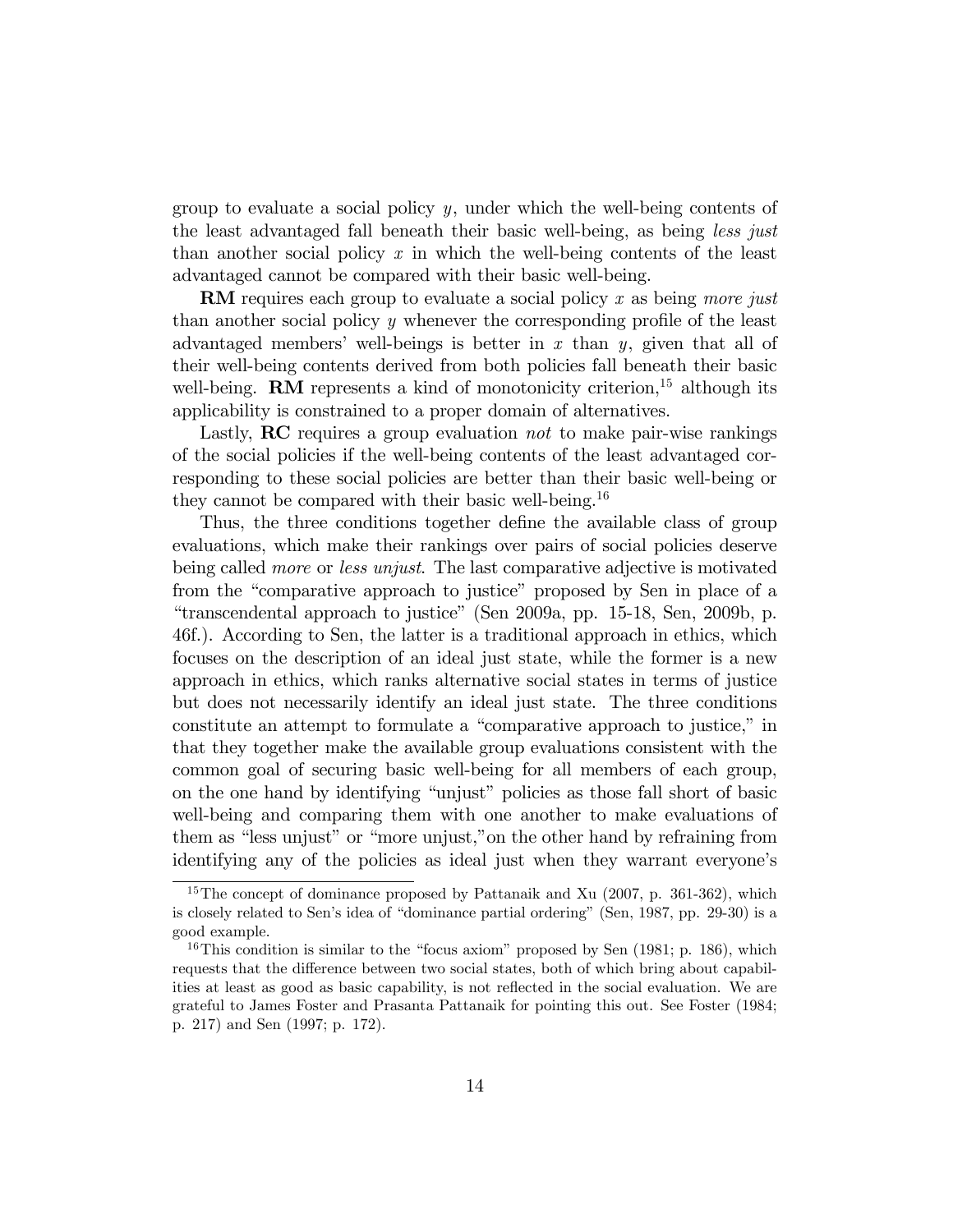well-being beyond basic well-being.

We examine the mutual consistency of these three conditions.

**Lemma 1:** Let the reflexive  $R_C^t$  satisfy **BWC**, **RM**, and **RC**. Then, it is transitive.

Due to this lemma, each group can form its own evaluation based on the three conditions that are rational in terms of logical consistency.

#### 4.2 Axioms for Social Relation Functions

The next task for us is to introduce two basic axioms regarding how to aggregate plural group evaluations as well as diverse individual well-being appraisals in order to form a consistent social evaluation. To explore this problem, let us introduce the following conditions.

Non-negative Response (NR): For each  $C \in \mathcal{C}$ , each  $\sum_{i=1}^{n} \mathcal{A}_i$ , each  $R_C^T \in$  $D_{\mathbf{C}}(\succsim)$ , and each  $x, y \in X$ , if there exists  $t' \in T$  such that  $xR_{\mathbf{C}}^{t'}y$  (resp.  $xP_{\mathbf{C}}^{t'}y$ ) and there exists no  $t'' \in T$  such that  $yP_{\mathbf{C}}^{t''}x$ , then  $xR_{\mathbf{C}}y$  (resp.  $xP_{\mathbf{C}}y$ ) holds, where  $R_{\mathbf{C}} = F(\succsim, R_{\mathbf{C}}^T)$ .

Weak Pareto (WP): For each  $C \in \mathcal{C}$ , each  $\zeta \in \mathcal{A}$ , each  $R_{\mathbf{C}}^T \in D_{\mathbf{C}}(\zeta)$ , and each  $x, y \in X$ , if  $C_i(x) \succ_i C_i(y)$  holds for all  $i \in N$ , then  $xP_{\mathbf{C}}y$  holds, where  $R_{\mathbf{C}} = F(\succsim, R_{\mathbf{C}}^T).$ 

Recall that each  $t \in T$  represents a particular type of disadvantage, so  $N \setminus (\cup_{t \in T} N_{\mathbf{C}}^t)$  is the set of non-disadvantaged individuals in society N with C. Hence, NR requires giving priority to the evaluations of disadvantaged groups over the evaluations of non-disadvantaged individuals in the aggregation procedure, while there is no priority rule in the treatments of evaluations among the different disadvantaged groups. That is, even if the well-being contents of all non-disadvantaged individuals become worse in  $y$  than in  $x$ , the social evaluation must be that  $y$  is at least as just as  $x$  whenever a group t evaluates y as being at least as just as x and no other group evaluates x as more just than y. Such a requirement seems quite reasonable whenever persons with a particular disadvantage can be considered as "experts" on that disadvantage and these persons are expected to provide a reasonable group evaluation. In this respect, **NR** together with the available class of group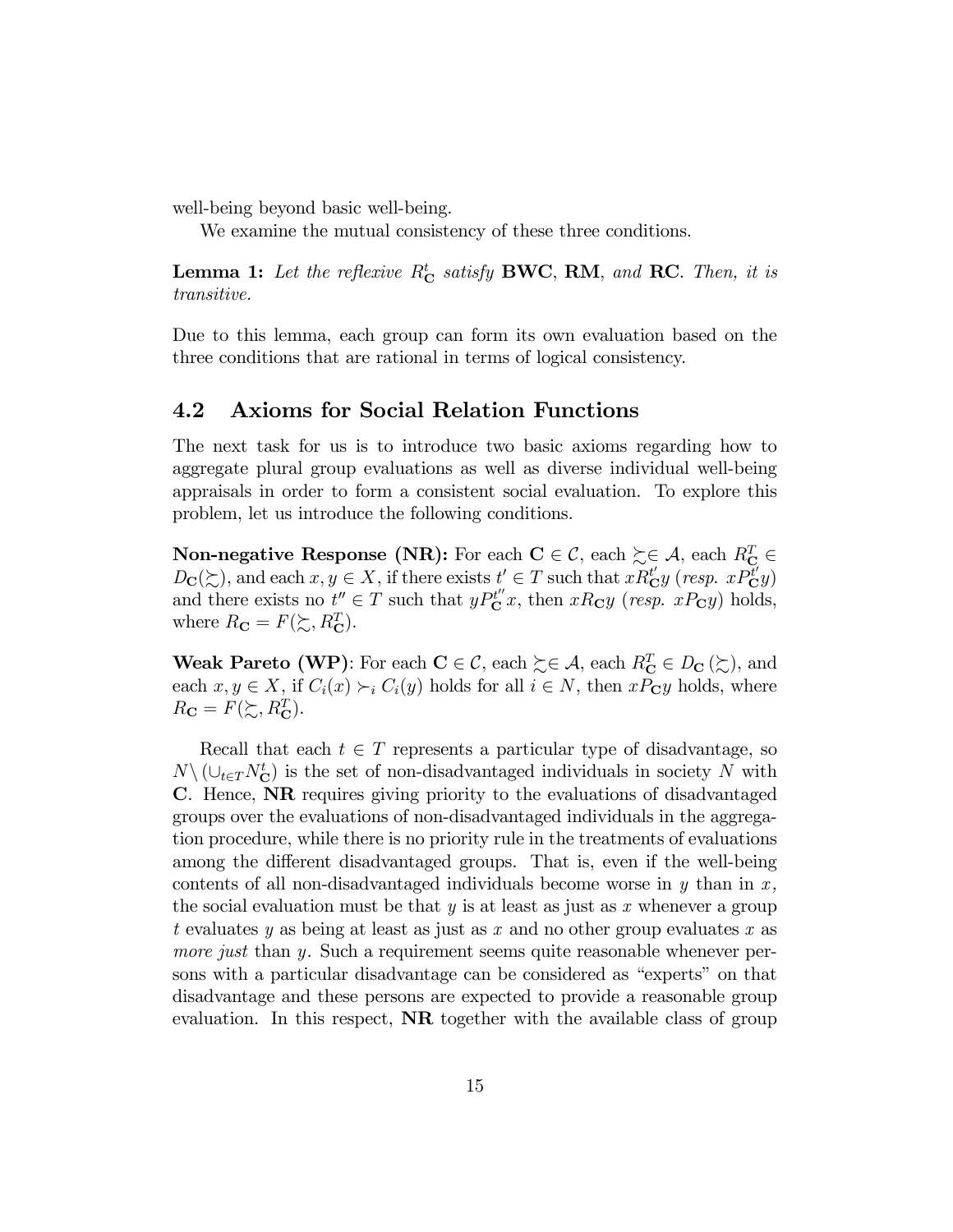evaluations constrained by BWC, RM, and RC warrant the reasonableness of preferential treatments of specific types of groups in the aggregation procedure.

In contrast, WP requires no prior treatment of any particular individuals<sup>7</sup> appraisals. It simply states that, if the well-being contents of all individuals are better in x than in y, then the social evaluation must be that x is more just than y. In terms of respecting the plurality of the conceptions of the good, WP also seems quite reasonable.

It is also worth mentioning that, although WP is a weaker condition of welfarism, the requirement of  $NR$  with the scheme of group evaluations makes **SRF**s non-welfaristic. To see this point, remember that the neutrality property of social choice rules is necessary for welfarism in the standard Arrovian framework.<sup>17</sup> In our framework, neutrality of **SRF**s is defined as follows: for any  $C \in \mathcal{C}$ , for every  $x, y, z, w \in X$ , and for any two profiles of well-being appraisals  $\sum_i \sum_j \in \mathcal{A}$ , if  $[C_i(x) \sum_i C_i(y)]$  if and only if  $C_i(z) \sum_i$  $C_i(w)$  holds for every  $i \in N$ , then  $[xR_{\mathbf{C}}y$  if and only if  $zR_{\mathbf{C}}'w$  holds, where  $R_{\mathbf{C}} = F(\succsim, R_{\mathbf{C}}^T)$  and  $R'_{\mathbf{C}} = F(\succsim', R_{\mathbf{C}}^T)$ .

The following example shows that if  $SRFs$  satisfies  $NR$  with the scheme of group evaluations satisfying  $BWC$ , RM, and RC, then it does not satisfy neutrality.

**Example 1:** Let  $N = \{1, 2, 3, 4\}$  with  $C \in \mathcal{C}$ ,  $T = \{t^1, t^2, t^3\}$  with  $N_C^{t^1} = \{1\}$ ,  $N_{\mathbf{C}}^{t^2} = \{2\}$ , and  $N_{\mathbf{C}}^{t^3} = \{3\}$ , and  $X = \{x, y, z, w\}$ . Let us define two profiles of well-being appraisals  $\succsim, \succsim' \in \mathcal{A}$  as follows:

$$
C_i(z) \succ_i C_i(x) \succ_i BC^{t^i} \succ_i C_i(w) \succ_i C_i(y) \text{ for } i \in \{1, 3\};
$$
  
\n
$$
C_2(w) \succ_2 C_2(z) \succ_2 BC^{t^2} \succ_2 C_2(x) \succ_2 C_2(y);
$$
  
\n
$$
C_4(x) \succ_4 C_4(y) \succ_4 C_4(w) \succ_4 C_4(z); \text{ and}
$$

 $17$ The basic idea of neutrality can be summarized as follows: if the individual preferences over  $(x, y)$  in one case are "identical" to the individual preferences over  $(a, b)$  in another case, then the social preference in the latter would place  $a$  and  $b$  respectively where  $x$  and y figured in the former (Sen, 2002; p. 333).

See Fleurbaey and Mongin (2005; p. 386) for an excellent survey of studies on neutrality. As pointed out, Sen has examined the essential nature of neutrality in terms of "welfarism" (e.g., Sen, 1970, chs. 5 and 5\*).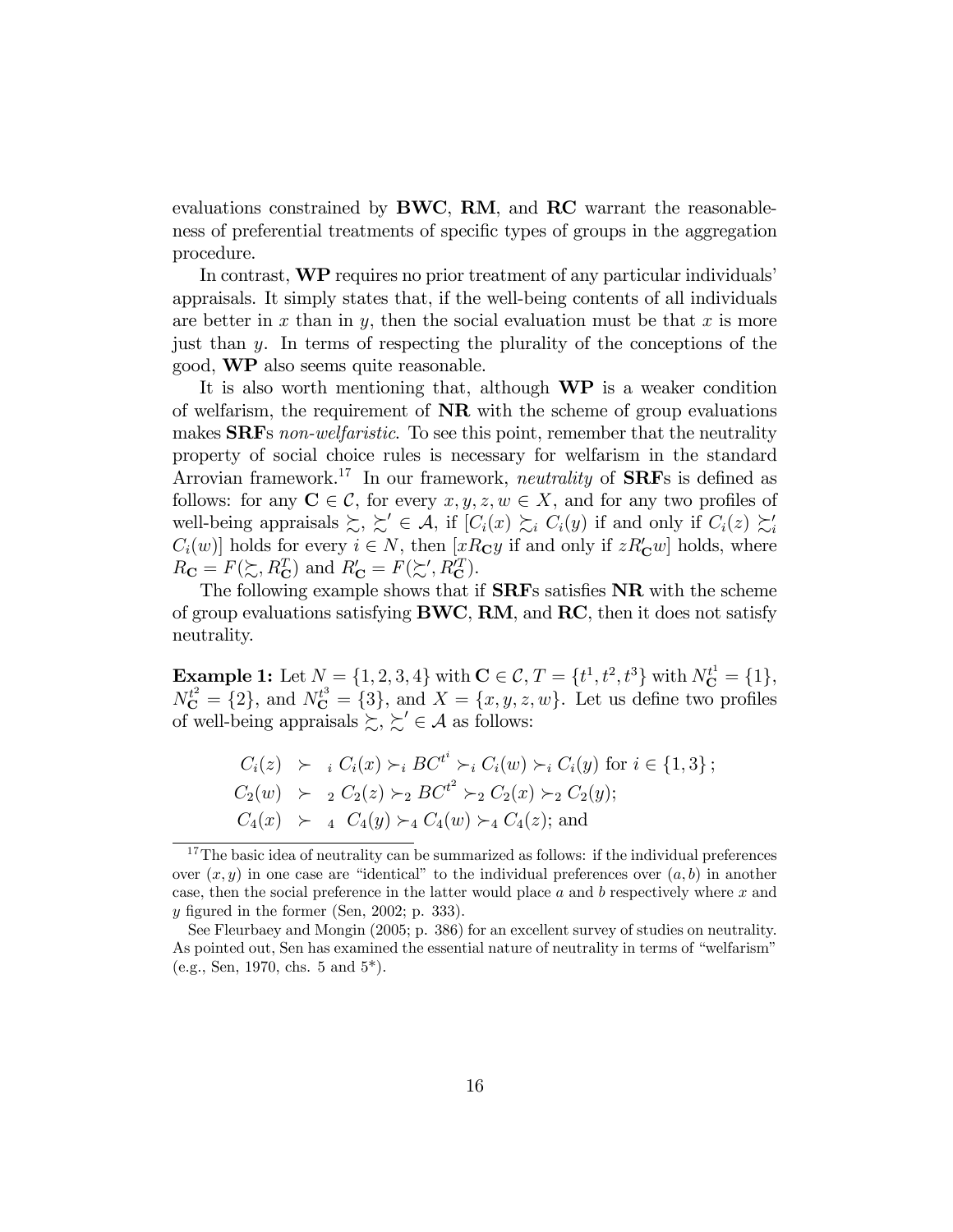$\sum_{i} \sum_{i}$  for  $i \in \{1, 2, 3\}$ , and

$$
C_i(x) \succ'_i C_i(z) \succ'_i BC^{t^i} \succ'_i C_i(w) \succ'_i C_i(y) \text{ for } i \in \{1, 3\};
$$
  
\n
$$
C_2(z) \succ'_2 C_2(w) \succ'_2 BC^{t^2} \succ'_2 C_2(x) \succ'_2 C_2(y);
$$
  
\n
$$
C_4(z) \succ'_4 C_4(y) \succ'_4 C_4(w) \succ'_4 C_4(x); \text{ and}
$$

 $\sum_{i} k' = \sum_{i}^{\prime}$  for  $i \in \{1, 2, 3\}$ . Given this structure, note that  $[C_i(z)] \sum_{i} C_i(w)$ if and only if  $C_i(x) \succeq_i^i C_i(z)$  holds for every  $i \in N$ . Therefore, if an **SRF** F satisfies neutrality, then  $[zR_{\mathbf{C}}w$  if and only if  $xR'_{\mathbf{C}}z$  must hold, where  $R_{\mathbf{C}} = F(\succsim, R_{\mathbf{C}}^T)$  and  $R'_{\mathbf{C}} = F(\succsim', R_{\mathbf{C}}^T)$ . In contrast, by **BWC**,  $C_1(z) \succ_{t^1} BC^{t^1} \succ_{t^1} C_1(w)$  implies  $zP_{\mathbf{C}}^{t^1}w$ , and  $C_3(z) \succ_{t^3} BC^{t^3} \succ_{t^3} C_3(w)$ implies  $zP_{\mathbf{C}}^{t^3}w$ ; while by  $\mathbf{RC}, C_2(w) \succ_2 C_2(z) \succ_2 BC^{t^2}$  implies  $zNP_{\mathbf{C}}^{t^2}w$ . Similarly, by **BWC**,  $C_2(z) \succ_2' BC^{t^2} \succ_2' C_2(x)$  implies  $zP^{t^2}_C x$ ; while by **RC**,  $C_1(x) \succ_1' C_1(z) \succ_1' B C^{t^1}$  implies  $zNP_C^{t^1}x$ , and  $C_3(x) \succ_3' C_3(z) \succ_3' B C^{t^3}$ implies  $zNP^{i3}_{\mathbf{C}}x$ . Therefore,  $zP_{\mathbf{C}}w$  and  $zP'_{\mathbf{C}}x$ , where  $R_{\mathbf{C}} = F(\succsim, R_{\mathbf{C}}^T)$  and  $R'_{\mathbf{C}} = F(\succsim', R''_{\mathbf{C}})$ , hold by **NR**. Thus, this F does not satisfy neutrality.

In summary, the group evaluations scheme constrained by **BWC**, **RM**, and RC and the axiom NR together imply non-welfarism.

# 5 On (Im)possibility of Social Relation Functions

The aim of this section is to verify the possibility of an **SRF** satisfying **NR** and WP under the constraints of BWC, RM, and RC on group evaluations. This is a legitimate and interesting question when a social choice problem is to select a public policy to secure basic well-being for all in a democratic way while admitting a prior treatment of disadvantaged individuals. Indeed,  $NR$  specifies under what conditions as well as to what extent some of disadvantaged individuals should be entitled to receive the prior treatments based on their group evaluations. In contrast, WP equally treats every individualís appraisal and, moreover, there is no constraint for the application of this principle. Therefore, NR and WP represent mutually different principles, though they are respectively weak as the claims for the local decisiveness of specific as well as of all individuals. Then, provided that the group evaluations satisfy BWC, RM, and RC, it is not obvious whether the compatibility of  $\bf{WP}$  and  $\bf{NR}$  is verified.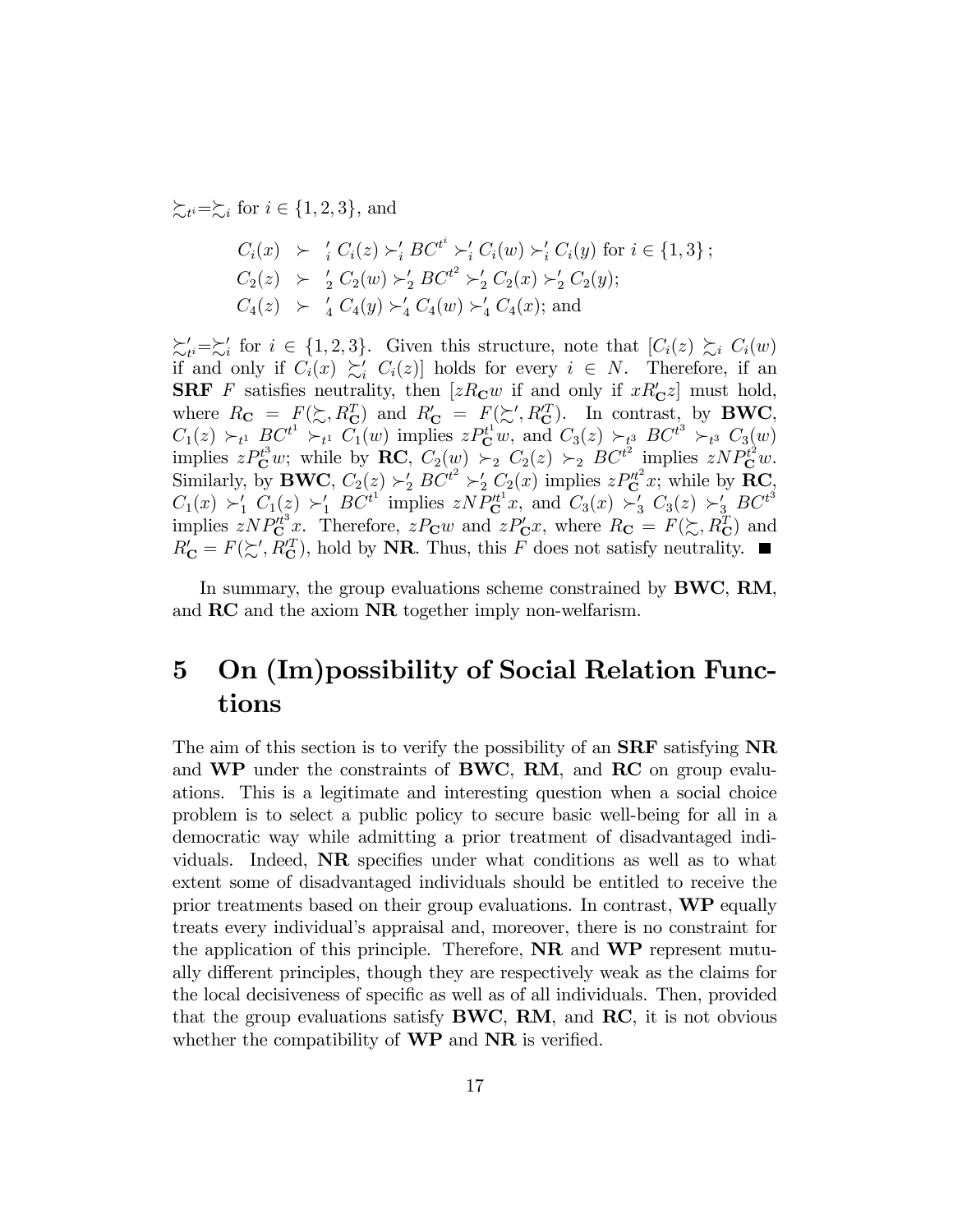We examine, in the first step, whether or not there exists an **SRF** that satisfies  $NR$ . To do this, we introduce another axiom, the *Positive Response* (PR), which is even weaker than NR. Proposition 1 discussed below shows that there is no **SRF** that satisfies **PR**.

Therefore, in the second step, to avoid this negative result, we introduce an additional condition, Full Comparability of Destitution  $(FCD)$ , which insures the full comparability of policies when the well-beings of all of the least advantaged members become worse than their basic well-being. Proposition 2 proves that under the presumption of **FCD**, there exists an **SRF** that satisfies NR.

However, in the third step, we show in Theorem 1 that it is impossible to guarantee the compatibility of  $NR$  and  $WP$  even under the presumption of FCD. Given these results, Theorem 2 clarifies what kind of further condition is required for the compatibility of these two axioms.

Assume, for the sake of simplicity, that the profile of the disadvantaged groups  $(N_C^t)_{t \in T}$  is fixed independent of the types of **SRF**s. As our first step, let us introduce the following axiom for SRFs:

**Positive Response (PR):** For each  $C \in \mathcal{C}$ , each  $\gtrsim \in \mathcal{A}$ , each  $R_C^T \in D_C(\gtrsim)$ , and each  $x, y \in X$ , if there exists  $t' \in T$  such that  $xP_{\mathbf{C}}^{t'}y$  and there is no  $t'' \in T$  such that  $yP_{\mathbf{C}}^{t''}x$ , then  $xP_{\mathbf{C}}y$  holds, where  $R_{\mathbf{C}} = F(\succsim, R_{\mathbf{C}}^T)$ .

PR is a weaker version of NR. This condition, as well as NR, seems quite reasonable, given that persons with a particular disadvantage can be considered as "experts" on that disadvantage.

Then,

**Proposition 1:** There exists a profile of well-being appraisals  $\gtrsim$  under which no  $\mathbf{SRF}$  F satisfies PR.

This impossibility holds whenever there are at least three different disadvantaged groups,  $t^1, t^2, t^3 \in T$ , and also at least three alternatives,  $x, y, z \in$ X. To focus on the simplest case, let there be no other group,  $T = \{t^1, t^2, t^3\}$ , and each of the three groups have only one member,  $N_C^{t^i} = \{i\}$  for  $i = 1, 2, 3$ . Then, each individual  $i = 1, 2, 3$  is also the least advantaged member of her group, and her appraisal is identical to her group's appraisal.

Given this setting, assume that the well-being contents of all the three individuals under any of the three alternatives are worse than their corresponding basic well-being contents:  $BC^{t^i} \succ_{t^i} C_i(w)$  for any  $w \in \{x, y, z\}$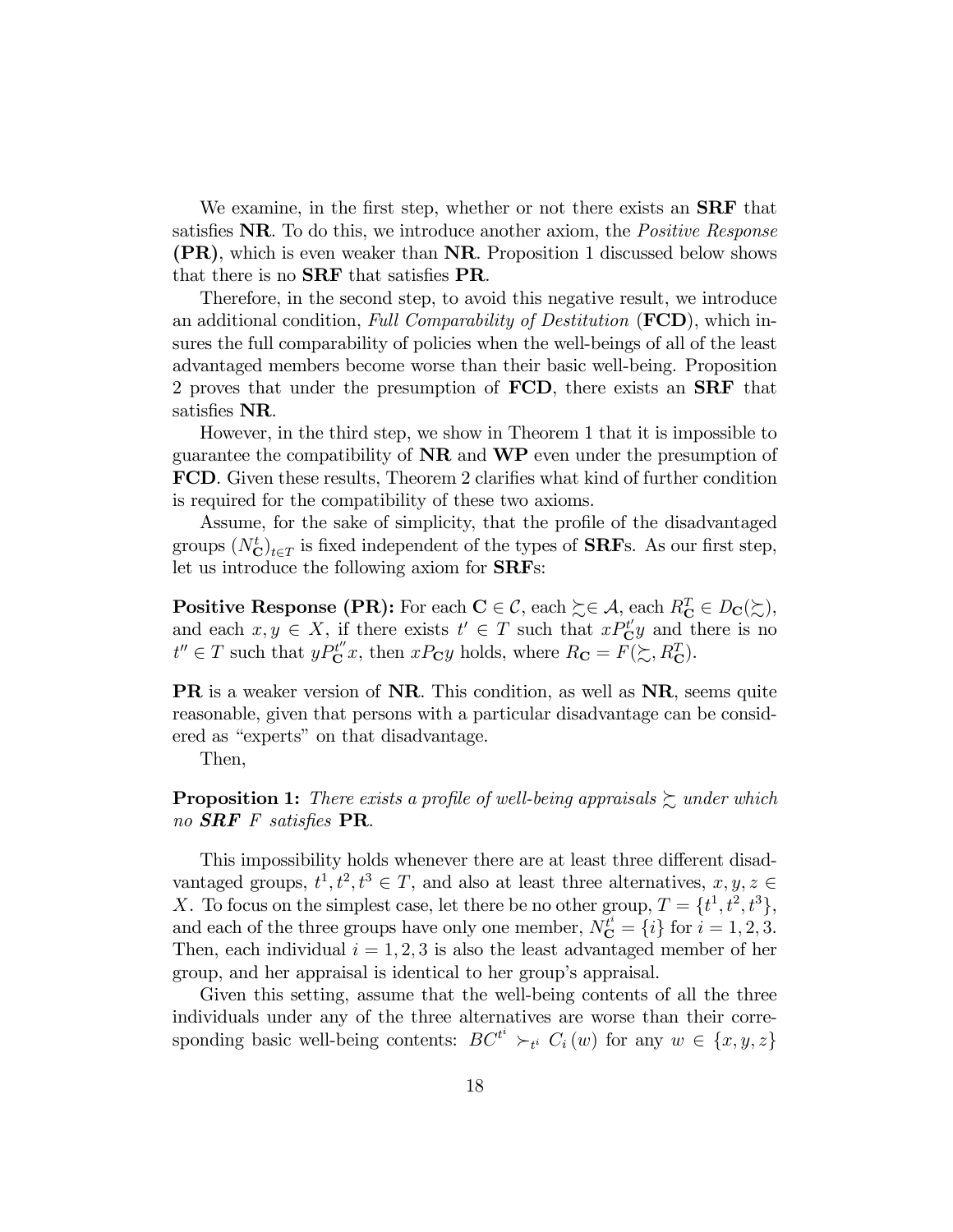and for each  $i = 1, 2, 3$ . Moreover, assume that, according to group  $t<sup>1</sup>$ 's appraisal, x is better than y, y and z are non-comparable, and z and x are non-comparable; according to group  $t^2$ 's appraisal, y is better than z, z and x are non-comparable, and x and y are non-comparable; and according to group  $t^{3}$ 's appraisal, z is better than x, x and y are non-comparable, and so are y and z. Then, **RM** implies that  $x P_{\mathbf{C}}^{t^1} y$ ,  $y P_{\mathbf{C}}^{t^2} z$ , and  $z P_{\mathbf{C}}^{t^3} x$ . Moreover, let  $yNR_C^{t^1}z$  and  $zNR_C^{t^2}x$ ;  $zNR_C^{t^2}x$  and  $xNR_C^{t^2}y$ ; and  $xNR_C^{t^3}y$  and  $yNR_C^{t^3}z$ . Such group evaluations are available due to the assumptions of the three groups' appraisals. However, by  $PR$ , the corresponding social evaluation  $R_{\rm C}$  should have  $xP_{\mathbf{C}}y$ ,  $yP_{\mathbf{C}}z$ , and  $zP_{\mathbf{C}}x$ , which implies that there is no **SRF** satisfying PR.

The above arguments indicate that the incompleteness of group appraisals is the key factor to generate such a cyclical social evaluation.<sup>18</sup> Given this impossibility, let us introduce an additional condition on well-being appraisals:

Full Comparability of Destitution ( $FCD$ ): For each  $t \in T$  and each  $x, y \in X$ , if case  $\delta$ ) applies, then for all  $i \in L_{\mathbf{C}}^{t}(x; \xi_t)$  and all  $j \in L_{\mathbf{C}}^{t}(y; \xi_t)$ ,  $C_i(x) \succsim_t C_j(y)$  or  $C_j(y) \succsim_t C_i(x)$ .

Case  $\delta$ ) is the situation where in each policy, the well-being contents of the least advantaged are all worse than their basic well-being. FCD requires that the well-beings of the least advantaged are all comparable when they are in such "destitution". This condition seems reasonable, since the plurality of evaluations over social policies tends to be reduced under a situation of "destitution." Moreover, it would be desirable that relatively "less unjust" policies can be selected under the situation of "destitution," and  $\bf{FCD}$  insures the feasibility of such a social choice.

The next proposition proves that if we introduce  $\mathbf{FCD}$  into the group appraisal, we can warrant the existence of an **SRF**  $F$ , which satisfies **NR**, a strong version of PR.

#### **Proposition 2:** Let  $\mathbf{FCD}$  hold. Then, there exists an **SRF**  $F$  that satisfies NR.

To show Proposition 2, let us define  $F_{NR}$  as follows: for each  $C \in \mathcal{C}$ , each  $\xi \in \mathcal{A}$ , each  $R_{\mathbf{C}}^T \in D_{\mathbf{C}}(\xi)$ , and each  $x, y \in X$ ,  $xR_{\mathbf{C}}^{NR}y$  holds if and only if

 $18$  Indeed, in the three-group and three-alternative example, for each group, if at least one non-comparable pair is changed to be comparable, then the cyclical social evaluation is no longer generated.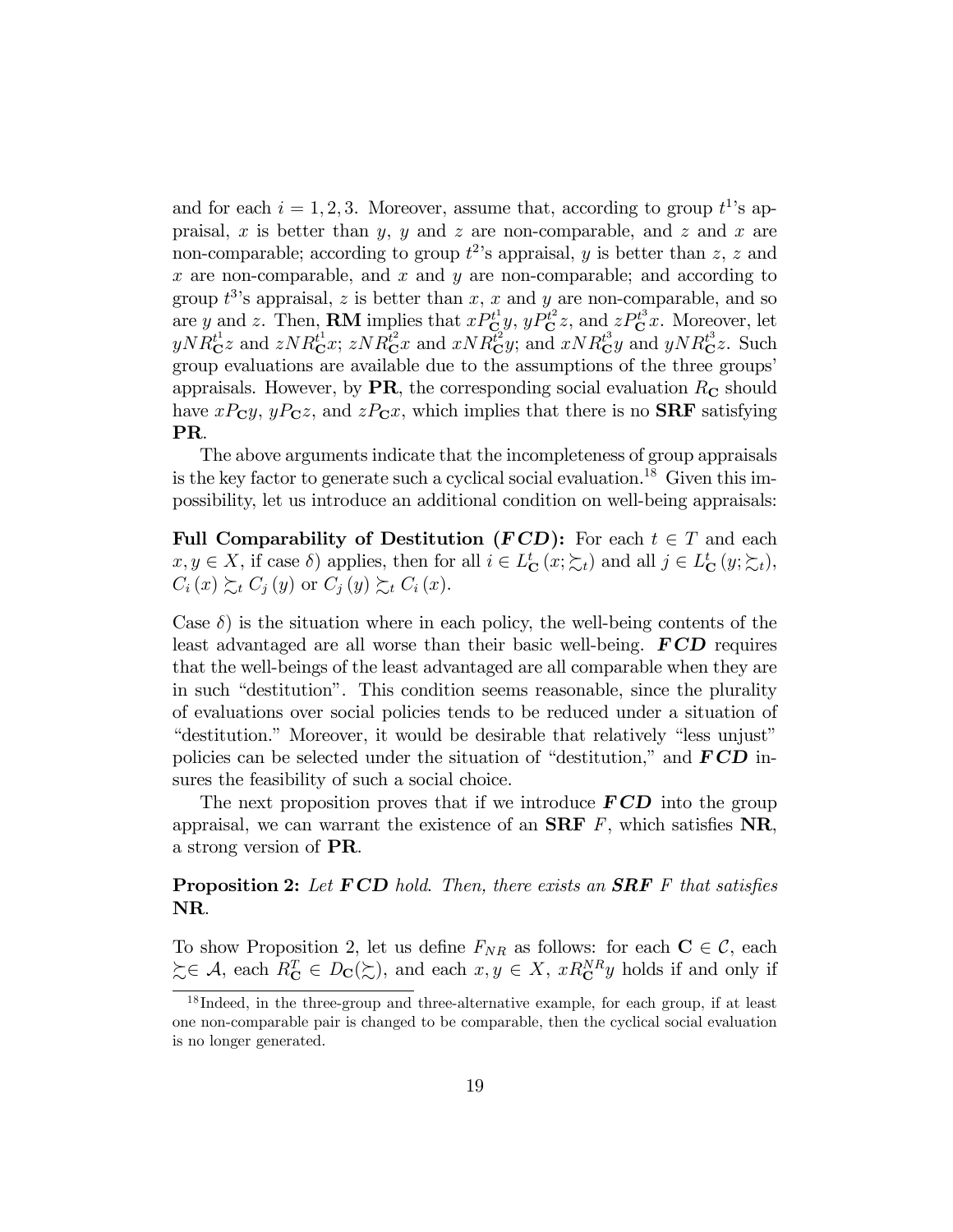there exists  $t' \in T$  such that  $xR_{\mathbf{C}}^{t'}y$  and there is no  $t'' \in T$  such that  $yP_{\mathbf{C}}^{t''}x$ , where  $R_{\mathbf{C}}^{NR} = F_{NR}(\succsim, R_{\mathbf{C}}^{T})$ . This  $R_{\mathbf{C}}^{NR}$  is shown to be transitive.

As  $FCD$  seems to be a strong condition, it is not so surprising that under this condition, the existence of **SRF** satisfying **NR** is ensured. A more interesting question is whether there exists an **SRF** satisfying **NR** and WP or not. Surprisingly, even under the strong assumption of  $\pmb{FCD}$ , there is no SRF satisfying NR and WP, as the following theorem shows.

#### **Theorem 1:** Suppose  $FCD$ . Then, there exists a profile of well-being appraisals  $\succsim$  under which no **SRF** satisfies PR and WP.

The essential factor to generate this theorem is that at least two least advantaged members may exist within a group under a social policy, whose well-being positions relative to basic well-being are different, and at least one of such members is no longer the least advantaged under another social policy. To see this, let us suppose that  $i$  and  $j$  are the least advantaged members within a group t, where i's well-being is worse than  $BC<sup>t</sup>$  and j's well-being is non-comparable with  $BC<sup>t</sup>$  in policy x, according to the group appraisal  $\succsim_t$ . Moreover, let us suppose that all individuals' well-being contents are improved as a result of the change from policy  $x$  to policy  $y$ , and j's well-being becomes better than  $BC<sup>t</sup>$  in y, although i's is still worse than  $BC<sup>t</sup>$ . Moreover, let *i* be the unique least advantaged member of the group t under  $y$ , so that j is no longer the least advantaged of this group. This situation corresponds to case  $\gamma$ , so **BWC** applies and this group evaluates that x is more just than y. Then, if no other groups make any objection, **PR** requires that x is better than y. Yet, **WP** requires that y is better than  $\mathcal{X}$ .

This argument suggests that, unlike the Pareto-liberal paradox, **PR** and WP can be incompatible even if the social evaluation  $R_{\rm C}$  is not requested to be acyclic. Note also that the existence of only one disadvantaged group is sufficient to generate this incompatibility; in contrast, in the Pareto-liberal paradox, at least two agents must exercise their local decisive powers to generate a conflict with the Pareto principle.

For the purpose of our four steps, let us introduce an additional condition that requires even greater comparability of each group's well-being appraisal:

**Dominance (D):** For each  $C \in \mathcal{C}$ , each  $t \in T$ , each  $x \in X$ , and each  $i, j \in N_{\mathbf{C}}^{t}$ , if  $i, j \in L_{\mathbf{C}}^{t}(x; \succsim_{t})$ , then  $C_{i}(x) \sim_{t} C_{j}(x)$ .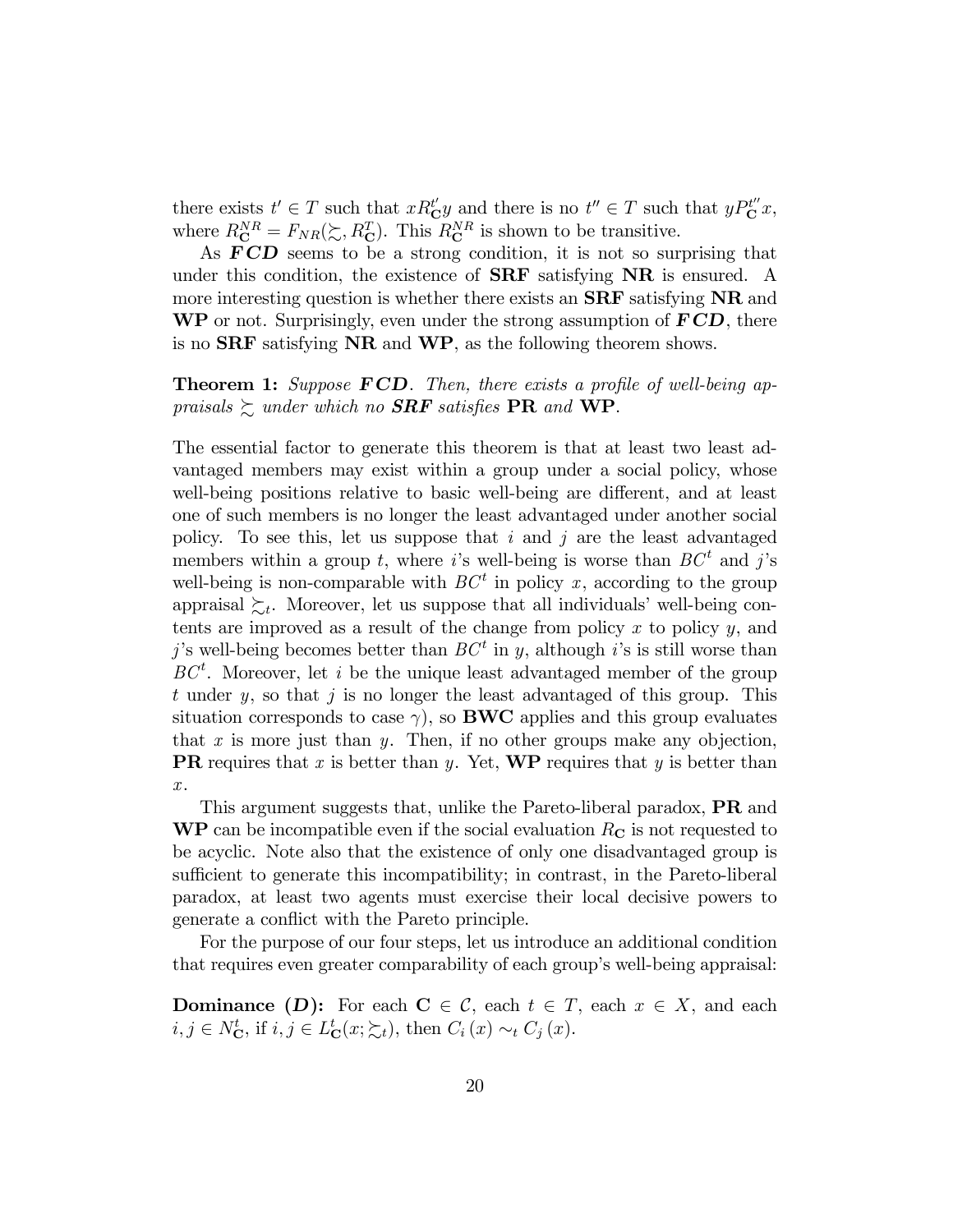**D** states that for any social state  $x \in X$ , if there are two individuals who are both deemed least advantaged under this state, then their well-being contents are indifferent. It has the following interesting implication: for each  $C \in \mathcal{C}$ , each  $t \in T$ , each  $x \in X$ , and each  $i, j \in N_{\mathbf{C}}^{t}$  with  $i \in L_{\mathbf{C}}^{t}(x; \xi_{t})$ , if  $BC^t \succ_t C_i(x)$  and not  $BC^t \succsim_t C_j(x)$ , then  $C_j(x) \succ_t C_i(x)$ . That is, if one well-being content is appraised to be worse than  $BC<sup>t</sup>$ , while another is not, a comparative judgment should be made between the two, in that the latter is better than the former. Thus,  $\bm{D}$  makes it impossible that j is deemed least advantaged even if jís well-being content is non-comparable with basic well-being and there is another least advantaged member  $i$  whose well-being content is worse than basic well-being.

As argued above, the essential factor to derive the incompatibility between NR and WP was the existence of at least two least advantaged members within a group under a social policy, whose well-being positions relative to basic well-being are different. The assumption of  $\bf{D}$  excludes such a situation, and so it seems indispensable for the existence of SRF satisfying both of NR and WP. Indeed, the following theorem guarantees the existence of such an **SRF**  $F$  under the assumption of  $D$  in addition to  $FCD$ :

Theorem 2: Let  $FCD$  and D hold. Then, there exists an SRF F that satisfies  $NR$  and  $WP$ .

To show Theorem 2, let us define  $F_{WP}$  as follows: for each  $C \in \mathcal{C}$ , each  $\xi \in \mathcal{A}$ , each  $R_{\mathbf{C}}^T \in D_{\mathbf{C}}(\xi)$ , and each  $x, y \in X$ ,  $xP_{\mathbf{C}}^{WP}y$  holds if and only if  $C_i(x) \succ_i C_i(y)$  holds for all  $i \in N$ , and  $xI_C^{WP}y$  holds if and only if  $x = y$ , where  $R_{\mathbf{C}}^{WP} = F_{WP}(\succsim, R_{\mathbf{C}}^T)$ . Moreover, let us define  $F_*$  as follows: for each  $\mathbf{C} \in \mathcal{C}$  and each  $R_{\mathbf{C}}^T \in D_{\mathbf{C}}(\succsim), F_*(\succsim, R_{\mathbf{C}}^T) = R_{\mathbf{C}}^*$ , where  $R_{\mathbf{C}}^* \equiv R_{\mathbf{C}}^{NR} \cup R_{\mathbf{C}}^{WP}$ .

In the following discussion, we show that this  $R_{\mathbf{C}}^*$  is transitive. Let  $(x, y), (y, z) \in R^*_{\mathbf{C}}$ . Then, there are the following four possible cases:

 $(1)(x, y), (y, z) \in R_{\mathbf{C}}^{NR};$  $(2)(x, y), (y, z) \in R_{\mathbf{C}}^{WP};$  $(3)(x, y) \in R_{\mathbf{C}}^{NR}$  and  $(y, z) \in R_{\mathbf{C}}^{WP}$ ; and (4)  $(x, y) \in R_{\mathbf{C}}^{WP}$  and  $(y, z) \in R_{\mathbf{C}}^{NR}$ .

Proposition 2 shows that if case (1) applies,  $(x, z) \in R_{\mathbf{C}}^{NR}$  holds. Moreover, it is easy to see that if case (2) applies, then  $(x, z) \in R_{\mathbf{C}}^{WP}$  holds. Next, let us consider cases  $(3)$  and  $(4)$ :

**Lemma 2:** For each  $C \in \mathcal{C}$ , each  $\succsim \in \mathcal{A}$ , and each  $R_{\mathbf{C}}^T \in D_{\mathbf{C}}(\succsim)$ , if  $(x, y) \in$  $R_{\mathbf{C}}^{NR}$  and  $(y, z) \in P_{\mathbf{C}}^{WP}$ , then  $(x, z) \in P_{\mathbf{C}}^{*}$ .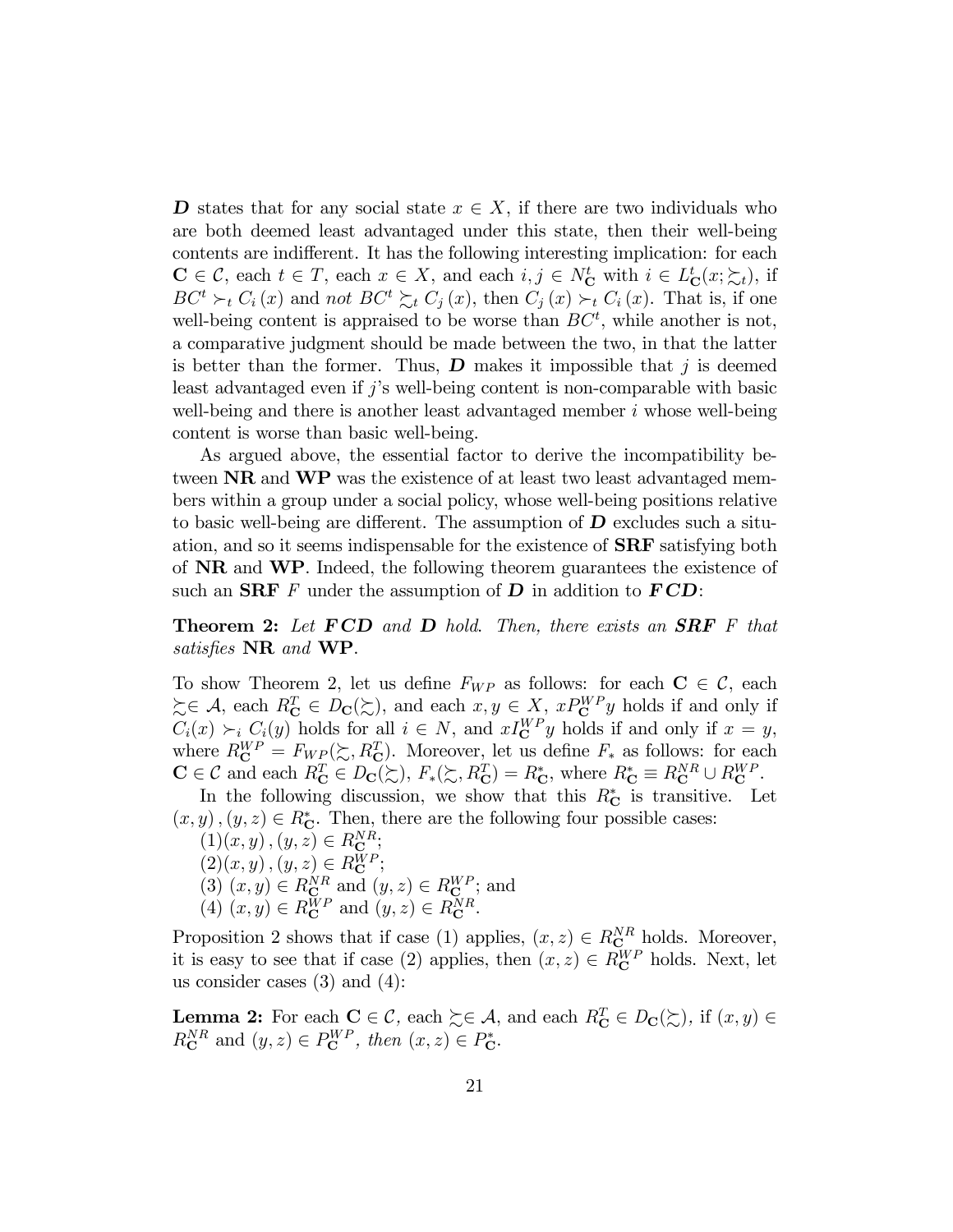**Lemma 3:** For each  $C \in \mathcal{C}$ , each  $\succsim \in \mathcal{A}$ , and each  $R_{\mathbf{C}}^T \in D_{\mathbf{C}}(\succsim)$ , if  $(x, y) \in$  $P_{\mathbf{C}}^{WP}$  and  $(y, z) \in R_{\mathbf{C}}^{NR}$ , then  $(x, z) \in P_{\mathbf{C}}^{*}$ .

#### **Proof of Theorem 2:** By Lemmas 2 and 3, it holds.  $\blacksquare$

Theorems 1 and 2 indicate that, given the incompleteness of the informational basis, the moderate prior treatments of disadvantaged groups are unable to ensure consistent and Paretian social decision-making for social policies. This impossibility, however, does not necessarily imply that there is an *intrinsic* conflict between the claim of the prior treatment of specific individuals and the equal treatment of all. Rather, it may originate from a lack of sufficient information on the part of a disadvantaged group to make a deliberate appraisal of their own states. As condition D and Theorem 2 show, the main reason for the impossibility is the existence of the least disadvantaged member whose well-being content is deemed non-comparable to basic well-being despite the existence of another least advantaged whose well-being content is deemed worse than basic well-being. If such "tentative" non-comparability can be resolved via further scrutiny of this member's condition, consistent and Paretian social decision-making for desired polices can be compatible with the prior treatment of specific people.<sup>19</sup> In other words, the difficulty of constructing the desired social choice due to "tentative" non-comparability within the same disadvantaged group could be resolved by technical progress at least in the future, which should be discriminated from the more intrinsic types of impossibility problems.

It is also worth noting that, while  $\bf{FCD}$  and  $\bf{D}$  make any pairs of social policies satisfying cases  $\alpha$ ,  $\beta$ ,  $\gamma$ ,  $\delta$ ) of group evaluations comparable, the remaining non-comparable parts in group evaluations is "assertive" rather than "tentative", as warranted by  $\mathbb{R}C$  for group evaluations. Interestingly, however, such "assertive" non-comparability is also indispensable for the existence of **SRF**s satisfying **NR** and **WP**. Indeed, regardless of whether  $\vec{F}$  CD and  $\bm{D}$  are imposed, allowing comparability for group evaluations even within the domains of any pairs satisfying cases  $\epsilon$ ) and  $\varepsilon$ ) may restore the incompatibility of NR and WP, as the following example suggests.

 $19$ The notions of "tentative incompleteness" and "assertive incompleteness" are introduced by Sen, where the former consists of "some pairs of alternatives that are not yet ranked (although all may get ranked with more deliberation or information)," while the latter consists of "some pairs of alternatives that are asserted to be 'non-rankable'" (Sen, 2002, p. 182).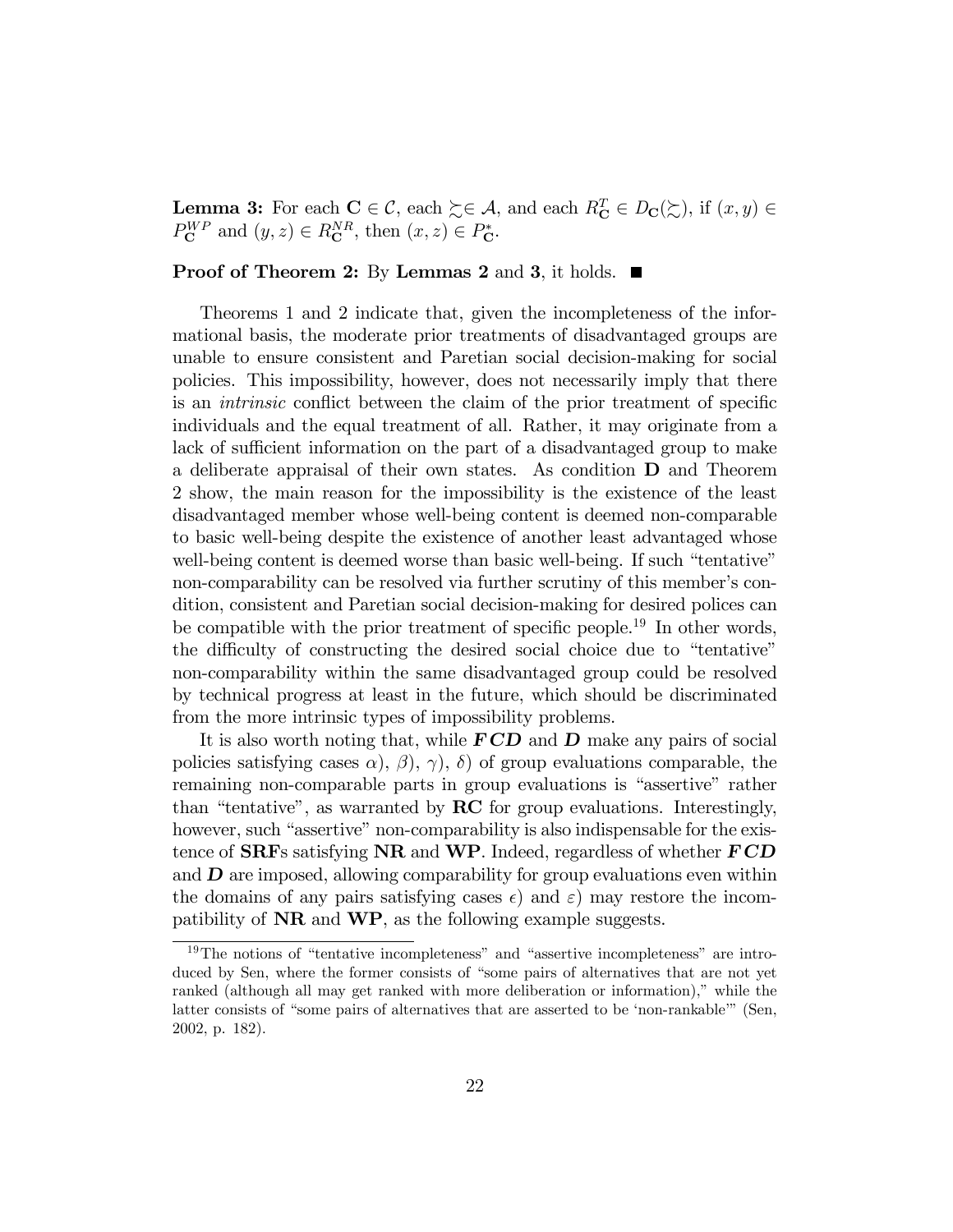**Example 2:** Let  $N = \{h, i^1, j^1, i^2, j^2\}$  with  $C \in \mathcal{C}$ ,  $T = \{t^1, t^2\}$  with  $N_{\mathbf{C}}^{t^1} =$  $\{i^1, j^1\}$  and  $N_{\mathbf{C}}^{t^2} = \{i^2, j^2\}$ , and  $X = \{x, y, z\}$ . Let  $Z \equiv \mathbb{R}^2$  and

$$
C_{i^1}(x) = (4,4); C_{i^1}(y) = (1,3.3); C_{i^1}(z) = (5,3);
$$
  
\n
$$
C_{j^1}(x) = (3.9,2); C_{j^1}(y) = (2,3.6); C_{j^1}(z) = (6,3.5);
$$
  
\n
$$
C_{i^2}(x) = (4,0.5); C_{i^2}(y) = (3,3); C_{i^2}(z) = (1,1);
$$
  
\n
$$
C_{j^2}(x) = (5,2); C_{j^2}(y) = (1.5,1.5); C_{j^2}(z) = (1.5,4);
$$
  
\n
$$
C_h(x) = (6,6); C_h(y) = (5,5); C_h(z) = (4,4).
$$

For each  $k \in \{h, i^1, j^2\}$ , let  $\succsim_k$  be given by  $C_k(v) \succsim_k C_k(u)$  if and only if  $C_k(v) \geq C_k(u)$ ; and  $C_k(v) \succ_k C_k(u)$  if and only if  $C_k(v) > C_k(u)$ , where  $\geq$  (resp. >) is the vector inequality (resp. the strict vector inequality). For each  $l \in \{j^1, i^2\}$ , let  $\succsim_l l$  be given by  $C_l(v) \succeq_l C_l(u)$  if and only if  $(C_l (v))_1 \ge (C_l (u))_1$ ; and  $C_l (v) \succ_l C_l (u)$  if and only if  $(C_l (v))_1 > (C_l (u))_1$ , where  $(C_l(v))_1$  represents the first component of the vector  $C_l(v)$ . Finally, let  $\succsim_{t} \equiv \succsim_{i}$  and  $\succsim_{t} \equiv \succsim_{j}$ . Moreover, let  $BC^{t^1} \equiv (0, 0.5)$  and  $BC^{t^2} \equiv (0.5, 0)$ .

Given these settings, it follows that

$$
C_{\ell}(x) \succ \iota C_{\ell}(y) \text{ for all } \ell \in N; L_{\mathbf{C}}^{t^{1}}(x; \succcurlyeq_{t^{1}}) = \{j^{1}\}; L_{\mathbf{C}}^{t^{1}}(y; \succcurlyeq_{t^{1}}) = \{i^{1}\}; L_{\mathbf{C}}^{t^{1}}(z; \succcurlyeq_{t^{1}}) = \{i^{1}\}; \text{ and } L_{\mathbf{C}}^{t^{2}}(x; \succcurlyeq_{t^{2}}) = \{i^{2}\}; L_{\mathbf{C}}^{t^{2}}(y; \succcurlyeq_{t^{2}}) = \{j^{2}\}; L_{\mathbf{C}}^{t^{2}}(z; \succcurlyeq_{t^{2}}) = \{i^{2}\}.
$$

Then,

$$
not [C_{j1} (x) \succsim_{t^1} C_{i1} (y)] \& not [C_{i1} (y) \succsim_{t^1} C_{j1} (x)]
$$
  
by  $C_{j1} (x) \not\geq C_{i1} (y) \& C_{j1} (x) \not\leq C_{i1} (y);$ 

not 
$$
[C_{i1}(y) \sum_{t} C_{i1}(z)]
$$
 & not  $[C_{i1}(z) \sum_{t} C_{i1}(y)]$ 

by  $C_{i^1}(y) \not\geq C_{i^1}(z)$  &  $C_{i^1}(y) \not\leq C_{i^1}(z)$ ; and

$$
C_{i^1}(z) \succ_{t^1} C_{j^1}(x)
$$
 by  $C_{i^1}(z) > C_{j^1}(x)$ .

Similarly,

not 
$$
[C_{i^2}(x) \succsim_{t^2} C_{j^2}(y)]
$$
 & not  $[C_{j^2}(y) \succsim_{t^2} C_{i^2}(x)]$ 

by  $C_{i^2}(x) \not\geq C_{i^2}(y)$  &  $C_{i^2}(x) \not\leq C_{i^2}(y)$ ;

not 
$$
[C_{i^2}(x) \sum_{i^2} C_{i^2}(z)]
$$
 & not  $[C_{i^2}(z) \sum_{i^2} C_{i^2}(x)]$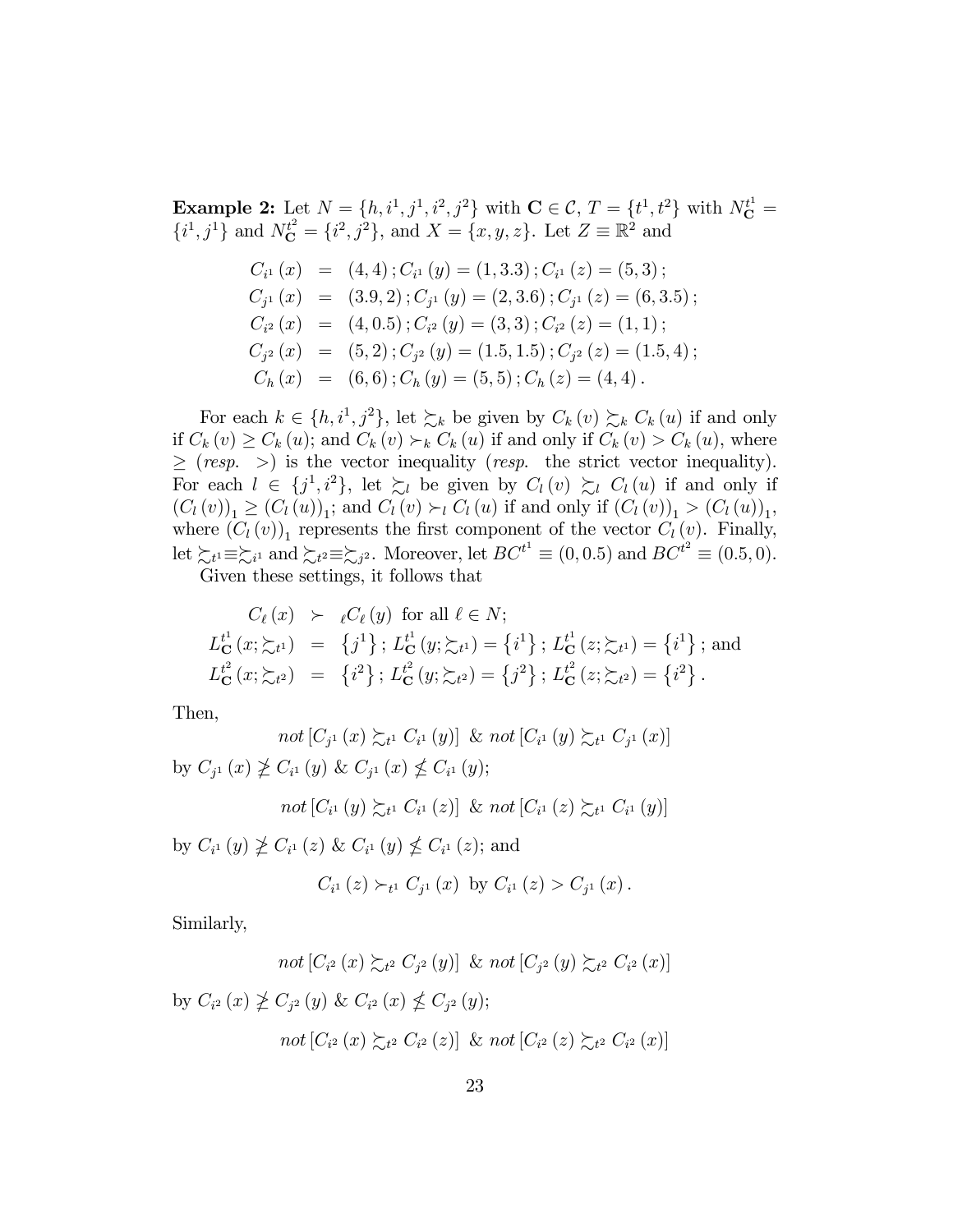by  $C_{i^2}(z) \not\geq C_{i^2}(x)$  &  $C_{i^2}(z) \not\leq C_{i^2}(x)$ ; and

$$
C_{j^2}(y) \succ_{t^2} C_{i^2}(z)
$$
 by  $C_{j^2}(y) > C_{i^2}(z)$ .

Now, let  $R_{\bf C}^{t^1}$  and  $R_{\bf C}^{t^2}$  do not satisfy **RC**, and so  $zP_{\bf C}^{t^1}x$  and  $yP_{\bf C}^{t^2}z$ , while  $xNR_C^{t^1}y, yNR_C^{t^1}z, xNR_C^{t^2}y, \text{ and } zNR_C^{t^2}x.$  Then, **NR** implies that  $zP_Cx$  and  $yP_{\mathbf{C}}z$ , while  $xP_{\mathbf{C}}y$  follows from  $\mathbf{WP}$ , where  $R_{\mathbf{C}} = F(\succsim, R_{\mathbf{C}}^T)$ . Thus,  $R_{\mathbf{C}}$ violates transitivity.  $\blacksquare$ 

The above example implies that, under the imposition of  $\overline{FCD}$  and  $\overline{D}$ , a further increase of comparable parts in group evaluations via the elimination of RC results in the impossibility of SRFs satisfying NR and WP.

### 6 Discussion

Before concluding the paper, we first comment on another prominent feature of our SRF framework. In Arrovian social welfare functions, a social choice is made simply on the basis of the structure of preference profiles announced by individuals and thus is independent of information on the characteristics of individuals and alternatives. Note that this property of Arrovian social welfare functions derives from the three conditions imposed by Arrow, namely the universal domain, the Pareto principle, and the independence of irrelevant alternatives. It is known that these three conditions lead to neutrality or welfarism, that is, these conditions together require that individuals' ordinal rankings of alternatives are the sole relevant information to make a social choice. This structure of Arrovian models well represents the spirit of traditional liberalism, which gives priority to individual autonomy and prohibits arbitrarily unequal treatment.<sup>20</sup> In contrast, in our **SRF**s, a social choice is made on the basis of not only the preference profiles expressed by individuals but also the information of the characteristics of individuals and of alternatives. We have shown that this change is a clue to avoid *welfaristic* nature of social choice. Besides, this formulation allows us to explore another possibility of liberalism, that is, substantive equality of political freedom that allows the preferential treatment of ordinal rankings. The reasonableness of such preferential treatment is ensured by the introduction of an explicit device

 $^{20}$  According to Arrow, "The decision as to which preferences are relevant and which are not is itself a value judgement and cannot be settled on an a priori basis" (Arrow, 1963, p. 18).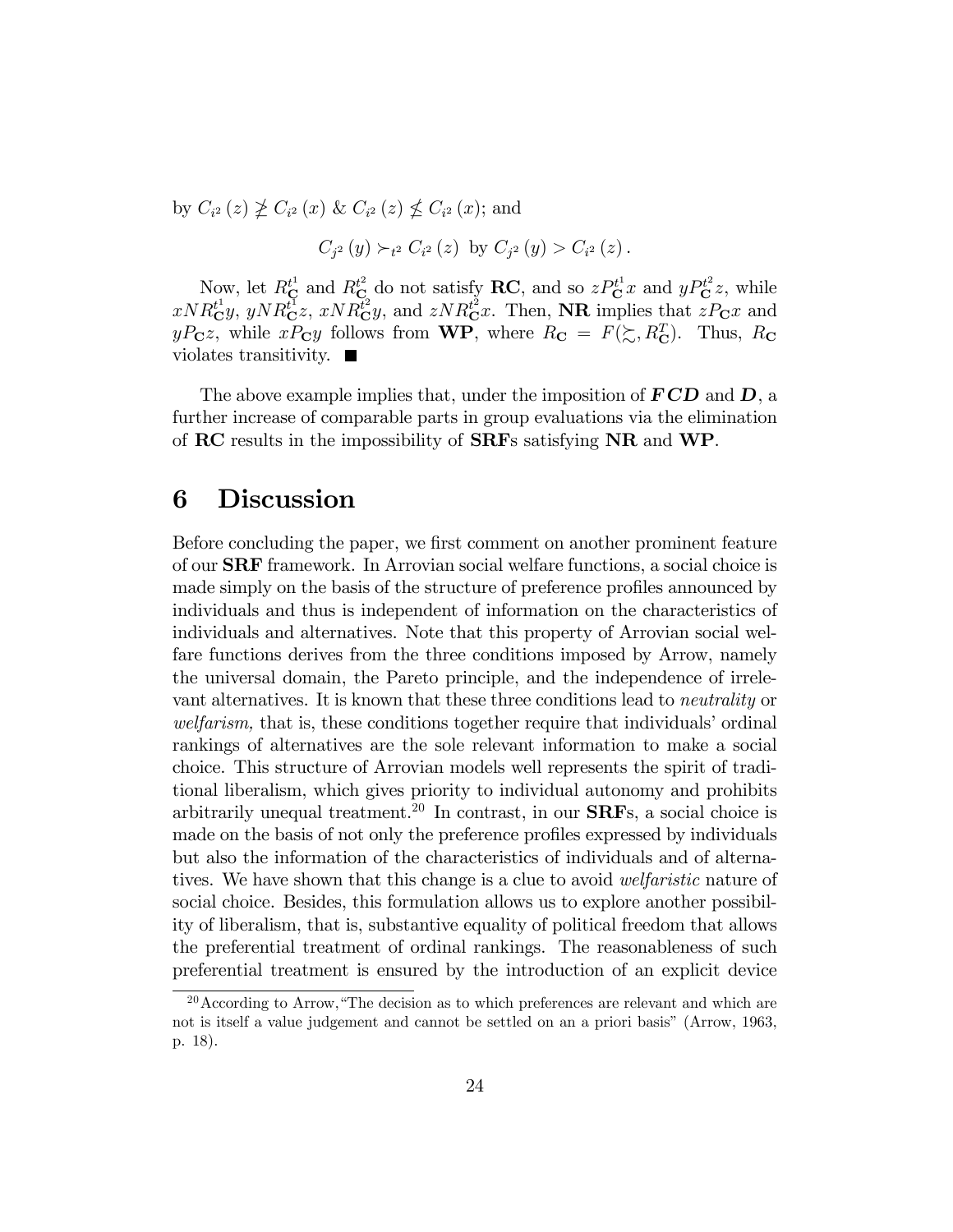for public scrutiny, which is represented in this paper by the observability of well-being indicators and the three-component structure of the informational basis.

Second, let us clarify the basic ideas underlying this paper. The first idea is relevant to two kinds of "incomparability." In this paper, the least advantaged are identified as individuals whose well-being contents never dominate the well-beings of others in each social policy. Due to the multiplicity of attributes that define the notion of well-being, there could remain incomparability among the least advantaged even within a group. However, the meaning of incomparability within a group should be kept distinct from incomparability (also called "incommensurability") between groups. The reason is that the former is a technical or political problem and certain conditions of compromise can be introduced to deal with it, as we have done by introducing  $\boldsymbol{FDC}$  and  $\boldsymbol{D}$  in this paper. On the other hand, the latter is a kind of incomparability for which no compromise can be found as long as the plurality of disadvantages is taken seriously. This distinction between these two forms of incomparability corresponds to the distinction introduced by Sen (2002) between "tentative incompleteness" and "assertive incompleteness."

The second idea concerns two types of conflicts between groups—one arises from each groupís need to achieve basic well-being, while the other derives from each group's desire to enjoy well-being beyond basic well-being. While the former type of conflict is avoidable if there are sufficient resources to secure basic well-being for all groups, the latter is not, if the desire towards better well-being is without limit. The former deserves consideration in terms of justice that this paper is concerned with, while the latter does not. This is the reason why in this paper, the application of the monotonicity condition is restricted to the domain below basic well-being through the application of  $RM$ , while in the domain above basic well-being, conflicts are avoided through the application of RC, which prohibits groups from making rankings.

# 7 Conclusion

This paper addressed and formulated a social choice problem for "securing basic well-being for all," where individual well-being was defined in the space of multi-dimensional attributes; the notion of basic well-being was introduced as a critical reference point of multi-dimensional well-beings in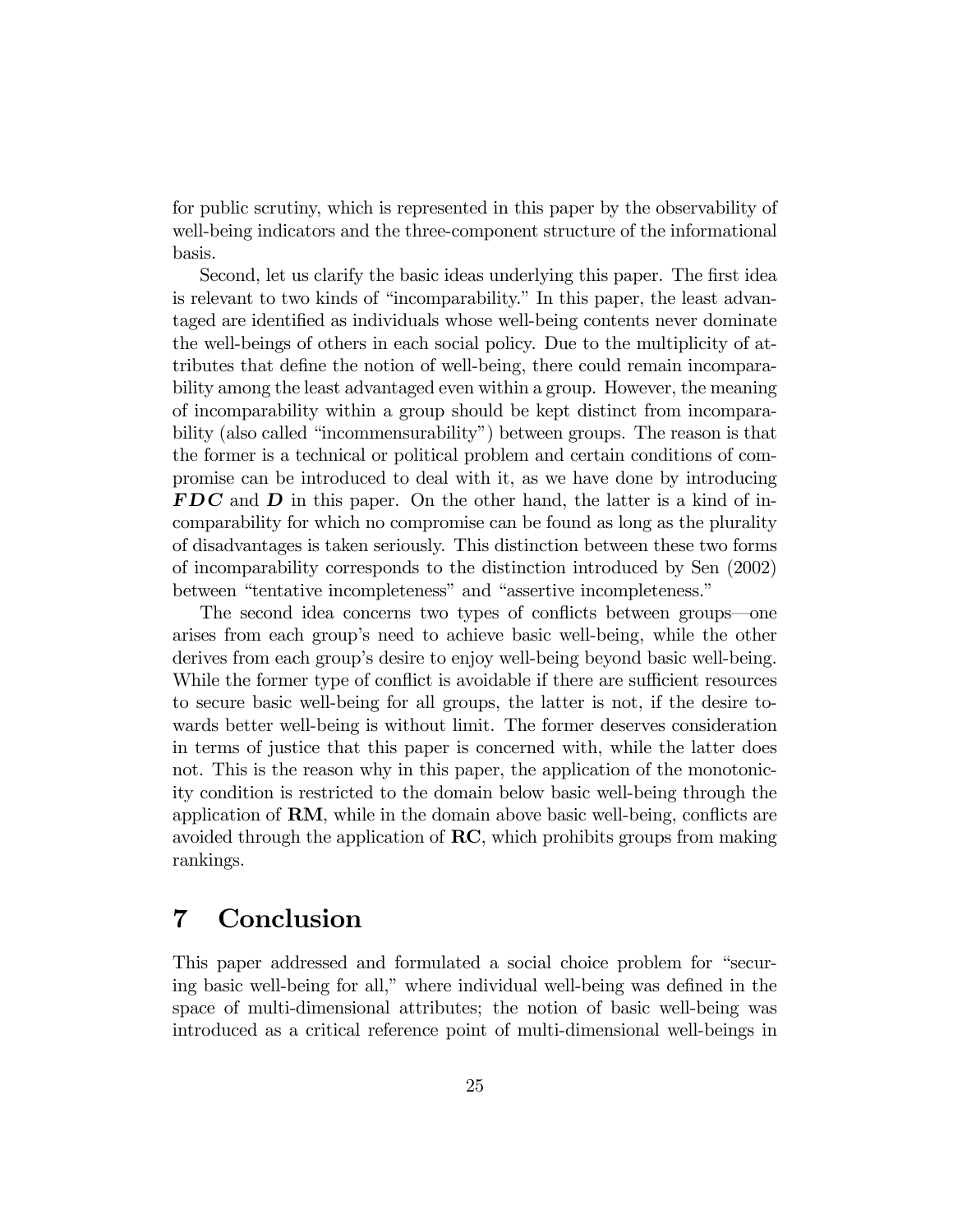order to identify the "injustice" of social policies; and the mutually incommensurable types of disadvantages were allowed to exist. Given such an environment, a new scheme of social choice rule, a social relation function (SRF), was introduced with three elements of informational basis: individualsí appraisals of their respective well-being contents; each disadvantaged group's appraisal of its members' well-being contents to identify the least advantaged members on the basis of the members' shared conception of the good; and each groupís evaluation of alternative social policies, formed on the basis of its own appraisal by focusing on the least advantaged members. In the scheme of **SRF**, while individuals' appraisal is equally treated, group evaluations are allowed a prior treatment as experts on their own disadvantages. The former property is formulated as *weak Pareto condition*  $(WP)$ and the latter as *non-negative response* (NR) along with three constraints, basic well-being condition (BWC), restricted monotonocity (RM), and refrain condition  $(RC)$ , on the admissible group evaluations. It was shown that NR together with BWC, RM, and RC makes an SRF non-welfaristic.

Then, the paper showed that the three constraints are compatible in that a group evaluation is transitive if it satisfies these constraints, while there exists an  $\mathbf{SRF}$  that satisfies  $\mathbf{NR}$  if full comparability among the disadvantaged individualsí well-being contents within a group is allowed under the situation of "destitution." It also showed that any  $SRF$  cannot simultaneously satisfy  $\bf{WP}$  and  $\bf{NR}$  together with  $\bf{BWC}, \bf{RM}$ , and  $\bf{RC}$  if "tentative" non-comparability of the least advantaged's well-being contents within the same group remains, while there exists an **SRF** satisfying these axioms if the remaining non-comparability is "assertive," where the "assertive" property of the remaining non-comparability is insured by  $\mathbf{RC}$ . Finally, it was shown that the existence of the "assertive" non-comparability is indispensable for the existence of such an SRF.

Essentially, this study presents the set of disadvantaged types, the profiles of individual and group appraisals, and group evaluations along with the concrete conceptions of basic well-being contents for the respective groups as parameters in the framework of SRFs. It would be interesting to develop an analytical framework to address the structure of interaction in the formation process of these profiles and lists, as the adoption of the Convention on the Rights of Persons with Disabilities and its ratification by each party suggest. This is thus a topic worth discussing in future research.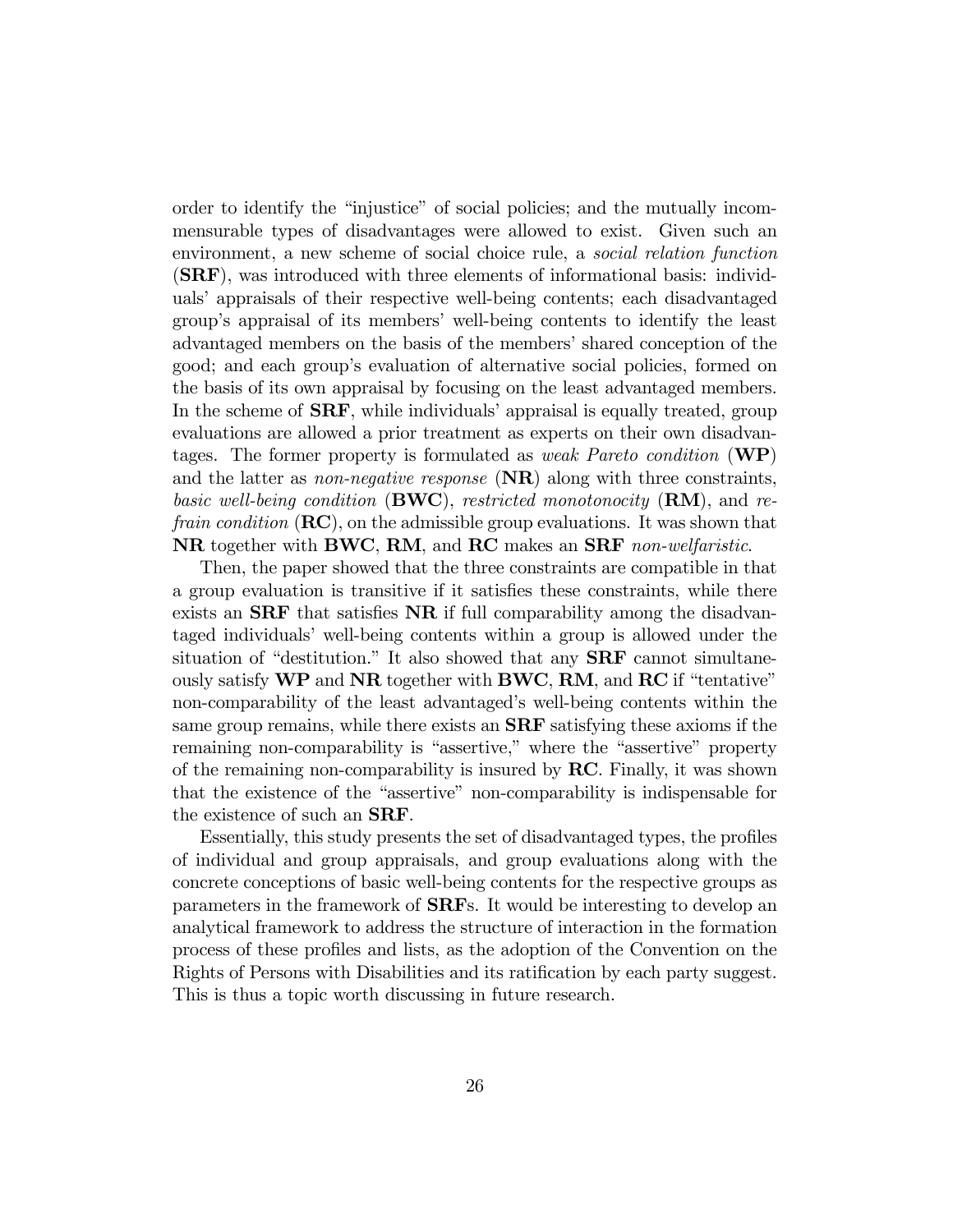# 8 References

Arrow, K. J. (1951/1963): Social Choice and Individual Values, 2nd ed., Wiley, New York.

Basu, K. and Lopez-Calva, L. F.  $(2011)$ : "Functionings and capabilities," in K.J. Arrow, A. Sen, and K. Suzumura (eds.), *Handbook of Social Choice and* Welfare, vol. 2, North-Holland, Amsterdam, 154-187.

d'Aspremont, C. and Gevers, L. (2002): "Social welfare functionals and interpersonal comparability,î in K.J. Arrow, A. Sen, and K. Suzumura (eds.), Handbook of Social Choice and Welfare, vol. 1, North-Holland, Amsterdam, 459- 541.

Fleurbaey, M. (1994): "On Fair Compensation", Theory and Decision 36, 277-307.

Fleurbaey, M. (2007): "Social choice and the indexing dilemma," Social Choice and Welfare, 29, 633-648.

Fleurbaey, M. and Hammond, P. J. (2004): "Interpersonally comparable utility," in S. Barbera, Hammond, P.J. and C. Seidl (eds.), Handbook of Utility Theory, vol. 2, Kluwer, Boston.

Fleurbaey, M. and Mongin, P.  $(2005)$ : "The news of the death of welfare economics is greatly exaggerated," Social Choice and Welfare, 25, 381-418.

Fleurbaey, M. and F. Maniquet,  $(2011)$ : "Compensation and Responsibility," Handbook of Social Choice and Welfare, volume 2, 508-604.

Foster, J. (1984): "On economic poverty: a survey of aggregate measures," Advances in Econometrics, 3, 215-251.

Gotoh, R. and Yoshihara, N.  $(2003)$ : "A class of fair distribution rules a la Rawls and Sen," *Economic Theory*, 22, 63-88.

Herrero, C.  $(1996)$ : "Capabilities and utilities," *Economic Design*, 2, 69-88.

Norzick, R. (1974): Anarchy, State and Utopia, Oxford: Basil Blackwell.

Pattanaik, P.K. and Xu, Y. (1990): "On ranking opportunity sets in terms of freedom of choice,î Recherches Economiques de Louvain, 56, 383-390.

Pattanaik, P.K. and Xu, Y. (2007): "Minimal Relativism, Dominance, and Standard of Living Comparisons Based on Functionings," Oxford Economic Papers, 59, 354-374.

Pattanaik P. K. and Xu, Y. (2012): "On dominance and context-dependence in decisions involving multiple attributes," *Economics and Philosophy*, 28, 117-132.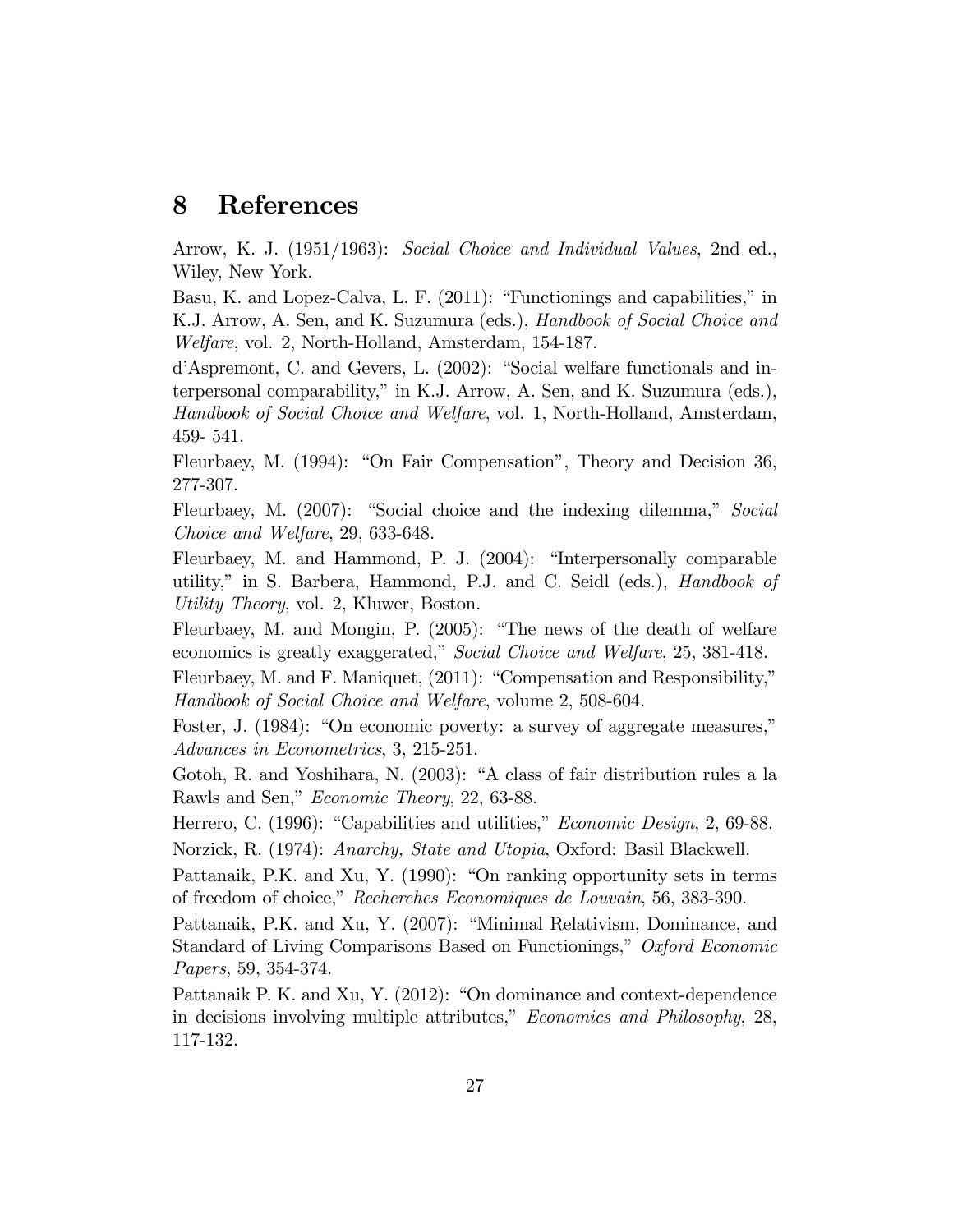Rawls, J. (1971): A Theory of Justice, Harvard University Press, Cambridge, Mass.

Rawls, J. (1993): Political Liberalism, Columbia University Press, New York. Sen, A.K. (1970): Collective Choice and Social Welfare, Holden-Day, San Francisco.

Sen, A.K. (1980): "Equality of what?" The Tanner Lectures on Human Values, vol. 1, University of Utah Press, Salt Lake City (reprinted in 1982, Choice, Welfare, and Measurement, Blackwell, Oxford, 353-369).

Sen, A.K. (1981): Poverty and Famines: An Essay on Entitlement and Deprivation, Oxford University Press, Oxford.

Sen, A.K. (1985): Commodities and Capabilities, North-Holland, Amsterdam.

Sen, A.K.  $(1984)$ : "The Living Standard," *Oxford Economic Papers*, 36, 198, 74-90.

Sen, A.K. (1997): On Economic Inequality, expanded edition with a substantial annex by James E. Foster and Amartya K. Sen, Clarendon Press, Oxford.

Sen, A.K. (2002): Rationality and Freedom, Harvard University Press, Cambridge, Mass.

Sen, A.K. (2009a): The Idea of Justice, Allen Lane, London.

Sen, A.K. (2009b): Economics, ethics and law, in R. Gotoh and P. Dumouchel (eds.), Against Injustice: The New Economics of Amartya Sen, Cambridge University Press, Cambridge, 39-54.

# 9 Appendix: Proofs

**Proof of Lemma 1.** Let  $xR_{\mathbf{C}}^t y R_{\mathbf{C}}^t z$ . We will show  $xR_{\mathbf{C}}^t z$  holds. Note that  $xR_{\mathbf{C}}^{t}y$  is derived from imposing either **BWC** or **RM** upon the pair  $(x, y)$ .

**Case 1.** Assume  $xR_{\mathbf{C}}^t y$  by **BWC**.

Then,  $C_i(x) \succeq_t BC^t$  holds for all  $i \in L^t_c(x; \succeq_t)$ , or not  $[BC^t \succeq_t C_i(x)]$  & not  $[C_i(x) \succsim_t BC^t]$  holds for some  $i \in L^t_{\mathbf{C}}(x; \succsim_t)$ .

**Sub-case 1-1.**  $BC^t \sim_t C_j(y)$  for all  $j \in L^t_{\mathbf{C}}(y; \Sigma_t)$ .

Then,  $xR_{\mathbf{C}}^{t}y$  is derived by imposing **BWC** under the case  $\alpha$ -1) or  $\alpha$ -2).

Suppose that case  $\alpha$ -1) holds but case  $\alpha$ -2) does not hold. Hence,  $C_i(x) \sim_t$  $BC<sup>t</sup>$  holds for all  $i \in L_{\mathbf{C}}^{t}(x; \xi_t)$ , which implies that  $yR_{\mathbf{C}}^{t}x$  is also derived from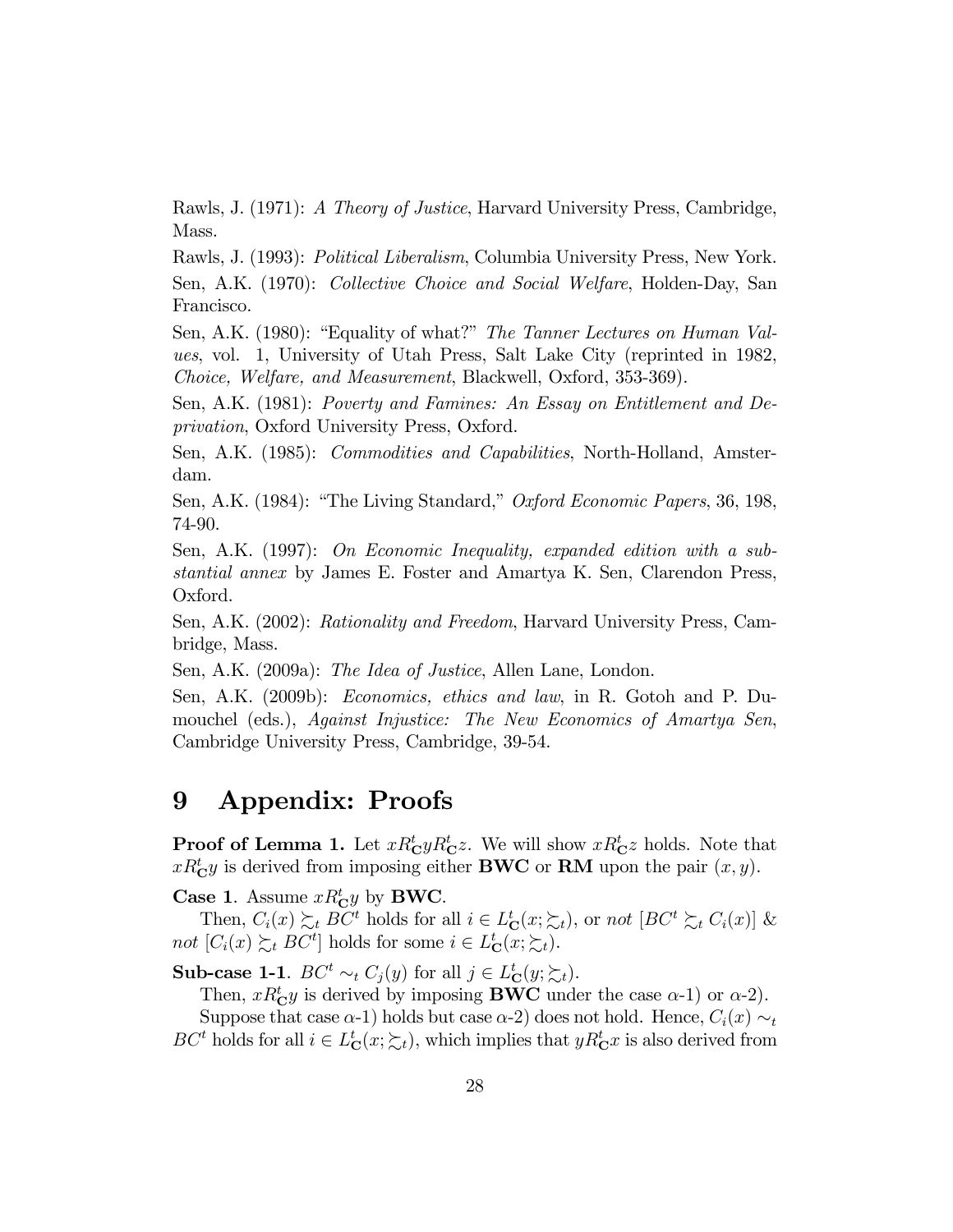**BWC** under case  $\alpha$ )-1). Thus,  $xI_{\mathbf{C}}^t y$ . Moreover,  $yR_{\mathbf{C}}^t z$  is only derived from **BWC** upon the pair  $(y, z)$ . Therefore, the pair  $(x, z)$  satisfies case  $\alpha$ -1) or  $(\alpha - 2)$ , so that  $xR_{\mathbf{C}}^t z$  holds by **BWC**. In particular, if  $yP_{\mathbf{C}}^t z$ , then  $xP_{\mathbf{C}}^t z$  also holds, while if  $yI_{\mathbf{C}}^{t}z$ , then  $xI_{\mathbf{C}}^{t}z$  also holds.

Suppose that case  $\alpha$ -2) holds. Then,  $C_i(x) \succ_t BC^t$  holds for all  $i \in$  $L_{\bf C}^t(x;\xi_t)$  and  $xP_{\bf C}^ty$ . Again,  $yR_{\bf C}^tz$  is only derived from applying **BWC** to the pair  $(y, z)$ . Therefore, the pair  $(x, z)$  satisfies case  $\alpha$ -2), so that  $x P_{\mathbf{C}}^t z$ holds by BWC.

**Sub-case 1-2.** not  $[C_j(y) \succsim_t BC^t]$  and not  $[BC^t \succsim_t C_j(y)]$  for some  $j \in$  $L_{\mathbf{C}}^{t}(y;\succsim_{t}).$ 

Then, case  $\beta$ ) holds for the pair  $(x, y)$ , so that  $x P_{\mathbf{C}}^t y$  holds. Moreover,  $yR_{\mathbf{C}}^{t}z$  is only derived from **BWC** under case  $\gamma$ ) upon the pair  $(y, z)$ , where  $BC^t \succ_t C_j(z)$  must hold for all  $j \in L^t_{\mathbf{C}}(z; \succsim_t)$ , so that  $yP^t_{\mathbf{C}}z$  holds. Therefore, the pair of  $(x, z)$  satisfies case  $\alpha$ -2), so that  $x P_{\mathbf{C}}^t z$  holds by **BWC**.

**Sub-case 1-3.**  $BC^t \succ_t C_j(y)$  for all  $j \in L^t_{\mathbf{C}}(y; \succsim_t)$ .

Then, the case  $\alpha$ -2) or  $\gamma$ ) holds for the pair  $(x, y)$ , so that  $x P_{\mathbf{C}}^t y$  holds. Moreover,  $yR_{\mathbf{C}}^{t}z$  is then derived only from **RM** upon the pair  $(y, z)$ , which implies that  $C_i(y) \succsim_t C_j(z)$  holds for all  $i \in L^t_{\mathbf{C}}(y; \succsim_t)$  and all  $j \in L^t_{\mathbf{C}}(z; \succsim_t)$ , so that  $BC^t \succ_t C_j(z)$  holds for all  $j \in L^t_{\mathbf{C}}(z; \Sigma_t)$  by the transitivity of  $\Sigma_t$ . Thus, the pair of  $(x, z)$  corresponds to the case  $\alpha$ -2) or  $\gamma$ ), so that  $xP_{\mathbf{C}}^t z$ holds by BWC.

**Case 2.** Assume  $xR_{\mathbf{C}}^t y$  by **RM**.

Then,  $yR_{\mathbf{C}}^t z$  should also be derived from **RM** upon the pair  $(y, z)$ . Hence, the pair  $(x, z)$  satisfies case  $\delta$ ). Moreover,  $C_i(x) \succsim_t C_j(y) \succsim_t C_h(z)$  holds for all  $i \in L^t_{\mathbf{C}}(x; \sum_t)$ , all  $j \in L^t_{\mathbf{C}}(y; \sum_t)$ , and all  $h \in L^t_{\mathbf{C}}(z; \sum_t)$ . Then, by the transitivity of  $\succsim_t$ ,  $C_i(x) \succsim_t C_h(z)$  holds for all  $i \in L^t_{\mathbf{C}}(x; \succsim_t)$  and all  $h \in L^t_{\mathbf{C}}(z; \succsim_t)$ . Thus,  $xR^t_{\mathbf{C}}z$  holds by **RM**. Moreover, if  $xP^t_{\mathbf{C}}y$  or  $yP^t_{\mathbf{C}}z$ , then  $xP_{\mathbf{C}}^{t}z$  holds, while if  $xI_{\mathbf{C}}^{t}y$  and  $yI_{\mathbf{C}}^{t}z$ , then  $xI_{\mathbf{C}}^{t}z$  holds by the transitivity of  $\sum_t$  and **RM**.  $\blacksquare$ 

**Proof of Proposition 1.** Let a binary relation  $P_{\mathbf{C}}^{PR}$  be defined as: for each  $\mathbf{C} \in \mathcal{C}$ , each  $(R^t_{\mathbf{C}})_{t \in T} \in D_{\mathbf{C}}(\succsim)$ , and each  $x, y \in X$ ,

 $x P_{\bf C}^{PR} y$  holds if and only if

there exists  $t' \in T$  such that  $xP_{\mathbf{C}}^{t'}y$  and there is no  $t'' \in T$  such that  $yP_{\mathbf{C}}^{t''}x$ .

Note that any **SRF** F should associate a quasi-ordering  $R_{\mathbf{C}} = F(\mathbf{C}, \succsim, (R_{\mathbf{C}}^t)_{t \in T})$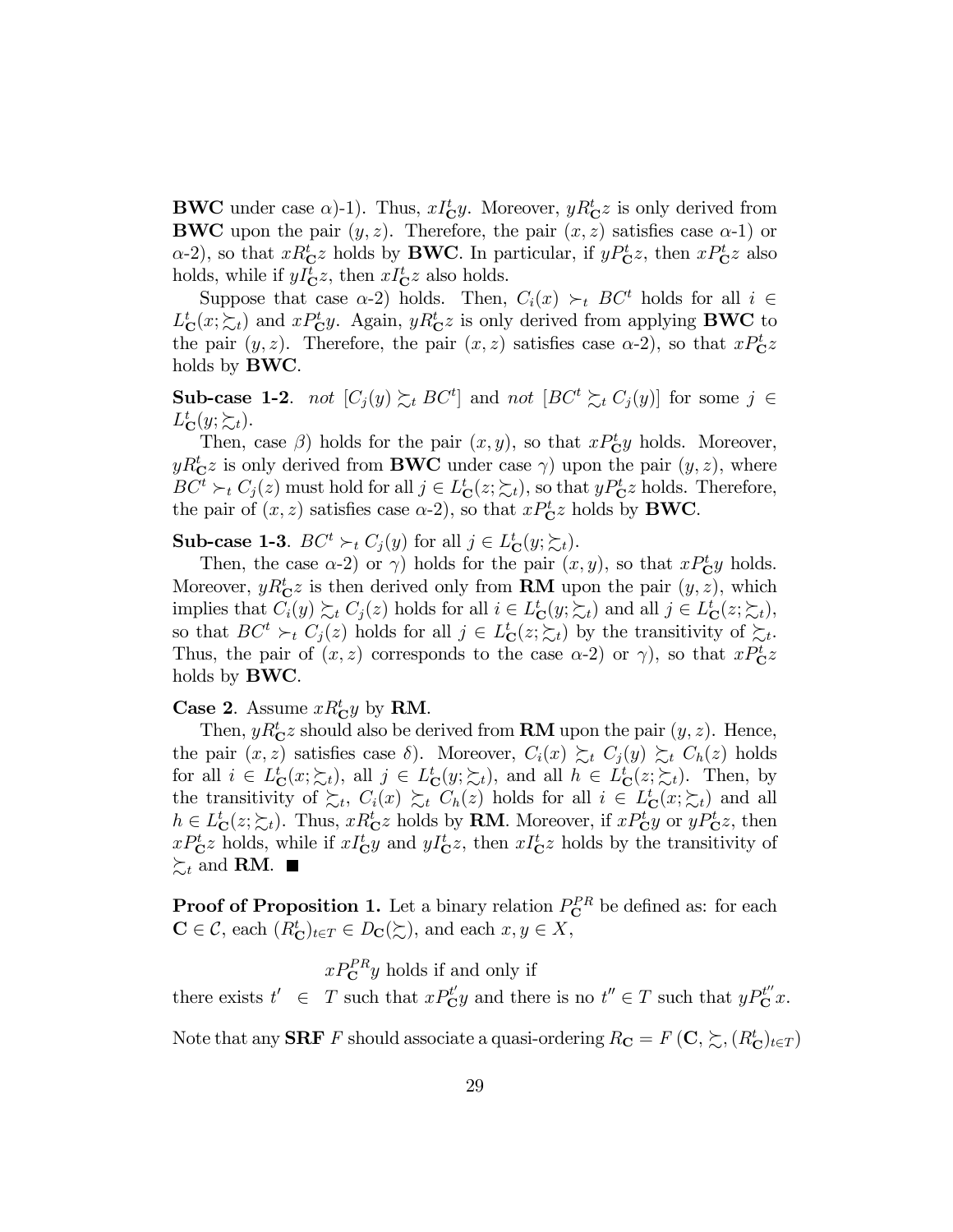with each  $(C, \succsim, (R_{\mathbf{C}}^t)_{t \in T})$  such that  $P_{\mathbf{C}}^{PR} \subseteq R_{\mathbf{C}}$  if F satisfies **PR**. Therefore, it is sufficient for this proof to show that  $P_{\mathbf{C}}^{PR}$  is not transitive.

Let  $\{t^1, t^2, t^3\} = T$ , and let us consider  $(C, \succsim, (R_{\mathbf{C}}^t)_{t \in T})$  satisfying the following properties:

(1) Let  $BC^{t^1} \succ_{t^1} C_i(x)$  for all  $i \in L^t_{\mathbf{C}}(x; \sum_{t^1})$ ;  $BC^{t^1} \succ_{t^1} C_j(y)$  for all  $j \in L_{\mathbf{C}}^{t^1}(y; \Sigma_{t^1});$  and  $BC^{t^1} \succ_{t^1} C_h(z)$  for all  $h \in L_{\mathbf{C}}^{t^1}(z; \Sigma_{t^1}).$  Moreover, let  $C_i(x) \succ_{t} C_j(y)$  for all  $i \in L^{\{1\}}_{\mathbf{C}}(x; \succsim_{t}^{\{1\}})$  and all  $j \in L^{\{1\}}_{\mathbf{C}}(y; \succsim_{t}^{\{1\}})$ ; not  $[C_i(x)]\xi_t$ <sup>1</sup>,  $C_h(z)$  & not  $[C_h(z)]\xi_t$ <sup>1</sup>,  $C_i(x)$  for some  $i\in L^{\{t\}}_{\mathbf{C}}(x;\xi_t)$  and some  $h \in L^{\{t\}}_{\mathbf{C}}(z;\mathbf{L}^{t})$ ; and not  $[C_j(y)\mathbf{L}^{t}]$   $C_h(z)$  & not  $[C_h(z)\mathbf{L}^{t}]$   $C_j(y)$  for some  $j \in L_{\mathbf{C}}^{t^1}(y; \Sigma_{t^1})$  and some  $h \in L_{\mathbf{C}}^{t^1}(z; \Sigma_{t^1})$ .

(2) Let  $BC^{t^2} \succ_{t^2} C_i(x)$  for all  $i \in L^t_{\mathbf{C}}(x; \sum_{i}^{\infty}t^2); BC^{t^2} \succ_{t^2} C_j(y)$  for all  $j \in L_{\mathbf{C}}^{t^2}(y; \Sigma_{t^2});$  and  $BC^{t^2} \succ_{t^2} C_h(z)$  for all  $h \in L_{\mathbf{C}}^{t^2}(z; \Sigma_{t^2}).$  Moreover, let  $C_i(y) \succ_{t^2} C_h(z)$  for all  $i \in L^{\{t^2\}}_{\mathbf{C}}(y; \succcurlyeq_{t^2})$  and all  $h \in L^{\{t^2\}}_{\mathbf{C}}(z; \succcurlyeq_{t^2})$ ; not  $[C_i(x)]\sum_{i=1}^{\infty}C_j(y)]$  & not  $[C_j(y)]\sum_{i=1}^{\infty}C_i(x)]$  for some  $i\in L_{\mathbf{C}}^{t^2}(x;\sum_{i=1}^{\infty}L_i)$  and some  $j \in L^{\{t\}}_{\mathbf{C}}(y; \sum_{t}^{\infty}y)$ ; and not  $[C_i(x) \sum_{t}^{\infty}C_k(z)]$  & not  $[C_h(z) \sum_{t}^{\infty}C_i(x)]$  for some  $i \in L_{\mathbf{C}}^{t^2}(y; \Sigma_{t^2})$  and some  $h \in L_{\mathbf{C}}^{t^2}(z; \Sigma_{t^2})$ .

(3) Let  $BC^{t^3} \succ_{t^3} C_i(x)$  for all  $i \in L^{\{t^3\}}_{\mathbf{C}}(x; \sum_{i}^{\infty} t^3)$ ;  $BC^{t^3} \succ_{t^3} C_j(y)$  for all  $j \in L_{\mathbf{C}}^{t^3}(y; \Sigma_{t^3});$  and  $BC^{t^3} \succ_{t^3} C_h(z)$  for all  $h \in L_{\mathbf{C}}^{t^3}(z; \Sigma_{t^3}).$  Moreover, let  $C_h(z) \succ_{t^3} C_i(x)$  for all  $h \in L^{t^3}(z; \succsim_{t^3})$  and all  $i \in L^{t^3}(x; \succsim_{t^3})$ ; not  $[C_j(y) \succsim_{t^3} C_h(z)]$  & not  $[C_h(z) \succsim_{t^3} C_j(y)]$  for some  $h \in L_C^{\overline{t^3}}(z; \succsim_{t^3})$  and some  $j \in L_{\mathcal{C}}^{t3}(y; \Sigma_{t3})$ ; and not  $[C_i(x) \Sigma_{t3} C_j(y)]$  & not  $[C_j(y) \Sigma_{t3} C_i(x)]$  for some  $i \in L_{\mathbf{C}}^{t^3}(x; \xi_t)$  and some  $j \in L_{\mathbf{C}}^{t^3}(y; \xi_t)$ .

Under (1),  $x P_{\mathbf{C}}^{t^1} y$  by **RM**, and  $z N R_{\mathbf{C}}^{t^1} x$  and  $y N R_{\mathbf{C}}^{t^1} z$  by **RC**. Under (2),  $y P_C^{\{t\}} z$  by **RM**, and  $z N R_C^{\{t\}} x$  and  $x N R_C^{\{t\}} y$  by **RC**. Under (3),  $z P_C^{\{t\}} x$  by **RM**, and  $yNR_C^{t^3}z$  and  $xNR_C^{t^3}y$  by **RC**. Therefore, by the definition of **PR**,  $x P_{\bf C}^{PR} y P_{\bf C}^{PR} z P_{\bf C}^{PR} x$  holds, which implies that  $P_{\bf C}^{PR}$  is not transitive.

**Proof of Proposition 2.** Let  $xR_{\mathbf{C}}^{NR}yR_{\mathbf{C}}^{NR}z$ . This implies that there exists  $t^1 \in T$  such that  $xR_C^{t^1}y$  and not  $yP_C^t x$  for any other  $t \in T$ , and there exists  $t^2 \in T$  such that  $yR_{\mathbf{C}}^{t^2}z$  and not  $zP_{\mathbf{C}}^{t}y$  for any other  $t \in T$ . Moreover,  $xR_{\mathbf{C}}^{t^1}y$ (resp.  $yR_C^{\ell^2}(z)$  is derived from **BWC** by applying either of the cases  $\alpha$ ),  $\beta$ ), and  $\gamma$ ); or it is derived from **RM** by applying case  $\delta$ ).

**1.** First of all, let us show that if  $xR_C^{t^1}y$  and not  $zP_C^{t^1}y$ , then  $xR_C^{t^1}z$ .

**Case 1:** Let  $xR_C^{t^1}y$  be derived from **BWC** by applying  $\alpha$ -1).

Then,  $BC^{t^1} \succsim_{t^1} C_j(y)$  for all  $j \in L_{\mathbf{C}}^{t^1}(y; \succsim_{t^1})$ , and  $C_i(x) \succsim_{t^1} BC^{t^1}$  for all  $i \in L_{\mathbf{C}}^{t^1}(x; \xi_{t^1})$ . Suppose  $zP_{\mathbf{C}}^{t^1}x$ . Note that neither of the case  $\alpha$ ,  $\beta$ ,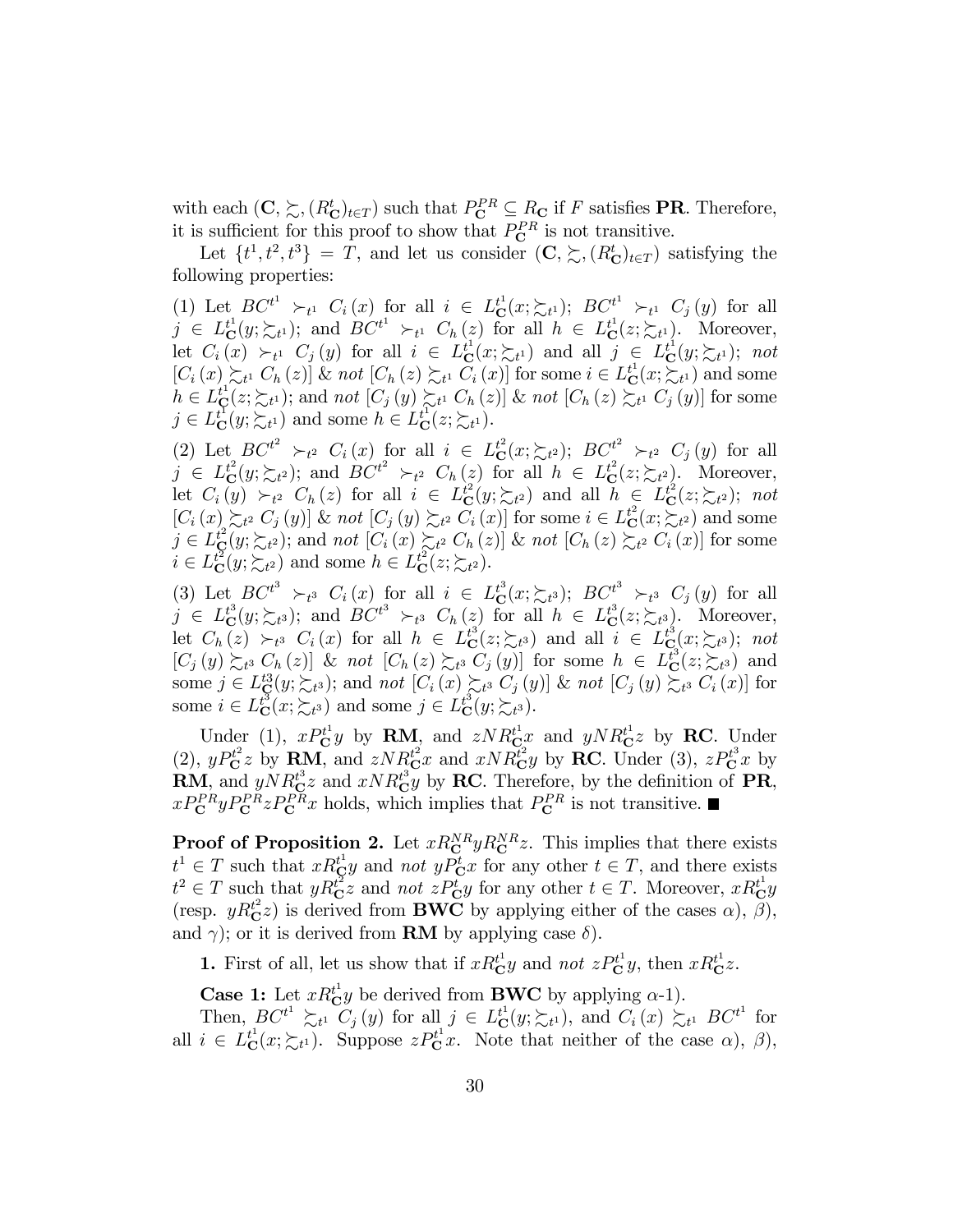$(\gamma)$ ,  $\delta$ ) can derive  $zP_{\bf C}^{t^1}x$ , thus  $(z, x)$  satisfies  $\epsilon$ ) or  $\varepsilon$ ), which leads to  $xNR_{\bf C}^{t^1}z$ by **RC**, a contradiction. Thus,  $xNR_C^{t^1}z$  or  $xR_C^{t^1}z$  holds. Suppose  $xNR_C^{t^1}z$ . This implies that  $(x, z)$  corresponds to  $\epsilon$ ), so that  $C_i(z) \succ_{t^1} BC^{t^1}$  for all  $i \in L_{\mathbf{C}}^{t^1}(z; \sum_{t^1})$ . Then,  $zP_{\mathbf{C}}^{t^1}y$  from **BWC** by applying case  $\alpha$ -2), which is a contradiction. Thus,  $xR_C^{t^1}z$  holds.

**Case 2:** Let  $x P_{\mathbf{C}}^{t^1} y$  be derived from **BWC** by applying  $\beta$ ).

Then, not  $\left[C_j(y)\gtrsim_{t^1}BC^{t^1}\right]$  for some  $j\in L_{\mathbf{C}}^{t^1}(y;\gtrsim_{t^1})$ , and  $C_i(x)\gtrsim_{t^1}BC^{t^1}$ for all  $i \in L_{\mathbf{C}}^{t^1}(x; \Sigma_{t^1})$ . Suppose  $zP_{\mathbf{C}}^{t^1}x$ . Note that neither of  $\alpha$ ,  $\beta$ ,  $\gamma$ ,  $\delta$ can derive  $zP_{\mathbf{C}}^{t^1}x$ , thus  $(z, x)$  corresponds to  $\epsilon$ ) or  $\varepsilon$ ), which leads to  $xNR_{\mathbf{C}}^{t^1}z$ by **RC**, a contradiction. Thus,  $xNR_C^{t^1}z$  or  $xR_C^{t^1}z$  holds. Suppose  $xNR_C^{t^1}z$ . This implies that  $(x, z)$  satisfies property  $\epsilon$ , so that  $C_i (z) \succ_{t_i} BC^{t^1}$  for all  $i \in L_{\mathbf{C}}^{t^1}(z; \xi_{t^1})$ . Then,  $zP_{\mathbf{C}}^{t^1}y$  from **BWC** by applying case  $\beta$ ), which is a contradiction from *not*  $zP_{\mathbf{C}}^{t^{\mathrm{T}}}y$ . Thus,  $xR_{\mathbf{C}}^{t^{\mathrm{T}}}z$  holds. Finally, suppose that  $zR_{\mathbf{C}}^{t^1}x$ . This is only available by applying case  $\alpha$ -1), and  $C_i(x) \sim_t B C^{t^1}$  for all  $i \in L_{\mathbf{C}}^{t^1}(x; \xi_{t^1})$  and  $C_i(z) \sim_t B\mathbb{C}^{t^1}$  for all  $i \in L_{\mathbf{C}}^{t^1}(z; \xi_{t^1})$ . Then,  $zP_{\mathbf{C}}^{t^1}y$ from **BWC** by applying case  $\beta$ ), which is a contradiction from not  $zP_{\mathbf{C}}^{i^{\mathrm{T}}}y$ . Thus,  $zR_C^{t^1}x$  is impossible, so that  $xP_C^{t^1}z$  holds.

**Case 3:** Let  $x P_{\mathbf{C}}^{t^1} y$  be derived from **BWC** by applying the case  $\alpha$ -2) or  $\gamma$ ).

**Case 3-1:** Suppose that  $BC^{t^1} \sim_{t^1} C_i(y)$  for all  $i \in L_{\mathbf{C}}^{t^1}(y; \sum_{t^1})$ .

Then,  $C_i(x) \succ_{t} B C^{t^1}$  for all  $i \in L^{t^1}_{\mathbf{C}}(x; \succsim_{t^1})$  so that  $z R^{t^1}_{\mathbf{C}}(x)$  is never possible. Moreover, if  $zNR_C^{t^1}x$ , then  $C_i(z) \succ_t B C^{t^1}$  for all  $i \in L^t_{\mathbf{C}}(z; \succsim_{t^1} I)$ due to **RC** under case  $\epsilon$ ). Then,  $zP_{\mathbf{C}}^{t^1}y$  by **BWC** under case  $\alpha$ -2), which is a contradiction from *not*  $zP_{\mathbf{C}}^{t^1}y$ . Thus,  $xP_{\mathbf{C}}^{t^1}z$  is only possible.

**Case 3-2:** Suppose that  $BC^{t^1} \succ_{t^1} C_i(y)$  for all  $i \in L_{\mathbf{C}}^{t^1}(y; \succsim_{t^1} ).$ 

**Case 3-2-1:** Suppose  $zR_C^{t^1}x$ .

If not  $\left[C_j(x)\sum_{t^1} BC^{t^1}\right]$  for some  $j \in L_{\mathbf{C}}^{t^1}(x;\sum_{t^1})$ , then, in order to ensure  $zR_{\mathbf{C}}^{t^1}x, C_i(z) \succsim_{t^1} BC_{\mathbf{C}}^{t^1}$  must hold for all  $i \in L_{\mathbf{C}}^{t^1}(z; \succsim_{t^1})$ . Thus,  $zP_{\mathbf{C}}^{t^1}y$  from **BWC** under case  $\alpha$ -2), which is a contradiction from not  $zP_{\mathbf{C}}^{t^1}y$ . If  $C_j(x) \succsim_{t^1}$  $BC^{t^1}$  for all  $j \in L_{\mathbf{C}}^{t^1}(x; \xi_{t^1})$ , then  $zR_{\mathbf{C}}^{t^1}x$  is possible only from **BWC** under case  $\alpha$ ). Then, it implies that  $C_j(z) \sum_{t} B C^{t}$  for all  $j \in L_{\mathbf{C}}^{t} (z; \sum_{t} i)$ , which again implies  $zP_{\mathbf{C}}^{t^1}y$  by **BWC** under case  $\alpha$ -2), which is a contradiction from not  $zP_{\mathbf{C}}^{t^1}y$ . In summary,  $zR_{\mathbf{C}}^{t^1}x$  is impossible.

**Case 3-2-2:** Suppose  $zNR_C^{t^1}x$ .

Note that  $zNR_C^{t^1}x$  is derived from **RC** under case  $\epsilon$ ) or  $\epsilon$ ).

**Case 3-2-2-1:** Let case  $\epsilon$ ) hold.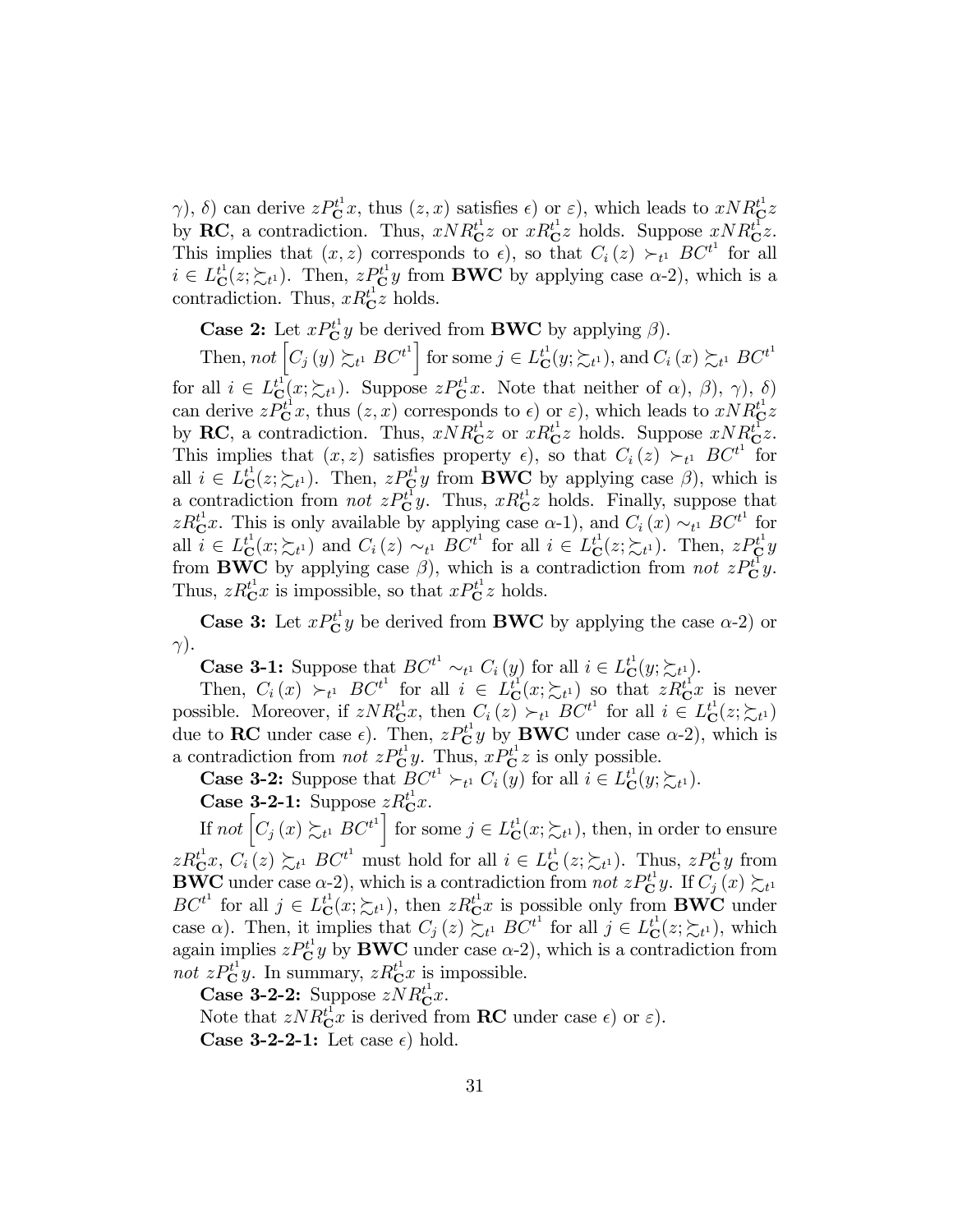Then  $C_i(z) \succ_{t} B C^{t^1}$  holds for all  $i \in L_{\mathbf{C}}^{t^1}(z; \succsim_{t^1})$ , so that  $z P_{\mathbf{C}}^{t^1} y$  from **BWC** by applying  $\alpha$ -2), a contradiction.

**Case 3-2-2-1:** Let case  $\varepsilon$ ) hold.

Then

$$
not \left[C_j(z) \succsim_{t^1} BC^{t^1}\right] for some j \in L_{\mathbf{C}}^{t^1}(z; \succsim_{t^1}); or
$$
  

$$
not \left[ BC^{t^1} \succsim_{t^1} C_i(z) \right] for some i \in L_{\mathbf{C}}^{t^1}(z; \succsim_{t^1}).
$$

Let both the former and the latter hold. Then, by the property of  $L_{\mathbf{C}}^{t^1}(z;\xi_{t^1}),$ there is a common  $i \in L_{\mathbf{C}}^{t^1}(z; \xi_{t^1})$  such that  $not \left[C_i(z) \xi_{t^1} BC^{t^1}\right]$  and  $not \left[BC^{t^1} \xi_{t^1} C_i(z)\right]$ . Then, given that case  $\varepsilon$ ) holds for  $zNR_C^{t^1}x$ , case  $\gamma$ ) must hold for having  $x P_{\mathbf{C}}^{t} y$ . Then,  $z P_{\mathbf{C}}^{t} y$  holds from **BWC** under case  $\gamma$ , a contradiction.

Hence, either the former does not hold or the latter does not hold. Let the former do not hold, so that  $C_i(z) \succsim_{t} B C^{t^1}$  holds for all  $i \in L_{\mathbf{C}}^{t^1}(z; \succsim_{t^1})$ . Then,  $zP_{\mathbf{C}}^{t^1}y$  from **BWC** under case  $\alpha$ )-2), a contradiction. Let the latter do not hold, so that  $BC^{t^1} \succsim_{t^1} C_i(z)$  for all  $i \in L^t_{\mathbf{C}}(z; \succsim_{t^1})$ . Thus, not  $zP_{\mathbf{C}}^{t^1}y$ is derived from **RM** under case  $\delta$ ). Then, by  $\vec{FCD}$ ,  $yR_C^{t_1}z$  holds. Thus, by transitivity,  $x P_{\mathbf{C}}^{t^1} z$ , which is a contradiction from  $z N R_{\mathbf{C}}^{t^1} x$ . In summary,  $zNR_C^{t^1}x$  is impossible. Thus,  $xP_C^{t^1}z$  holds.

**Case 4:** Let  $xR_{\mathbf{C}}^{t^1}y$  be derived from **RM** under case  $\delta$ ).

Then,  $BC^{t^1} \succ_{t^1} C_i(x)$  for all  $i \in L^{\mathcal{U}}_{\mathbf{C}}(x; \succsim_{t^1})$ ; and also,  $BC^{t^1} \succ_{t^1} C_i(y)$ for all  $i \in L_{\mathbf{C}}^{t^1}(y; \sum_{\alpha}^{t^1})$ . Since not  $zP_{\mathbf{C}}^{t^1}y$ , either  $yR_{\mathbf{C}}^{t^1}z$  or  $yNR_{\mathbf{C}}^{t^1}z$ . Suppose  $yNR_{\mathbf{C}}^{t^1}z$ . Since  $BC^{t^1} \succ_{t^1} C_i(y)$  for all  $i \in L_{\mathbf{C}}^{t^1}(y; \succcurlyeq_{t^1}), yNR_{\mathbf{C}}^{t^1}z$  implies that  $BC^{t^1} \succ_{t^1} C_i(z)$  for all  $i \in L_{\mathbf{C}}^{t^1}(z; \Sigma_{t^1})$ . However, by  $\mathbf{FCD}$ , **RM** can be applied to evaluate  $(y, z)$ , which implies not  $yNR_C^{t^1}z$ , a contradiction. Thus,  $yR_{\mathbf{C}}^{t^1}z$ . Then, by transitivity of  $R_{\mathbf{C}}^{t^1}$ ,  $xR_{\mathbf{C}}^{t^1}z$  holds.

In summary, if  $xR_C^{t^1}y$  and not  $zP_C^{t^1}y$ , then  $xR_C^{t^1}z$ .

**2.** Second, let us show that if  $yR_C^{t^2}z$  and not  $yP_C^{t^2}x$ , then not  $zP_C^{t^2}x$ . Suppose  $zP_{\mathbf{C}}^{t^2}x$ . Since  $yR_{\mathbf{C}}^{t^2}z$ , it follows from transitivity of  $R_{\mathbf{C}}^{t^2}$  that  $(y, x) \in$  $yP_{\mathbf{C}}^{t^2}x$ , which is a contradiction. Thus not  $zP_{\mathbf{C}}^{t^2}x$ .

**3.** Third, let us show that for any  $t \in T \setminus \{t^1\}$ , if not  $yP_{\mathbf{C}}^tx$  and not  $zP_{\mathbf{C}}^ty$ , then *not*  $zP_{\mathbf{C}}^t x$ . Suppose, in the contrary,  $zP_{\mathbf{C}}^t x$ . Then, it is derived from **BWC** under either of the case  $\alpha$ -2),  $\beta$ , or  $\gamma$ ; or it is derived from **RM**-2) under case  $\delta$ ).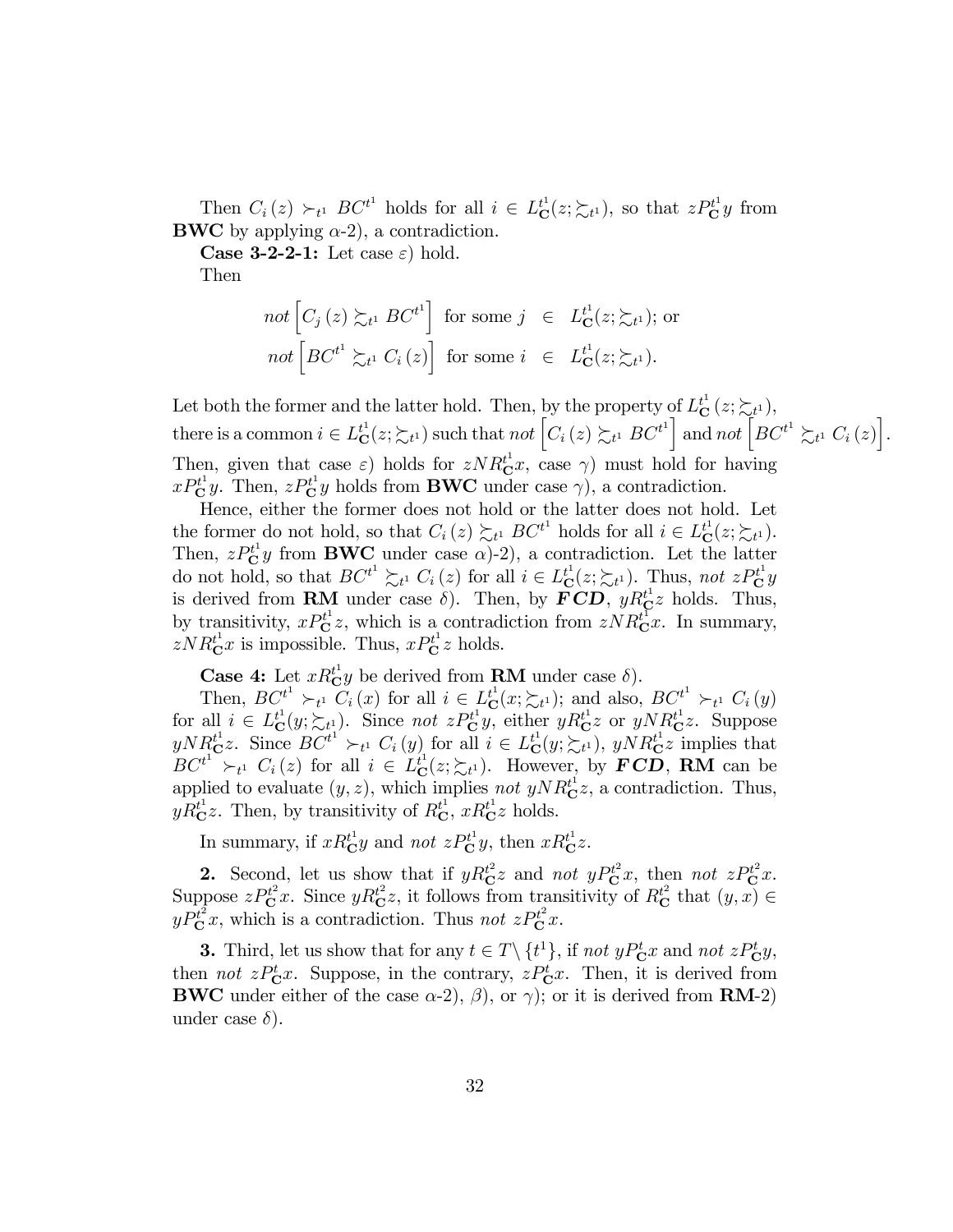Let  $zP_{\mathbf{C}}^{t}x$  be derived from **BWC**. Suppose that the case  $\alpha$ -2) or  $\gamma$ ) is applied with  $BC^t \succ_t C_i(x)$  for all  $i \in L^t_{\mathbf{C}}(x; \succsim_t)$ . Thus, by  $\mathbf{FCD}$  and **RM**, it is impossible that  $yNR_{\mathbf{C}}^t x$ . Thus,  $xR_{\mathbf{C}}^t y$ . Then, by transitivity,  $zP_{\mathbf{C}}^t y$ , which is a contradiction.

Suppose that  $zP_{\mathbf{C}}^{t}x$  is derived from **BWC** by applying property  $\beta$ ). Then, not  $[C_i(x) \succsim_{t^1} B C^t]$  and not  $[BC^t \succsim_{t^1} C_i(x)]$  hold for some  $i \in L^t_{\mathbf{C}}(x; \succsim_{t^1})$ . In this case,  $xR_{\mathbf{C}}^t y$  or  $xNR_{\mathbf{C}}^t y$ . Let  $xR_{\mathbf{C}}^t y$ . This case is derived from **BWC** by applying  $\gamma$ , which implies that  $BC^t \succ_t C_i(y)$  for all  $i \in L^t_{\mathbf{C}}(y; \succsim_t)$ . Then,  $zP_{\mathbf{C}}^t y$  holds by **BWC** with applying  $\alpha$ -2). Thus, a contradiction. Next, let  $xNR_{\mathbf{C}}^t y$ . This is derived from **RC** by applying case  $\varepsilon$ ). To apply case  $\varepsilon$ ) for  $(x, y)$ , the case that not  $[C_j(y) \succsim_t BC^t]$  and not  $[BC^t \succsim_t C_j(y)]$  for some  $j \in L^t_{\mathbf{C}}(y; \xi_t)$  must hold. Then,  $zP_{\mathbf{C}}^t y$  is derived from **BWC** by applying case  $\beta$ , which is a contradiction.

Suppose that  $zP_{\mathbf{C}}^{t}x$  is derived from **BWC** by applying case  $\alpha$ -2) with  $BC^t \sim_t C_i(x)$  for all  $i \in L^t_{\mathbf{C}}(x; \succcurlyeq_t)$ . Then,  $yNR^t_{\mathbf{C}}x$  is impossible. Thus,  $xR_{\mathbf{C}}^t$ y. Then, by transitivity,  $zP_{\mathbf{C}}^t$ y, which is a contradiction. In summary,  $zP_{\mathbf{C}}^{t}x$  cannot be derived from **BWC**.

Let  $zP_{\mathbf{C}}^t x$  be derived from **RM-**2) under case  $\delta$ . Then,  $BC^t \succ_t C_i(x)$  for all  $i \in L^t_{\mathbf{C}}(x; \Sigma_t)$ . Thus, by  $\mathbf{FCD}$  and **RM**, it is impossible that  $yNR^t_{\mathbf{C}}x$ . Thus,  $xR_{\mathbf{C}}^{t}y$ . Then, by transitivity,  $zP_{\mathbf{C}}^{t}y$ , which is a contradiction. Thus,  $zP_{\mathbf{C}}^{t}x$  cannot be derived from **RM-2**).

In summary, for any  $t \in T \setminus \{t^1\}$ , if not  $yP_{\mathbf{C}}^tx$  and not  $zP_{\mathbf{C}}^ty$ , then not  $zP_{\mathbf{C}}^t x$ .

**4.** By the above arguments of 1. and 3., we have  $xR_C^{t^1}z$  and not  $zP_C^t x$ for any  $t \in T \setminus \{t^1\}$ . Thus,  $xR_{\mathbf{C}}^{NR}z$  holds.

**Proof of Theorem 1.** Let  $T = \{t^1\}, \{i, j, h, h'\} \subset N_{\mathbf{C}}^{t1} = N, L_{\mathbf{C}}^{t1}(x; \succcurlyeq_{t^1}) =$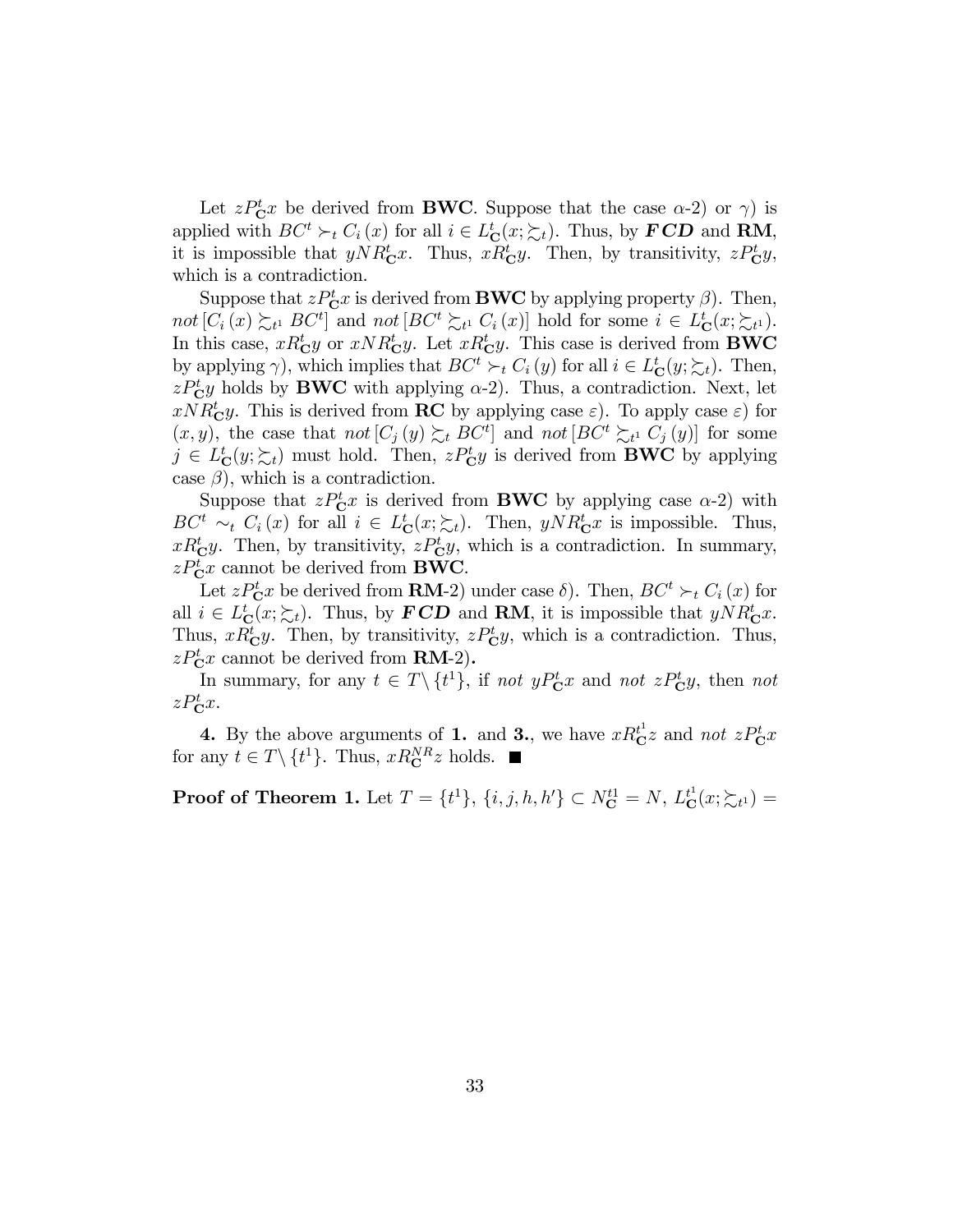$\{i, j, h\}, L_{\mathbf{C}}^{t}(y; \Sigma_{t}) = \{i, j, h\}, \text{ and } L_{\mathbf{C}}^{t}(z; \Sigma_{t}) = \{i, j, h, h'\}.$  Suppose that:

$$
BC^{t} \succ {}_{t}{}^{1}C_{i}(x) \sim_{t}{}^{1}C_{j}(x) \sim_{t}{}^{1}C_{h}(x);
$$
  
\n
$$
BC^{t} \succ {}_{t}{}^{1}C_{i}(y) \sim_{t}{}^{1}C_{j}(y) \sim_{t}{}^{1}C_{h}(y);
$$
  
\n
$$
BC^{t} \succ {}_{t}{}^{1}C_{i}(z) \sim_{t}{}^{1}C_{j}(z) \sim_{t}{}^{1}C_{h}(z);
$$
  
\nnot 
$$
[BC^{t} \succsim {}_{t}{}^{1}C_{h'}(z) \text{ or } C_{h'}(z) \succsim_{t}{}^{1}BC^{t}];
$$
  
\n
$$
C_{i}(x) \succsim {}_{i}C_{i}(y) \succ_{i} C_{i}(z);
$$
  
\n
$$
C_{j}(x) \succsim {}_{j}C_{j}(y) \succ_{j} C_{j}(z);
$$
  
\n
$$
C_{h}(x) \succsim {}_{h}C_{h}(y) \succ_{h} C_{h}(z);
$$
and  
\n
$$
C_{h'}(x) \succsim {}_{h'}C_{h'}(y) \succ_{h'} C_{h'}(z).
$$

Moreover, for any  $k \in t^1 \setminus \{i, j, h, h'\}$ , let  $C_k(z) \succ_{t^1} C_{h'}(z)$ ,  $C_k(x) \succ_{t^1} B C^{t^1}$ ,  $C_k(y) \succ_{t^1} B C^{t^1}, C_k(z) \succ_{t^1} B C^{t^1}, \text{ and } C_k(x) \succ_k C_k(y) \succ_k C_k(z).$ 

Then, since  $BC^{t^1} >_{t^1} C_i(x)$  for all  $i \in L_{\mathbf{C}}^{t^1}(x; \Sigma_{t^1})$ , and not  $BC^{t^1} \Sigma_{t^1}$  $C_{h'}(z)$  & not  $C_{h'}(z) \succsim_{t} B C^{t^1}$  for  $h' \in L_{\mathbf{C}}^{t^1}(z; \succsim_{t^1})$ , it follows that  $z P_{\mathbf{C}}^{t^1} x$  from **BWC** under case  $\gamma$ ). Thus, since  $T = \{t^1\}$  by **NR**,  $zP_{\mathbf{C}}x$  holds, while by  $WP, xP_{\mathbf{C}}z$  holds. Thus, a contradiction, which implies  $NR$  and  $WP$  are incompatible.

**Proof of Lemma 2. 1.** Let  $xR_{\mathbf{C}}^{NR}y$  and  $yP_{\mathbf{C}}^{WP}z$ . This implies that there exists  $t^1 \in T$  such that  $xR_{\mathbf{C}}^{t^1}y$  and not  $yP_{\mathbf{C}}^{t}x$  for any other  $t \in T$ , and  $C_i(y) \succ_i C_i(z)$  holds for all  $i \in N$ . Moreover,  $xR_C^{t_1}y$  is derived from **BWC** by applying either of the case  $\alpha$ ,  $\beta$ , or  $\gamma$ ; or it is derived from **RM** by applying case  $\delta$ ).

**2.** We show that for any  $t \in T$ , (i) not  $yP_{\mathbf{C}}^tx$ , and (ii)  $C_i(y) \succ_i C_i(z)$ holds for all  $i \in N$  together imply that  $xR_{\mathbf{C}}^t z$  or  $xNR_{\mathbf{C}}^t z$ . First of all, not  $yP_{\bf C}^tx$  if and only if  $xR_{\bf C}^ty$  or  $xNR_{\bf C}^ty$ . If  $xR_{\bf C}^ty$ , then it is derived from **BWC** by applying the case  $\alpha$ ,  $\beta$ , or  $\gamma$ , or from **RM** by applying property  $\delta$ . If  $xNR_{\mathbf{C}}^{t}y$ , then it is derived from **RC** by applying the case  $\epsilon$ ) or  $\varepsilon$ ).

**2-i).** Suppose  $xR_{\mathbf{C}}^{t}y$  is derived from **BWC** by applying the case  $\alpha$ ,  $\beta$ , or  $\gamma$ ). Then, not  $[BC^t \succsim_t C_i(x)]$  for some  $i \in L^t_{\mathbf{C}}(x; \succsim_t)$ . Note, since  $C_i(y) \succ_i$  $C_i(z)$  holds for all  $i \in N_{\mathbf{C}}^t$ , not  $[C_h(z) \succsim_t C_j(y)]$  holds for any  $j \in L_{\mathbf{C}}^t(y; \succsim_t)$ and any  $h \in L_{\mathbf{C}}^{t}(z; \sum_{t})$ . To see this, let us suppose that  $[C_{h}(z) \sum_{t} C_{j}(y)]$ holds for some  $j \in L^t_{\mathbf{C}}(y; \xi_t)$  and some  $h \in L^t_{\mathbf{C}}(z; \xi_t)$ . Then, it follows that  $C_h(z) \succsim_t C_j(y) \succ_j C_j(z)$ . If  $j \in L^t_{\mathbf{C}}(z; \succsim_t)$ , then  $C_j(z) \sim_t C_h(z)$  holds by **D**, which implies  $C_h(z) \succeq_i C_j(y) \succeq_i C_j(z) \simeq_i C_h(z)$  by the definition of  $\zeta_t \equiv \bigcap_{i \in N_{\mathbf{C}}^t} \zeta_i$ . However, it is a contradiction, since  $\zeta_j$  must be transitive.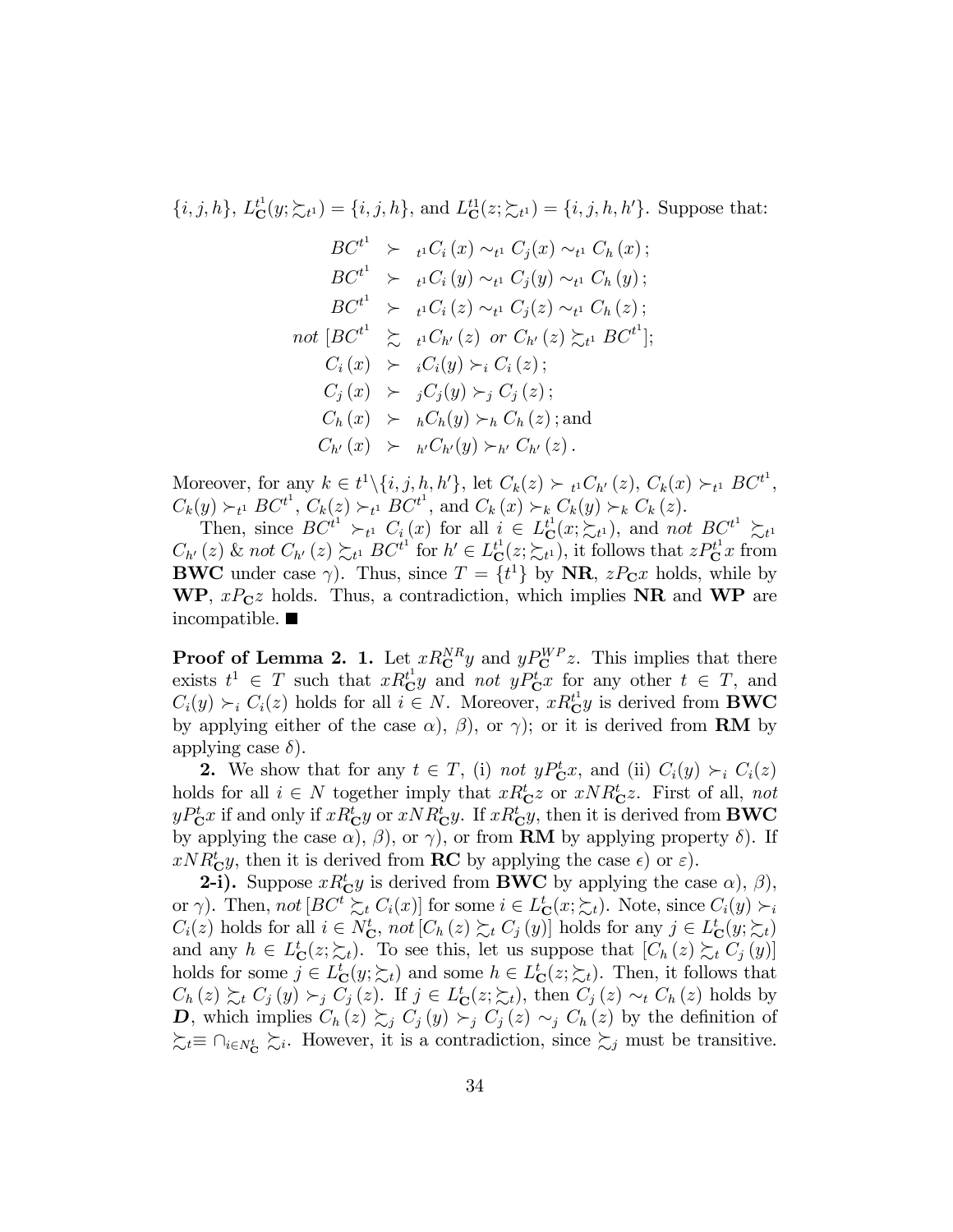Therefore,  $j \notin L_{\mathbf{C}}^{t}(z; \Sigma_{t}),$  which implies that there exists  $k \in L_{\mathbf{C}}^{t}(z; \Sigma_{t})$  such that  $C_h(z) \succsim_t C_j(y) \succ_j C_j(z) \succ_t C_k(z)$ . Then, since  $C_k(z) \sim_t C_h(z)$ , it is also a contradiction by the definition of  $\succsim_t$  and the transitivity of  $\succsim_j$ . Thus, not  $[C_h(z) \succsim_t C_j(y)]$  holds for any  $j \in L^t_{\mathbf{C}}(y; \succsim_t)$  and any  $h \in L^t_{\mathbf{C}}(z; \succsim_t)$ .

Suppose  $zP_{\mathbf{C}}^{t}x$ . Then, if this relation is derived from **BWC**, it is due to the application of the case  $\beta$ ) with not  $[BC^t \succsim_t C_i(x)]$  and not  $[C_i(x) \succsim_t BC^t]$ for some  $i \in L^t_{\mathbf{C}}(x; \xi_t)$ . This implies that  $C_i(z) \xi_t BC^t$  for any  $i \in$  $L_{\mathbf{C}}^{t}(z;\Sigma_{t})$ . In this case,  $xR_{\mathbf{C}}^{t}y$  is derived from **BWC** by applying the case  $\gamma$ ), so that  $BC^t \succ_t C_i(y)$  for any  $i \in L^t_{\mathbf{C}}(y; \Sigma_t)$ . Thus, by the transitivity,  $[C_h(z) \succ_t C_j(y)]$  holds for any  $j \in L^t_{\mathbf{C}}(y; \succsim_t)$  and any  $h \in L^t_{\mathbf{C}}(z; \succsim_t)$ , which is a contradiction. Since there is no other situation to generate  $zP_{\mathbf{C}}^{t}x$  together with  $xR_{\mathbf{C}}^{t}y$  under **BWC** and the case  $\alpha$ ,  $\beta$ , or  $\gamma$ , the last result implies that  $zP_{\mathbf{C}}^{t}x$  is impossible. Thus,  $xR_{\mathbf{C}}^{t}z$  or  $xNR_{\mathbf{C}}^{t}z$ .

**2-ii).** Suppose  $xNR_{\mathbf{C}}^{t}y$  is derived from **RC** by applying the case  $\epsilon$ ) or  $\varepsilon$ ). If  $\epsilon$ ) is applied for  $xNR_C^t y$ , then  $[C_i(x) \succ_t BC^t]$  holds for any  $i \in L^t_{\mathbf{C}}(x; \succsim_t)$ . Then,  $xR_{\mathbf{C}}^{t}z$  or  $xNR_{\mathbf{C}}^{t}z$  is derived by applying either of the case  $\alpha$ ),  $\beta$ ), or  $\epsilon$ ).

If case  $\varepsilon$ ) is applied for  $xNR_{\mathbf{C}}^t y$ , then  $[not [BC^t \succsim_t C_i (x)]$  for some  $i \in$  $L_{\mathbf{C}}^{t}(x;\succcurlyeq _{t})$  and not  $[C_{j}(x)\succsim_{t} BC^{t}]$  for some  $j\in L_{\mathbf{C}}^{t}(x;\succcurlyeq _{t})]$  and  $[not [BC^{t}\succsim_{t} C_{i}(y)]$ for some  $i \in L^t_{\mathbf{C}}(y; \Sigma_t)$  and  $not [C_j(y) \Sigma_t BC^t]$  for some  $j \in L^t_{\mathbf{C}}(y; \Sigma_t)].$ Note that in such a case, it does not follow that  $[C_i(x) \succ_t BC^t]$  for some  $i \in$  $L_{\mathbf{C}}^{t}(x;\succcurlyeq _{t})$  and  $[BC^{t}\succcurlyeq _{t} C_{j}(x)]$  for some  $j\in L_{\mathbf{C}}^{t}(x;\succcurlyeq _{t})$ . Indeed, if so, the transitivity of  $\sum_{i}$  implies  $C_i(x) \succ_t C_j(x)$  for some  $i, j \in L^t_{\mathbf{C}}(x; \sum_{i} t)$ , which is a contradiction from the definition of  $L_{\mathbf{C}}^{t}(x;\xi_{t})$ . Thus, if not  $[BC^{t} \xi_{t} C_{i}(x)]$  for some  $i \in L_{\mathbf{C}}^{t}(x; \Sigma_{t})$ , then not  $[C_{i}(x) \Sigma_{t} BC^{t}]$  also holds. Similarly, not  $[BC^{t} \Sigma_{t} C_{i}(y)]$ and  $not [C_i(y) \succsim_t BC^t]$  for some  $i \in L^t_{\mathbf{C}}(y; \succsim_t)$  also hold. Then, by either **RC** with case  $\varepsilon$ ) or **BWC** with  $\gamma$ ,  $xR_{\mathbf{C}}^t z$  or  $xNR_{\mathbf{C}}^t z$  is derived.

**2-iii).** Suppose  $xR_{\mathbf{C}}^t y$  is derived from **RM** by applying case  $\delta$ ). Then, since  $C_i(y) \succ_i C_i(z)$  holds for all  $i \in N_{\mathbf{C}}^t$ , we have, by combining with **RM** with case  $\delta$ ,  $C_i(x) \succeq_t C_j(y) \succeq_j C_j(z)$  for any  $i \in L_{\mathbf{C}}^t(x; \succeq_t)$  and any  $j \in L_{\mathbf{C}}^{t}(y;\xi_{t})$ . By definition of  $L_{\mathbf{C}}^{t}(z;\xi_{t}),$  **FCD**, and **D**,  $C_{j}(z) \xi_{t}$  $C_h(z)$  holds for any  $h \in L^t_{\mathbf{C}}(z; \Sigma_t)$  and any  $j \in L^t_{\mathbf{C}}(y; \Sigma_t)$ . Indeed, unless  $j \in L_{\mathbf{C}}^{t}(z; \Sigma_{t}),$  there is another  $h \in L_{\mathbf{C}}^{t}(z; \Sigma_{t})$  such that  $C_{j}(z) \succ_{t} C_{h}(z)$ . Then, since  $C_h(z) \sim_t C_{h'}(z)$  holds for any  $h' \in L^t_{\mathbf{C}}(z; \Sigma_t)$  by the definition of  $L_{\mathbf{C}}^{t}(z;\sum_{t}),$  **FCD**, and **D**, the desired result holds. Then, it follows that  $C_j(y) \succ_t C_h(z)$  for any  $j \in L^t_{\mathbf{C}}(y; \Sigma_t)$  and any  $h \in L^t_{\mathbf{C}}(z; \Sigma_t)$  from the definition of  $L_{\mathbf{C}}^{t}(z;\xi_{t})$ . To see this, suppose  $C_{j}(y) \precsim_{t} C_{h}(z)$  for some  $j \in$  $L_{\mathbf{C}}^{t}(y;\xi_{t})$  and some  $h \in L_{\mathbf{C}}^{t}(z;\xi_{t})$ . Then, by the definition of  $\xi_{t}, C_{j}(y) >_{j}$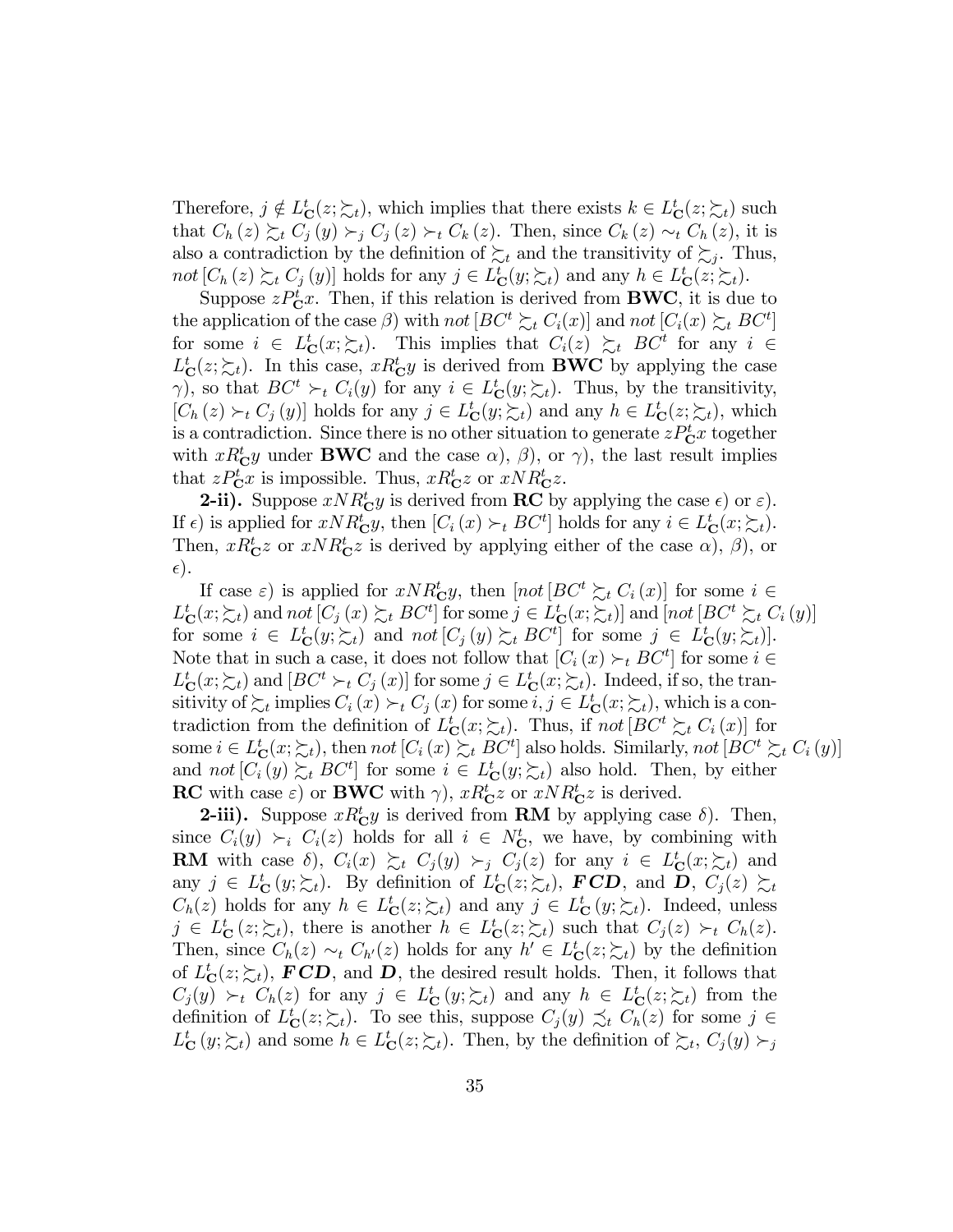$C_j(z) \succsim_j C_h(z) \succsim_j C_j(y)$ , which is a contradiction. Thus,  $C_j(y) \succ_t C_h(z)$  for any  $j \in L_{\mathbf{C}}^{t}(y; \xi_t)$  and any  $h \in L_{\mathbf{C}}^{t}(z; \xi_t)$ . Thus,  $C_i(x) \xi_t C_j(y) \succ_t C_h(z)$ for any  $i \in L^t_{\mathbf{C}}(x; \Sigma_t)$ , any  $j \in L^t_{\mathbf{C}}(y; \Sigma_t)$ , and any  $h \in L^t_{\mathbf{C}}(z; \Sigma_t)$ . By the transitivity of  $\succsim_t C_i(x) \succ_t C_h(z)$  for any  $i \in L^t_{\mathbf{C}}(x; \succsim_t)$  and any  $h \in L^t_{\mathbf{C}}(z; \succsim_t$ ). Since  $xR_{\mathbf{C}}^{t}y$  is derived from **RM** by applying case  $\delta$ , the transitivity of  $\sum_t$  implies that  $BC_t^t \succ_t C_h(z)$  for any  $h \in L^t_{\mathbf{C}}(z; \sum_t)$ , and so by **RM** with case  $\delta$ ,  $x P_{\mathbf{C}}^t z$  holds.

**3.** Let  $xR_C^{t^1}y$  be derived from **BWC** by applying either of the case  $\alpha$ ,  $\beta$ , or  $\gamma$ ).

**3-i):** Let  $xR_C^{t^1}y$  be derived from **BWC** by applying case  $\alpha$ ). Then,  $BC^{t^1} \succsim_{t^1} C_j(y)$  for all  $j \in L_{\mathbf{C}}^{t^1}(y; \succsim_{t^1})$ , and  $C_i(x) \succsim_{t^1} BC^{t^1}$  for all  $i \in$  $L_{\mathbf{C}}^{t^1}(x;\Sigma_{t^1})$ . Then, we can show that  $C_i(x) \Sigma_{t^1} BC_t^{t^1}$  holds for every  $i \in N_{\mathbf{C}}^{t^1}$ . First, if  $i \in N_{\mathbf{C}}^{t^1}$  is  $C_i(x) \succ_{t^1} C_j(x)$  for some  $j \in L_{\mathbf{C}}^{t^1}(x; \succsim_{t^1})$ , it is obvious. If  $i \in N_{\bf C}^{t^1}$  is not  $[C_i(x) \succ_{t^1} C_j(x)]$  for any  $j \in L_{\bf C}^{t^1}(x; \Sigma_{t^1})$ , then  $i \in L_{\bf C}^{t^1}(x; \Sigma_{t^1})$ , so that  $C_i(x) \succsim_{t} B C^{t^1}$  holds.

Let us consider  $L_{\mathbf{C}}^{t^1}(z;\succcurlyeq_{t^1})$ . Since  $C_i(y) \succ_i C_i(z)$  holds for all  $i \in N$ , we can show as in the step 2-i) of this proof that not  $[C_i (z) \sum_{i=1}^{\infty} C_i (y)]$ holds for any  $j \in L_{\mathbf{C}}^{t^1}(y; \xi_{t^1})$  and any  $i \in L_{\mathbf{C}}^{t^1}(z; \xi_{t^1})$ . Then, since  $BC^{t^1} \xi_{t^1}$  $C_j(y) \succ_j C_j(z)$  for all  $j \in L_{\mathbf{C}}^{t^1}(y; \Sigma_{t^1}), \text{ not } \left[ C_i(z) \succsim_{t^1} BC^{t^1} \right]$  holds for any  $i \in L_{\mathbf{C}}^{t^1}(z; \xi_{t^1})$ . In fact, if  $\left[C_i(z) \xi_{t^1} BC^{t^1}\right]$  holds for some  $i \in L_{\mathbf{C}}^{t^1}(z; \xi_{t^1}),$ it implies  $C_i(z) \succsim_j B C^{i^1} \succsim_j C_j(y) \succ_j C_j(z) \succsim_j C_h(z) \sim_j C_i(z)$  for some  $h \in L_{\mathbf{C}}^{t^1}(z; \succsim_{t^1})$  as argued in the step 2-i) of this proof, which is a contradiction. Therefore, not  $\left[C_i(z)\gtrsim_{t^1} BC^{t^1}\right]$  holds for any  $i \in L_{\mathbf{C}}^{t^1}(z;\gtrsim_{t^1})$ . Thus,  $x P_{\mathbf{C}}^{t^1} z$  is derived from **BWC** by applying the case  $\alpha$ -2) or  $\beta$ ). Note that in this case, it can be shown that *not*  $zP_{\mathbf{C}}^{WP}x$  holds.

**3-ii):** Let  $x P_C^t y$  be derived from **BWC** by applying case  $\beta$ ) but not applying case  $\alpha$ ). Then, not  $\left[C_j(y)\succsim_{t^1} BC^{t^1}\right]$  and not  $\left[C_j(y)\succsim_{t^1} BC^{t^1}\right]$  for any  $j \in L_{\mathbf{C}}^{t^1}(y; \Sigma_{t^1})$  due to  $\mathbf{D}$ , and  $C_i(x) \succsim_{t^1} BC^{t^1}$  for all  $i \in L_{\mathbf{C}}^{t^1}(x; \Sigma_{t^1})$ . Then, by the property of  $\succsim_{t} i$ , not  $\left[C_j(y) \succsim_j BC^{t^1}\right]$  and not  $\left[C_j(y) \succsim_j BC^{t^1}\right]$ . Note that as shown in the step 2) of this proof,  $xR_C^{t^1}z$  or  $xNR_C^{t^1}z$  holds.

Suppose  $xI_{\mathbf{C}}^{t^1}z$ . This is possible only when  $C_i(x) \sim_t B\mathbf{C}^{t^1}$  for all  $i \in$  $L_{\mathbf{C}}^{t^1}(x;\xi_{t^1})$  and  $C_h(z) \sim_t B C^{t^1}$  for all  $h \in L_{\mathbf{C}}^{t^1}(z;\xi_{t^1})$ . Therefore,  $C_h(y) \succ_h$  $BC^{t1} \sim_{t} C_h(z)$  for all  $h \in L_{\mathbf{C}}^{t1}(z; \mathcal{L}_{t1}).$  Since  $BC^{t1} \sim_{t} C_h(z)$  for all  $h \in L_{\mathbf{C}}^{t^1}(z; \succsim_{t^1})$  implies  $BC^{t^1} \sim_h C_h(z)$  for all  $h \in L_{\mathbf{C}}^{t^1}(z; \succsim_{t^1})$ ,  $L_{\mathbf{C}}^{t^1}(z; \succsim_{t^1}) \cap$  $L_{\mathbf{C}}^{t^1}(y;\mathbf{L}_{t^1}) = \emptyset$  follows from  $C_i(y) \succ_i C_i(z)$  for all  $i \in N$ . Then, since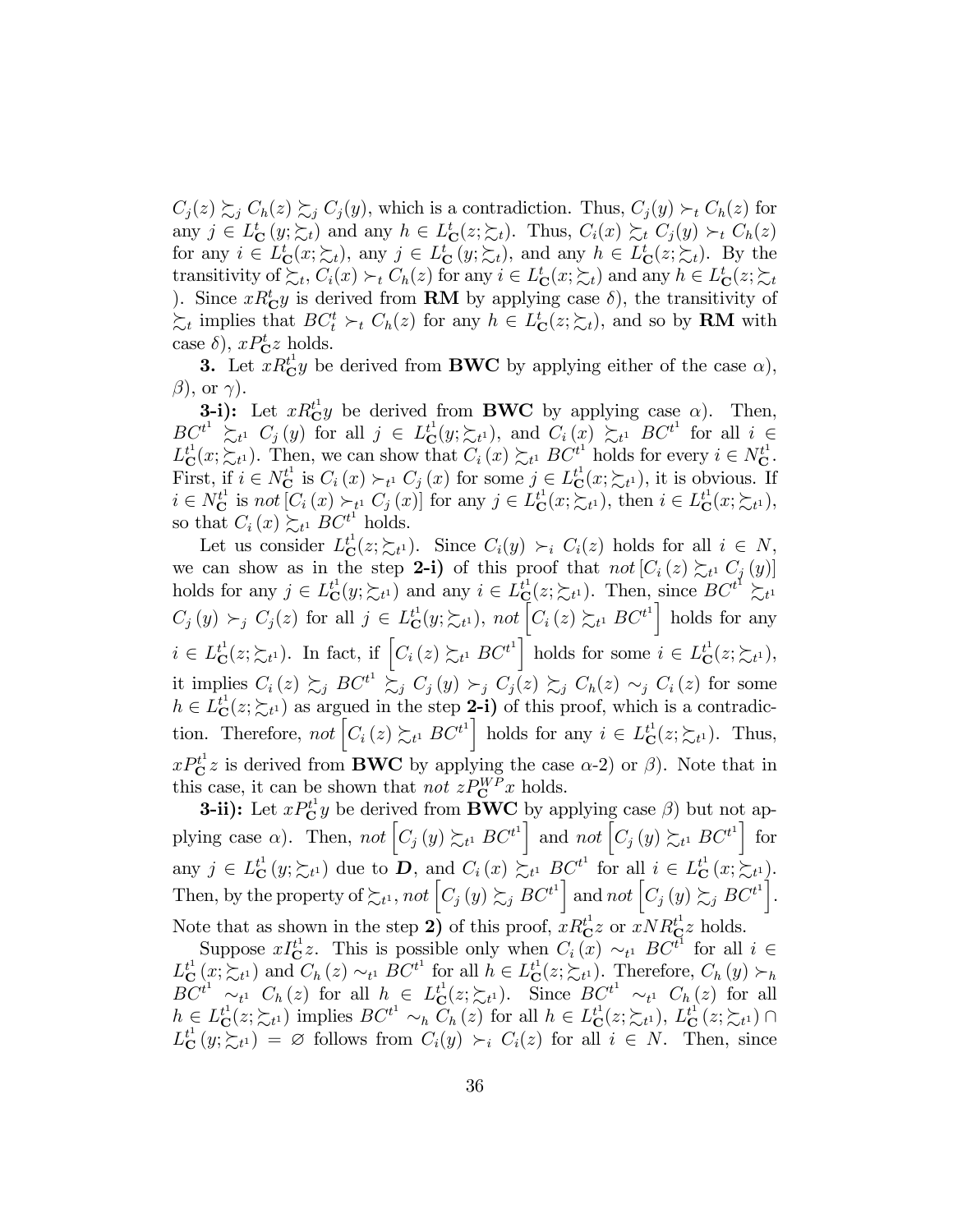$C_j(z) \succ_{t_i} B C^{t_i}, C_j(y) \succ_j C_j(z) \succ_j B C^{t_i}$  holds, which is a contradiction from not  $\left[C_j(y)\succsim_{j} BC^{t^1}\right]$ . Thus,  $xI_C^{t^1}z$  is impossible.

Suppose  $xNR_{\mathbf{C}}^{t^1}z$ . This implies that  $(x, z)$  corresponds to case  $\epsilon$ ), so that  $C_i(z) \succ_{t^1} BC^{t^1}$  for all  $i \in L_{\mathbf{C}}^{t^1}(z; \succsim_{t^1})$ . Again, in this case,  $L_{\mathbf{C}}^{t^1}(z; \succsim_{t^1}) \cap$  $L_{\mathbf{C}}^{t^1}(y;\succsim_{t^1}) = \varnothing$  follows from  $j \notin L_{\mathbf{C}}^{t^1}(z;\succsim_{t^1})$ . If  $j \in L_{\mathbf{C}}^{t^1}(z;\succsim_{t^1})$ , then  $C_j(y) \succ_j$  $C_j(z) \succ_j BC^{t^1}$  holds, which is a contradiction from not  $\left[C_j(y) \succsim_j BC^{t^1}\right]$ . However,  $C_i(z) \succ_{t^1} BC^{t^1}$  for all  $i \in L^t_{\mathbf{C}}(z; \succsim_{t^1})$  implies that  $C_i(z) \succ_i BC^{t^1}$ for all  $i \in N_{\mathbf{C}}^{t^1}$ . Therefore,  $C_j(y) \succ_j C_j(z) \succ_j BC^{t^1}$  holds, which is again a contradiction. Thus,  $xNR_C^{t^1}z$  is impossible.

In conclusion,  $x P_{\mathbf{C}}^{t^1} z$  holds. Note that in this case, it can be shown that not  $zP_{\mathbf{C}}^{WP}x$  holds.

**3-iii):** Let  $x P_{\mathbf{C}}^{t^1} y$  be derived from **BWC** by applying the case  $\alpha$ -2) or  $\gamma$ ). This implies not  $\left[ BC^{t^1} \succsim_{t^1} C_i(x) \right]$  for some  $i \in L_{\mathbf{C}}^{t^1}(x; \succsim_{t^1})$ , and  $BC^{t^1} \succ_{t^1}$  $C_j(y)$  for all  $j \in L_{\mathbf{C}}^{t^1}(y; \mathcal{Z}_{t^1}).$ 

Suppose  $zR_{\mathbf{C}}^{t^1}x$ . In order to ensure  $zR_{\mathbf{C}}^{t^1}x$ ,  $C_i(z) \succsim_{t^1} BC^{t^1}$  holds for all  $i \in$  $L_{\mathbf{C}}^{t^1}(z;\succsim_{t^1})$ . However, since  $BC^{t^1}\succ_{t^1} C_j(y)\succ_j C_j(z)$  for all  $j\in L_{\mathbf{C}}^{t^1}(y;\succsim_{t^1})$ , we have  $C_i(z) \succsim_{t} B C^{t^1} \succ_{t^1} C_j(y) \succ_j C_j(z)$  for all  $j \in L^t_{\mathbf{C}}(y; \succsim_{t^1})$  and all  $i \in L_{\mathbf{C}}^{t^1}(z; \Sigma_{t^1})$ . Therefore,  $BC^{t^1} > j C_j(z)$  for all  $j \in L_{\mathbf{C}}^{t^1}(y; \Sigma_{t^1})$ . However,  $C_i(z) \succsim_{t^1} BC^{t^1}$  holds for all  $i \in L^{\{1\}}_{\mathbf{C}}(z; \succsim_{t^1})$  implies that  $C_i(z) \succsim_{t^1} BC^{t^1}$ holds for all  $i \in N_{\mathbf{C}}^{t^1}$ , and so  $C_i(z) \succsim_i BC^{t^1}$  holds for all  $i \in N_{\mathbf{C}}^{t^1}$ . Thus, we have a contradiction. Thus,  $zR_C^{t^1}x$  is impossible.

Suppose  $zNR_{\mathbf{C}}^{t^1}x$ . Note that  $zNR_{\mathbf{C}}^{t^1}x$  is derived from **RC** by applying the case  $\epsilon$ ) or  $\varepsilon$ ). If case  $\epsilon$ ) is applied, then  $C_i(z) \succ_{t} B C^{t}$  holds for all  $i \in L_{\mathbf{C}}^{t^1}(z; \xi_{t^1})$ . Then, as in the same argument as the case of supposing  $zR_{\mathbf{C}}^{t^1}x$ , we have a contradiction. Thus,  $zNR_{\mathbf{C}}^{t^1}x$  is impossible to be derived from **RC** by applying the case  $\epsilon$ ).

If case  $\varepsilon$ ) is applied, then

$$
not \left[C_j(z) \succsim_{t^1} BC^{t^1}\right] \text{ for some } j \in L_{\mathbf{C}}^{t^1}(z; \succsim_{t^1});
$$
  
or 
$$
not \left[ BC^{t^1} \succsim_{t^1} C_i(z) \right] \text{ for some } i \in L_{\mathbf{C}}^{t^1}(z; \succsim_{t^1}).
$$

Let the former do not hold, so that  $C_i(z) \gtrsim_{t} B C^{t^1}$  holds for all  $i \in$  $L_{\mathbf{C}}^{t^1}(z;\mathbf{L}_t)$ . Then, again, since  $BC^{t^1} \succ_{t^1} C_j(y) \succ_j C_j(z)$  for all  $j \in$  $L_{\mathbf{C}}^{t^1}(y;\succcurlyeq_{t^1}),$  we have  $BC^{t^1}\succ_{t^1} C_h(z)$  for all  $h\in L_{\mathbf{C}}^{t^1}(z;\succcurlyeq_{t^1})$  by applying  $\mathbf{D},$ which is a contradiction. Let the latter do not hold, so that  $BC^{t^1} \succsim_{t^1} C_i(z)$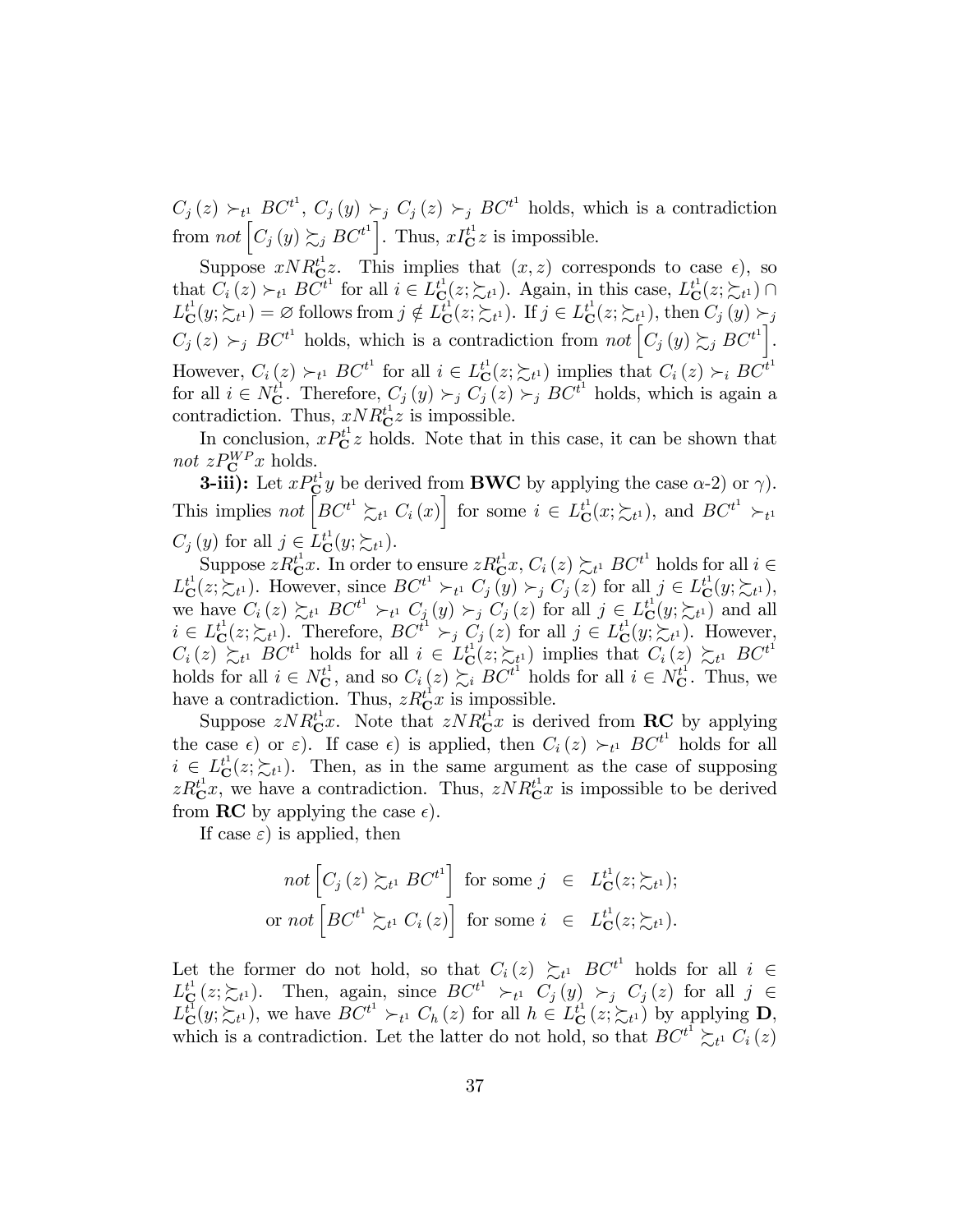for all  $i \in L^{\{1\}}_{\mathbf{C}}(z;\succsim_{t^{1}})$ . Again, since  $BC^{t^{1}} \succ_{t^{1}} C_{j}(y) \succsim_{j} C_{j}(z)$  for all  $j \in L_{\mathbf{C}}^{t^1}(y;\xi_{t^1}),$  we have  $BC^{t^1} \succ_{t^1} C_h(z)$  for all  $h \in L_{\mathbf{C}}^{t^1}(z;\xi_{t^1}).$  Then, not  $zP_{\mathbf{C}}^{t^1}y$  is derived from **RM** by applying case  $\delta$ ). Then, by  $\mathbf{FCD}$ ,  $yR_{\mathbf{C}}^{t^1}z$ . Thus, by transitivity,  $x P_{\mathbf{C}}^{t^1} z$ , which is a contradiction from  $z N R_{\mathbf{C}}^{t^1} x$ . In summary,  $zNR_C^{t^1}x$  does not hold.

In conclusion,  $x P_{\mathbf{C}}^{t^1} z$  holds. Note that in this case, it can be shown that not  $zP_{\mathbf{C}}^{WP}x$  holds.

**4.** Let  $xR_C^{t^1}y$  be derived from **RM** by applying case  $\delta$ ). Then,  $BC^{t^1}$ 4. Let  $xR_Cy$  be derived from **KM** by applying case  $o$ ). Then,  $BC \geq t_1$ <br>  $C_i(x)$  for all  $i \in L_C^t(x; \xi_t)$ ; and also,  $BC^{t^1} \succ_{t^1} C_i(y)$  for all  $i \in L_C^t(y; \xi_t)$ . Since  $BC^{t^1} \succ_{t^1} C_j(y) \succ_j C_j(z)$  for all  $j \in L_{\mathbf{C}}^{t^1}(y; \succcurlyeq_{t^1}),$  D implies that  $BC^{t^1} \succeq_{t^1} C_h(z)$  for all  $h \in L_{\mathbf{C}}^{t^1}(z; \succsim_{t^1})$ . Thus, by  $\mathbf{FCD}$  and **RM** with case  $\delta$ ,  $yR_C^{t^1}z$  is derived. Hence, the pair  $(x, z)$  corresponds to case  $\delta$ ). Moreover,  $C_i(x) \succsim_{t^1} C_j(y) \succ_{t^1} C_h(z)$  holds for all  $i \in L_{\mathbf{C}}^{t^1}(x; \succsim_{t^1})$ , all  $j \in L_{\mathbf{C}}^{t^1}(y; \succsim_{t^1})$ , and all  $h \in L_{\mathbf{C}}^{t_1}(z; \sum_{t}^{t_1})$ . Then, by the transitivity of  $\sum_{t_1}^{t_1} C_i(x) \succ_{t_1}^{\cdot} C_h(z)$ holds for all  $i \in L_{\mathbf{C}}^{t^1}(x; \xi_{t^1})$  and all  $h \in L_{\mathbf{C}}^{t^1}(z; \xi_{t^1})$ . Thus,  $x P_{\mathbf{C}}^{t^1} z$  holds by **RM**. Note that in this case, it can be shown that not  $zP_C^{WP}x$  holds.

**5.** In combining the above arguments, if  $xR_C^{NR}y$  and  $yP_C^{WP}z$ , then  $xP_C^{t^1}z$ or  $xNR_{\mathbf{C}}^{t^1}z$  holds and  $xR_{\mathbf{C}}^t z$  or  $xNR_{\mathbf{C}}^t z$  for any  $t \in T \setminus \{t^1\}$ , thus  $xP_{\mathbf{C}}^{NR}z$  or  $xNR_{\mathbf{C}}^{NR}z$ . Moreover, not  $zP_{\mathbf{C}}^{WP}x$  holds. Therefore, by the transitive closure,  $xP_{\mathbf{C}}^*z$ .

**Proof of Lemma 3.** Let  $x P_{\mathbf{C}}^{WP} y$  and  $y R_{\mathbf{C}}^{NR} z$ . This implies that there exists  $t^1 \in T$  such that  $yR_C^{t^1}z$  and not  $zP_C^{t}y$  for any other  $t \in T$ , and  $C_i(x) \succ_i C_i(y)$ holds for all  $i \in N$ .

**1.** We will show that, in this case,  $x P_{\mathbf{C}}^{t^1} z$  holds.

First, if  $yP_{\mathbf{C}}^{t^1}z$  is derived from **BWC** by applying either of the case  $\alpha$ -2),  $\beta$ , or  $\gamma$ , then  $xP_{\mathbf{C}}^{t^1}z$  is derived from **BWC** by applying either of the case  $(\alpha-2), \beta), \text{ or } \gamma).$ 

Second, if  $yI_{\mathbf{C}}^{t^1}z$  is derived from **BWC** by applying case  $\alpha$ -1), then  $xR_{\mathbf{C}}^{t^1}z$ is derived from **BWC** by case  $\alpha$ ). Moreover, since  $C_i(x) \succ_{t} B C^{t}$  for all  $i \in L_{\mathbf{C}}^{t^1}(x; \succsim_{t^1})$ ,  $x P_{\mathbf{C}}^{t^1} z$  holds by **BWC** with case  $\alpha$ -2).

Third, let  $yR_C^{t^1}z$  be derived from **RM** by applying case  $\delta$ ). If  $C_i(x) \prec_t$  $BC^t$  for all  $i \in L^t_{\mathbf{C}}(x; \xi_t)$ , then  $xP^{t^1}_{\mathbf{C}}z$  is derived from **RM** and  $\mathbf{FCD}$ ; otherwise, then  $x P_{\mathbf{C}}^{i_1} z$  is derived from **BWC** and **FCD** by applying the case  $\alpha$ -2) or  $\gamma$ ).

In summary,  $x P_{\mathbf{C}}^{t^1} z$  holds for  $t^1 \in T$ .

**2.** Next, we will show that *not*  $zP_{\mathbf{C}}^t x$  for any  $t \in T \setminus \{t^1\}$ . Note that for any  $t \in T \setminus \{t^1\},$  (i) not  $zP_{\mathbf{C}}^t y$ , and (ii)  $C_i(x) \succ_i C_i(y)$  holds for all  $i \in N$